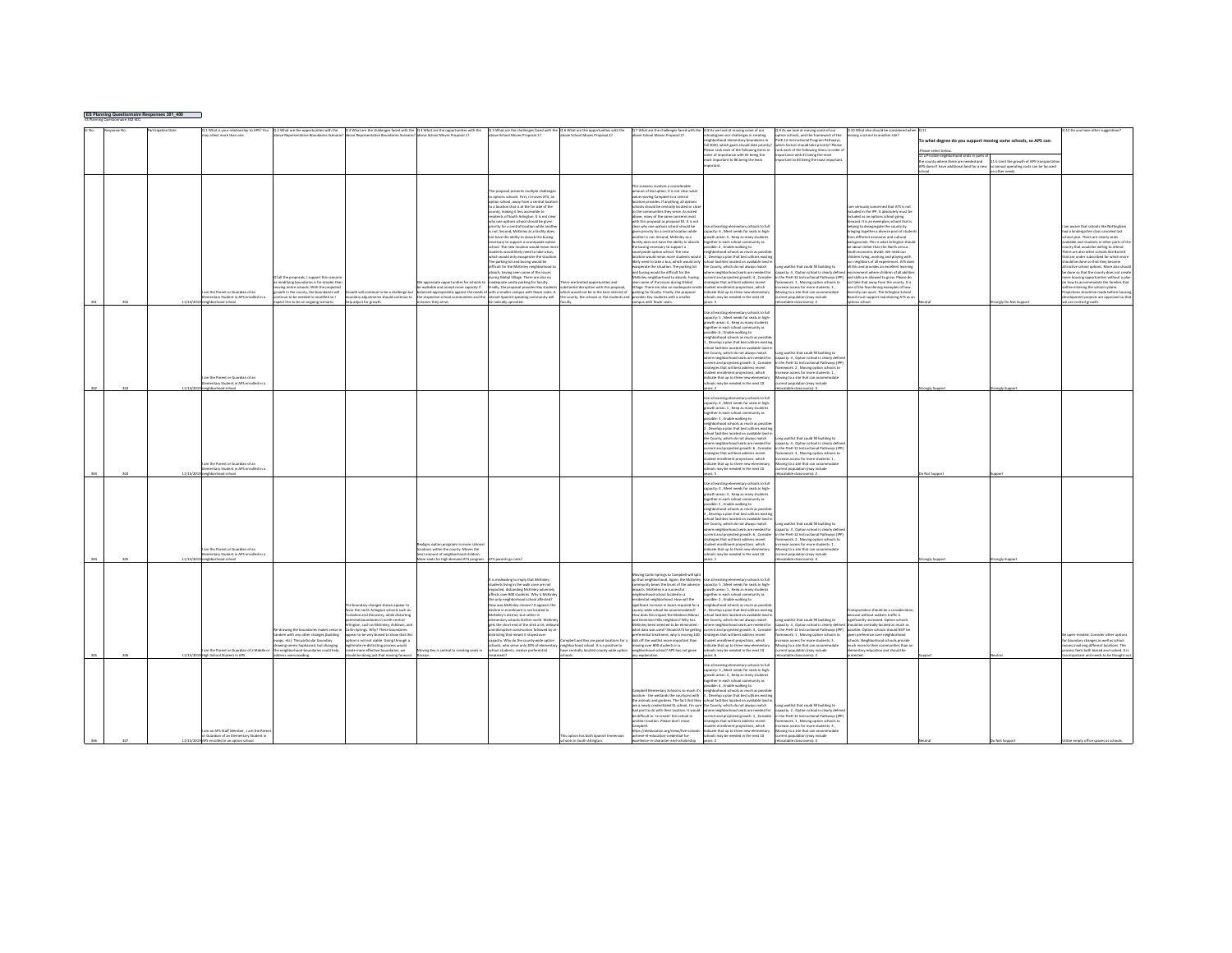|          | 11/15/2 | m the Parent or Guardian of an<br>ementary Student in APS enrolle                                                                                                  |                                                                                                                                                                                                                                                                                                                                                                                                                                                                                                                                                                                                  |                                                                                                                                                                                                                                                                                                                                                                                                                                                                                                                                                                                                                                                                                                                                                                                                                                      |                                                                                                                                                                                                                                                                                                                                                                                                                                                                                                                                                                                                                                                                                                                               | es this facility shrink or limit Keys<br>rollment? Do those seats for ATS con<br>e expense of shrinking or limiting gro                                                                                                                                                                                                                                                                                                                                                                                                                                                                                     |                                                                                                                                                                                                                                                                                                                                              | Immersion programs become ALL locates<br>in South Arlington, I believe it is HIGHLY<br>in seath Amiguar, connect is a marial<br>the most diverse schools in North Arlingto<br>to concentrate diversity in the South. This<br>also will dampen enrolment in Immersi<br>corrams from the North half of the<br>strict, as many parents interested in<br>entity, as many parents interested in<br>infrastion are not going to want their<br>tross the county. As a single working<br>parent, who will have to pick up my child<br>m Extended Day, I worry about<br>ortening my work day to get to South<br>sarsening y www.way.vv.gev.com<br>rington by 6pm. So many programs mo<br>shis option, it seems very disruptive.<br>kko, while the ATS building might give<br>Expeditionary Learning opportunity for<br>larger enrollment, are there the same<br>.<br>portunities for outdoor environmenta<br>irning at the ATS site? Would you lose<br>nant of Insure income dis-<br>adents in South Arlington at Exped,<br>arning to white upper income kids<br>h Arlington? It matte |                                                                                                                                                                                                                                                                                                                                                                                                                                                                                                                                                                                                                                                                                                                                                                       |                                                                                                                                                                                                                                                                                                                                                                   |                                                                                                                                                                                                                           |                 |                                                                                                                                                                                                                                                                                                                                                                                                                                         |
|----------|---------|--------------------------------------------------------------------------------------------------------------------------------------------------------------------|--------------------------------------------------------------------------------------------------------------------------------------------------------------------------------------------------------------------------------------------------------------------------------------------------------------------------------------------------------------------------------------------------------------------------------------------------------------------------------------------------------------------------------------------------------------------------------------------------|--------------------------------------------------------------------------------------------------------------------------------------------------------------------------------------------------------------------------------------------------------------------------------------------------------------------------------------------------------------------------------------------------------------------------------------------------------------------------------------------------------------------------------------------------------------------------------------------------------------------------------------------------------------------------------------------------------------------------------------------------------------------------------------------------------------------------------------|-------------------------------------------------------------------------------------------------------------------------------------------------------------------------------------------------------------------------------------------------------------------------------------------------------------------------------------------------------------------------------------------------------------------------------------------------------------------------------------------------------------------------------------------------------------------------------------------------------------------------------------------------------------------------------------------------------------------------------|-------------------------------------------------------------------------------------------------------------------------------------------------------------------------------------------------------------------------------------------------------------------------------------------------------------------------------------------------------------------------------------------------------------------------------------------------------------------------------------------------------------------------------------------------------------------------------------------------------------|----------------------------------------------------------------------------------------------------------------------------------------------------------------------------------------------------------------------------------------------------------------------------------------------------------------------------------------------|-------------------------------------------------------------------------------------------------------------------------------------------------------------------------------------------------------------------------------------------------------------------------------------------------------------------------------------------------------------------------------------------------------------------------------------------------------------------------------------------------------------------------------------------------------------------------------------------------------------------------------------------------------------------------------------------------------------------------------------------------------------------------------------------------------------------------------------------------------------------------------------------------------------------------------------------------------------------------------------------------------------------------------------------------------------------------------|-----------------------------------------------------------------------------------------------------------------------------------------------------------------------------------------------------------------------------------------------------------------------------------------------------------------------------------------------------------------------------------------------------------------------------------------------------------------------------------------------------------------------------------------------------------------------------------------------------------------------------------------------------------------------------------------------------------------------------------------------------------------------|-------------------------------------------------------------------------------------------------------------------------------------------------------------------------------------------------------------------------------------------------------------------------------------------------------------------------------------------------------------------|---------------------------------------------------------------------------------------------------------------------------------------------------------------------------------------------------------------------------|-----------------|-----------------------------------------------------------------------------------------------------------------------------------------------------------------------------------------------------------------------------------------------------------------------------------------------------------------------------------------------------------------------------------------------------------------------------------------|
|          | 11/15/2 | m the Parent or Guardian of an<br>mentary Student in APS enrolled in a<br>hood school                                                                              | irs that the only opportunity wit<br>e Representative Boundaries Scenario i<br>that the option schools would not have to                                                                                                                                                                                                                                                                                                                                                                                                                                                                         | ere are numerous challenges with the<br>presentative Boundaries Scenario. Thes<br>Jude: - Dividing up school boundaries fo<br>to clear reason which would dramatically<br>change the neighborhood feel and suppo<br>for the school. - Having a non-continuous<br>hool boundary and having neighborhoo<br>tools that are outside of their bound<br>s not seem reasonable. - Having more<br>lents ride buses to school seems to be<br>oving in the wrong direction for Arlingto<br>ublic Schools, Walkability is a key reason<br>fty we love Arlington. - This scenario<br>s to princitize outlos schools which<br>ems to prioritus option scribbs which<br>catton and seems to minimize<br>sation and seems to minimize<br>ighborhood schools which seems to be a<br>natch of priorities based on the<br>ber of APS students in each. | rollment of the option<br>schools - Including neighborhood schools<br>where they are most needed. - Potentially<br>eep neighborhood schools together.                                                                                                                                                                                                                                                                                                                                                                                                                                                                                                                                                                         | asing bus usage seems to be a<br>challenge. - Reassigning almost 1/4 of all<br>neighborhood elementary school students<br>is not seem ideal.                                                                                                                                                                                                                                                                                                                                                                                                                                                                | creating more walkable, neighborhood<br>hools is very positive. - Based on the<br>nmaries, this seems to require the lea<br>ount of movement for neighborhood<br>unt or movement for neignoornood<br>sentary schools students. - Increasing<br>sliment at option schools is important<br>en that many neighborhood schools are<br>on schools | Fee Spanish speakers the students most<br>ested in Immersion schools? This<br>ceresced in intensiven schools? This<br>rems surprising given that they likely<br>roeive language immersion at home. - Th<br>rems to require the most movement of<br>verburdened, but this is not a problem for schools, although is somehow impacting<br>the least amount of students                                                                                                                                                                                                                                                                                                                                                                                                                                                                                                                                                                                                                                                                                                          | tse all existing elementary schools to full<br>apacity: 3, Meet needs for seats in high<br>rowth areas: 4 . Keep as many student<br>eether in each school community as<br>sible: 1 , Enable walking to<br>ghborhood schools as much as poss<br>Develop a plan that best utilizes exi<br>pol facilities located on available land i<br>e County, which do not always match<br>ere neighborhood seats are needed for<br>www.waysuuruudu awaa awa www.waasider<br>reerit and projected growth: 6, Consider<br>ategies that will best address recent<br>dient enrollment projections, which<br>dicate that up to three new elementary<br>ools may be needed in the next 10                                                                                                | ong waitlist that could fill building to<br>etity: 3 . Option school is clearly defi<br>the Dreft, 12 Instructional Dathways (IDD)<br>the view-12 instructional vathways (over<br>amework: 1 , Moving option schools to<br>crease access for more students: 2 ,<br>loving to a site that can accommodate<br>rrent population (may include<br>table classrooms): 4 | ting the current population shoul<br>be considered. Also, the need for option<br>schools should be considered given the<br>growth and space demands of the county,<br>the existence of option schools seems to b<br>matis | ngly Suppo      | s, please consider eliminating option<br>ools, or consider requiring option<br>ools to take a certain proportion of the<br>erall student body of APS. The notion<br>some schools can deny students and<br>nome scribbis can being acquerita a<br>mit the number of students at the<br>sol while others cannot is deeply<br>turbing and is in fact a private school<br>tem that is subsidized by public school<br>s which is ridiculous. |
| $\cdots$ |         | m the Darent or Guardian of an<br>tary Student in APS a<br>d schoo                                                                                                 |                                                                                                                                                                                                                                                                                                                                                                                                                                                                                                                                                                                                  | ins of adding buses<br>hools are no longer truly neighborhool<br>hools due to fewer walkers and wider<br>undaries, we can't fully predict numb<br>nd they may be even higher than<br>itimated which would continue<br>ding issue                                                                                                                                                                                                                                                                                                                                                                                                                                                                                                                                                                                                     | ny McKinley students can walk to Rees<br>remains metro accessible and is in a<br>re central location, more seats for ATS<br>nge affects least amount of buildings                                                                                                                                                                                                                                                                                                                                                                                                                                                                                                                                                             | is no longer in a central location                                                                                                                                                                                                                                                                                                                                                                                                                                                                                                                                                                          | w MrKieley students can walk to Road<br>e seats for ATS                                                                                                                                                                                                                                                                                      | cation changes affect five buildings<br>ersus three in proposal 1), which affects<br>.<br>The highest amount of families and staff,<br>NTS no longer in a central location, Key is<br>nger metro accessible                                                                                                                                                                                                                                                                                                                                                                                                                                                                                                                                                                                                                                                                                                                                                                                                                                                                   | the all existing elementary schools to full<br>pacity: 5 , Meet needs for seats in high-<br>owth areas: 1 , Keep as many students<br>gether in each school community as<br>ssible: 4, Enable walking to<br>eighborhood schools as much as possible<br>, Develop a plan that best utilizes existin<br>, beverage a pair one. best distance example<br>thool facilities located on available land in<br>there neighborhood seats are needed for<br>there neighborhood seats are needed for<br>rrent and projected growth: 6 , Consider<br>rategies that will best address recent<br>dent enrollment projections, which<br>.<br>Scate that up to three new elementa<br>hools may be needed in the next 10                                                                | ong waitlist that could fill building to<br>city: 3, Option school is clearly def<br>n the PreK-12 Instructional Pathways (IPI<br>amework: 4, Moving option schools to<br>crease access for more students: 1.<br>rease excessions<br>oving to a site that can accomm<br>****it population (may include                                                            |                                                                                                                                                                                                                           |                 |                                                                                                                                                                                                                                                                                                                                                                                                                                         |
|          |         | m the Darant or Guardian of an<br>ventary Student in APS enrolled in<br>ghborhood school , I am the Parent or<br>ardian of a Middle or High School                 |                                                                                                                                                                                                                                                                                                                                                                                                                                                                                                                                                                                                  | -<br>HOWEN DIRECT AN HOWEN TO THE RESPONSE A LIGHT AND THE RESPONSE AND THE RESPONSE AND THE RESPONSE AND AN ANY THE SAME LEARING AND SOME AND THE SAME LEARING AND THE SAME LEARING AND THE SAME LEARING AND THE SAME LEARING AN                                                                                                                                                                                                                                                                                                                                                                                                                                                                                                                                                                                                    |                                                                                                                                                                                                                                                                                                                                                                                                                                                                                                                                                                                                                                                                                                                               |                                                                                                                                                                                                                                                                                                                                                                                                                                                                                                                                                                                                             |                                                                                                                                                                                                                                                                                                                                              |                                                                                                                                                                                                                                                                                                                                                                                                                                                                                                                                                                                                                                                                                                                                                                                                                                                                                                                                                                                                                                                                               | se all existing elementary schools to full<br>pacity: 2 . Meet needs for seats in high-<br>.<br>swth areas: 3 , Keep as many student<br>gether in each school community as<br>sible: 1, Enable walking to<br>.<br>neighborhood schools as much as possibli<br>4 , Develop a plan that best utilizes existir<br>chool facilities located on available land is<br>the County, which do not always match<br>here neighborhood seats are needed for<br>eventually respected and are released in<br>the stage of the stage of the stage of the stage of the stage of the stage of the stage of the stage of the stage of the stage of the stage of the stage of the stage of the stage of<br>indicate that up to three new elementary<br>It's may be needed in the next 10 | ong waitlist that could fill building to<br>acity: 2. Option school is clearly defin<br>the PreK-12 Instructional Pathways (IP)<br>e vies-12 instructional vatmways<br>lework: 4 , Moving option schools<br>lase access for more students: 3 ,<br>oving to a site that can accommodate<br>nt population (may include                                              | NO MORE OPTION SCHOOLS! ALL SCHOOLS<br>MUST HAVE THE SAME LEARNING                                                                                                                                                        |                 | NO MORE OPTION SCHOOLS! ALL SCHOOL<br>JST HAVE THE SAME LEARNING                                                                                                                                                                                                                                                                                                                                                                        |
|          |         | m the Parent or Guardian of an<br>entary Student in APS enrolled in a<br>barhood school                                                                            | <b>WTLINITIES</b>                                                                                                                                                                                                                                                                                                                                                                                                                                                                                                                                                                                | <b>WELINITIES</b>                                                                                                                                                                                                                                                                                                                                                                                                                                                                                                                                                                                                                                                                                                                                                                                                                    | <b>PRIMIDING</b><br>ven Arlington's issues with balancing th<br>pacity at each school I think choice<br>hool's should be eliminated. All school's<br>culd be neighborhood schools. That<br>inates the large number of buses<br>immined to get the students to these<br>roice schools. Arlington's citizens value<br>eing green in the community - why are v<br>using so many children around<br>ssarily? I understand the mission<br>e Key School but what is the mission of<br>S? It's my understanding that ATS was<br>an is a my property matter fight" from<br>lington but that was decades ago.<br>draw EVERY school's boundaries so wal<br>nes are the priority. Students go to the<br>thool in their neighborhood - no | <b>ORTUNITIES!</b><br>Vhy are both proposals similar? ATS, Key<br>ceptions. Why are we doing this before and McKinley are moved in both? This<br>a 2020 boundary process? Hold off until process should be put on hold until the<br>120 boundary pri                                                                                                                                                                                                                                                                                                                                                        | <b>PRITUATIVE</b>                                                                                                                                                                                                                                                                                                                            | <b>RTUNITIES</b>                                                                                                                                                                                                                                                                                                                                                                                                                                                                                                                                                                                                                                                                                                                                                                                                                                                                                                                                                                                                                                                              | se all existing elementary schools to full<br>pacity: 3, Meet needs for seats in high<br>ucity: a , ween needs for seurs in m<br>wth areas: 4 , Keep as many stude<br>yther in each school community a<br>sible: 2 , Enable walking to<br>ighborhood schools as much as possibli<br>, Develop a plan that best utilizes existin<br>pol facilities located on available land is<br>incommunication of a conservation of a country, which do not always match<br>here neighborhood seats are needed for<br>reent and projected growth: S , Consider<br>rategies that will best address recent<br>dent enrollment projections, which<br>dicate that up to three new elementary<br>chools may be needed in the next 10                                                    | ong waitlist that could fill building to<br>apacity: 3 , Option school is clearly define<br>1 the PreK-12 Instructional Pathways (IPP<br>ramework: 1 , Moving option schools to<br>rease access for more students: 4,<br>wing to a site that can accommodate<br>sion (may include                                                                                 | <b>DRITING</b><br>ion schools should be eliminated.<br><b>Infington needs to focus on balancing the</b><br>surrent population with neighborhood                                                                           | tely Do Not Sup |                                                                                                                                                                                                                                                                                                                                                                                                                                         |
|          |         | m the Parent or Guardian of an<br>entary Student in APS enrolled in                                                                                                |                                                                                                                                                                                                                                                                                                                                                                                                                                                                                                                                                                                                  |                                                                                                                                                                                                                                                                                                                                                                                                                                                                                                                                                                                                                                                                                                                                                                                                                                      | secomes more centralized and easi                                                                                                                                                                                                                                                                                                                                                                                                                                                                                                                                                                                                                                                                                             | ould the boundaries change between<br>Claremont and Key after Key's move to<br>ATS? What happ<br>ens to the students left a<br>ley that are not part of the ATS st<br>l those students now become ATS<br>dents or will the new McKinley be split<br>en the two styles?                                                                                                                                                                                                                                                                                                                                      | tralized and eas                                                                                                                                                                                                                                                                                                                             | Fould the boundaries change between<br>Jaremont and Key after Key's move to<br>TS? What happens to the students left at<br>McKinley that are not part of the ATS style?<br>Will those students now become ATS<br>udents or will the new McKinley building<br>be split between the two styles? Same with<br>the Carlin Springs students that are left<br>ind. Would those students now bec<br>art of the Spanish Immersion style or will<br>se new Carlin Springs building be split<br>in the two styles of teaching?                                                                                                                                                                                                                                                                                                                                                                                                                                                                                                                                                          | .<br>Jse all existing elementary schools to full<br>apacity: 1 , Meet needs for seats in high-<br>rrowth areas: 2 . Keep as many student<br>eether in each school community as<br>sible: 3 , Enable walking to<br>ihborhood schools as much as possib<br>bevelop a plan that best utilizes exist<br>school facilities located on available land is<br>the County, which do not always match<br>where neighborhood seats are needed for<br>rrent and projected growth: S , Consider<br>ategies that will best address recent<br>weights true will best access receive<br>dicate that up to three new elementary<br>hools may be needed in the next 10                                                                                                                  | ong waitlist that could fill building to<br>apacity: 1 . Option school is clearly defin<br>n the PreK-12 Instructional Pathways (IP)<br>ework: 2, Moving option schools to<br>on (may include<br>stable classrooms): 3                                                                                                                                            | raffic patterns. Carlin Springs road is<br>rady a traffic jam during school arriva                                                                                                                                        |                 |                                                                                                                                                                                                                                                                                                                                                                                                                                         |
|          |         | m the Parent or Guardian of an<br>nentary Student in APS enrolled in an<br>tion school , I am the Parent or Guardian<br>11/15/2019 of a Child(ren) not yet in PreK | e plan me parece poco intrusivo para l<br>nilias de los estudiantes que asisten a<br>ma escuela de APS. El no obligar a las<br>milias a tener que re-planificar su<br>sanización - en muchos casos multiples<br>eces-debido a traslados de escuelas de<br><i>PS me parece la major opción, sobretod</i><br>lado que estamos hablando de escuelas<br>entarias, donde los niños deben ser<br>cogidos de la escuela o parada de bus,<br>or lo tanto es muy poco practico y hasta<br>tificil para los padres tener que<br>organizarse para hacer esto desde una<br>locación completamente diferente. | desafios estan claramente expuestos e<br>i misma explicacion: "Ashlawn y McKinky<br>inen limites escolares largos y<br>itendidos" "La zona limite de Ashlawn se<br>divide en dos secciones separadas" "Carlin<br>Springs se encuentra fuera de sus límites<br>colares". Pero haciendo un analisis de<br>teneficios/desafios, creo o con este plan.<br>os beneficios son mucho mayores a los<br>tesafios.                                                                                                                                                                                                                                                                                                                                                                                                                             | mi opinion, trasladar escuelas enteras<br>tras locaciones es increit<br>ivo para las familias de estudiantes                                                                                                                                                                                                                                                                                                                                                                                                                                                                                                                                                                                                                  | cuelas. APS debe tomar en cuenta <sup>Cr</sup> eo q los desafios son muchos. Si bien este esas escuelas. APS debe tomar en cuenta<br>pa muta da la filia da la parte de la filia de la filia de la filia de la filia de la filia de la filia de la filia<br>origina interpretadas, la construction de la filia de la filia de la filia de la filia de la filia de la f<br>exension, es inconsiderativos en la considerativa de la consideración de la consideración de la consideración<br>En la consideración de la consideración de la consideración de la consideración de la consideración de la consid | mi coinion, trasladar escuelas enteras a<br>.<br>us locaciones es increiblemente<br>rusivo para las famílias de estudiantes                                                                                                                                                                                                                  | Creo q los desafios son muchos. Si bien esti                                                                                                                                                                                                                                                                                                                                                                                                                                                                                                                                                                                                                                                                                                                                                                                                                                                                                                                                                                                                                                  | te all existing elementary schools to full<br>capacity: 1 , Meet needs for seats in high<br>growth areas: 3 , Keep as many students<br>together in each school community as<br>possible: 2, Enable walking to<br>eighborhood schools as much as possib<br>Develop a plan that best utilizes existi<br>op = p=== trem wees Utilizers existin<br>  tool facilities located on available land<br>  County, which do not always match<br>ere neighborhood seats are needed fo<br>current and projected growth: 5, Consider<br>strategies that will best address recent<br>indicate that up to three new elementary<br>chools may be needed in the next 10<br>years: 4                                                                                                     | waitlist that could fill building to<br>apacity: 3, Option school is clearly defi<br>n the PreK-12 Instructional Pathways (IPI<br>ramework: 4, Moving option schools to<br>screase access for more students: 2.<br>loving to a site that can accommodate<br>rent population (may include<br>relocatable classrooms): 1                                            | No. APS debe encontrar maneras de<br>robaiar da modo nuedan hallar salidas-<br>inconvenienciar a los residentes.                                                                                                          |                 |                                                                                                                                                                                                                                                                                                                                                                                                                                         |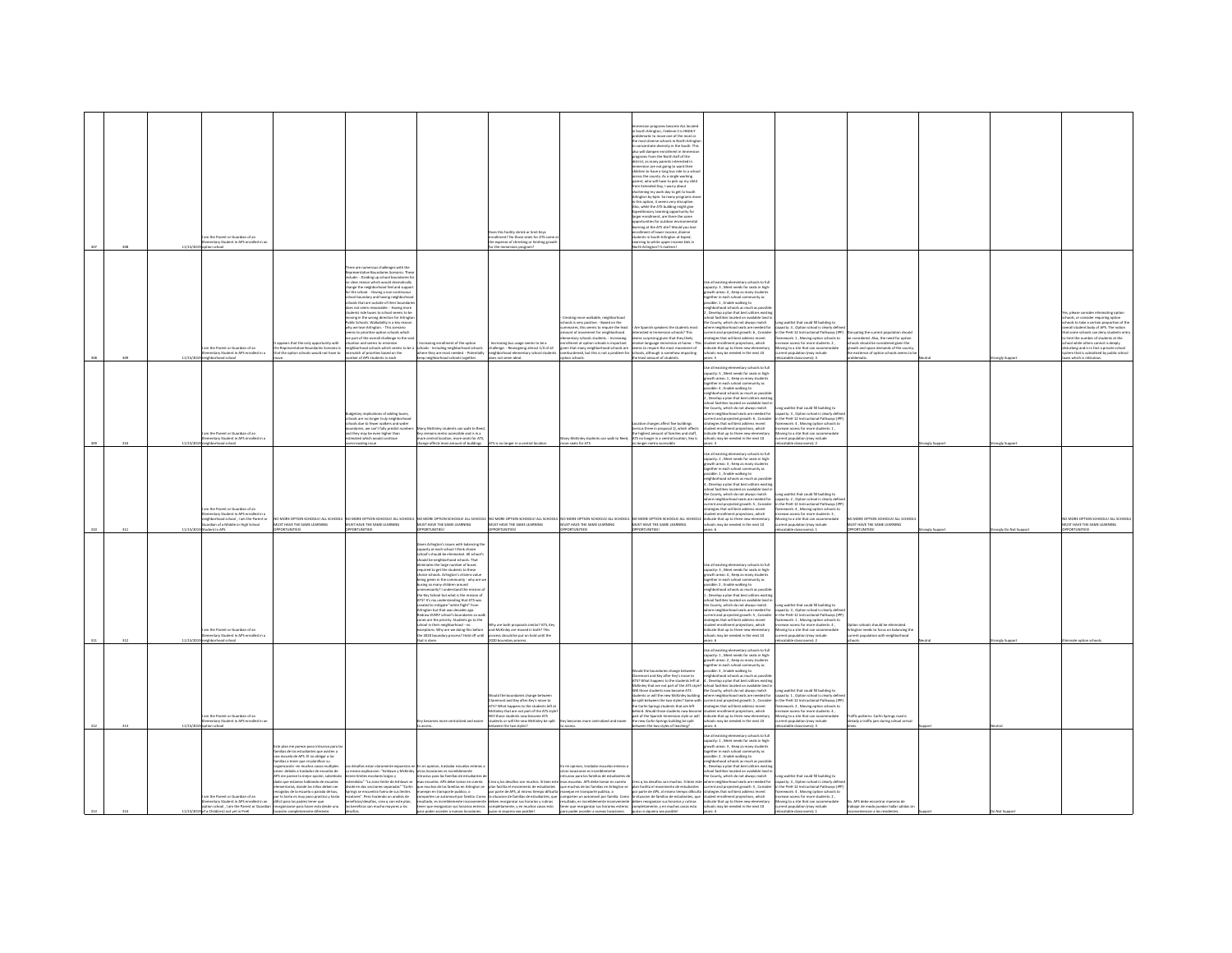|  |         | the Darant or Guardian of an<br>tary Student in APS enrolled in a<br>loorlas noits                                                                                                                                                   | as have other than a<br>ig changes here other than opening u<br>red which will cause a few kids to be                                                                                                                                                                                                                                                                                                                                 | ding and growth in the Rosslyn<br>rea is not addressed.                                                                                                                                                                                                                                                                                       | l like that you are thinking outside the bo<br>trying to meet demand in the north east<br>drant if the county.                                                                                                                                                                                                                                                                                                                                                                                                                                              | are assuming here that you will be<br>wing the student body of ATS<br>stually As a territor Library<br>erstand the need for ATS to<br>accommodate another options school in its    like that you are thinking outside the box<br>place. How about leaving ATS as is and only trying to meet demand in the north easte<br>oving Key ES? | uadrant if the county.                                                                                                                                                                                                                                                                                                                                          | honestly don't understand why so n<br>chool moves are required. From a<br>axpayer perspective and just plain<br>nmon sense - this idea seems very<br>ruddled. As I said above, keep ATS where<br>is. Move only the schools you really need<br>nove. ATS can stay where is (someday<br>outlises the sense in making ATS a<br>seighborhood school - because it really<br>loesn't offer any special form of learning<br>tr curriculum). Key is the one that needs to<br>be moved. Maybe just focus on that?                                                                                                                                                                                                                         | ie all existing elementary schools to full<br>.<br>apacity: 2 , Meet needs for seats in high-<br>rowth areas: 1 , Keep as many students<br>wtn areas: 1 , Meep as many stude<br>ether in each school community as<br>sible: 6 , Enable walking to<br>ghborhood schools as much as pos<br>Develop a plan that best utilizes existi<br>ool facilities located on available land<br>he County, which do not always match<br>here neighborhood seats are needed for<br>surrent and projected mowth: 5 . Consider<br>strategies that will best address recent<br>rategyes true will best address recent<br>udent enrollment projections, which<br>dicate that up to three new elemental<br>hools may be needed in the next 10<br>years: 4                                                     | ong waitlist that could fill building to<br>apacity: 4 , Option school is clearly defined<br>n the PreK-12 Instructional Pathways (IPP)<br>emework : 2 , Moving option schools to<br>rease access for more students: 1 ,<br>sving to a site that can accommodate<br>rent population (may include<br>ocatable classrooms): 3                                                   | king sure neighborhood schools<br>tinue to exist in all neighborhoods. I<br>hat you're solving that problem for the<br>ent Key ES neighborhood. They<br>en Avy La respectance.<br>Interview live) has one too many<br>nentary schools. Think of taking away<br>one of those schools for the current Key ES. Strongly Support                                                                                                                                                                                                                                                                                                                                             |              | rongly Do Not Support | o not believe ATS should continue as a<br>otion school in the long term (maybe par<br>your instructional pathways evaluation<br>alse it a neighborhood school (like you're<br>ing with ASFS) so as to ease the<br>ercrowding at McKinley and Ashlawn.<br>er option schools which have a clearly<br>red curriculum and method of<br>uction that is different from the<br>itional APS curriculum (immersion,<br>tessori, etc.) should be allowed to<br>ow further to meet the demand and<br>sibly ease current overcrowding issu-<br>other way to do it would be to make<br>ad an option school - with enough sea<br>ad an option school - with enough sea<br>For the school to grow bigger. And<br>y - it's time to turn your attention to<br>much needed high school seats! We<br>lloorks right schools |
|--|---------|--------------------------------------------------------------------------------------------------------------------------------------------------------------------------------------------------------------------------------------|---------------------------------------------------------------------------------------------------------------------------------------------------------------------------------------------------------------------------------------------------------------------------------------------------------------------------------------------------------------------------------------------------------------------------------------|-----------------------------------------------------------------------------------------------------------------------------------------------------------------------------------------------------------------------------------------------------------------------------------------------------------------------------------------------|-------------------------------------------------------------------------------------------------------------------------------------------------------------------------------------------------------------------------------------------------------------------------------------------------------------------------------------------------------------------------------------------------------------------------------------------------------------------------------------------------------------------------------------------------------------|----------------------------------------------------------------------------------------------------------------------------------------------------------------------------------------------------------------------------------------------------------------------------------------------------------------------------------------|-----------------------------------------------------------------------------------------------------------------------------------------------------------------------------------------------------------------------------------------------------------------------------------------------------------------------------------------------------------------|----------------------------------------------------------------------------------------------------------------------------------------------------------------------------------------------------------------------------------------------------------------------------------------------------------------------------------------------------------------------------------------------------------------------------------------------------------------------------------------------------------------------------------------------------------------------------------------------------------------------------------------------------------------------------------------------------------------------------------|------------------------------------------------------------------------------------------------------------------------------------------------------------------------------------------------------------------------------------------------------------------------------------------------------------------------------------------------------------------------------------------------------------------------------------------------------------------------------------------------------------------------------------------------------------------------------------------------------------------------------------------------------------------------------------------------------------------------------------------------------------------------------------------|-------------------------------------------------------------------------------------------------------------------------------------------------------------------------------------------------------------------------------------------------------------------------------------------------------------------------------------------------------------------------------|--------------------------------------------------------------------------------------------------------------------------------------------------------------------------------------------------------------------------------------------------------------------------------------------------------------------------------------------------------------------------------------------------------------------------------------------------------------------------------------------------------------------------------------------------------------------------------------------------------------------------------------------------------------------------|--------------|-----------------------|---------------------------------------------------------------------------------------------------------------------------------------------------------------------------------------------------------------------------------------------------------------------------------------------------------------------------------------------------------------------------------------------------------------------------------------------------------------------------------------------------------------------------------------------------------------------------------------------------------------------------------------------------------------------------------------------------------------------------------------------------------------------------------------------------------|
|  |         | n the Parent or Guardian of an<br>ntary Student in APS enrolled in a                                                                                                                                                                 | ligning boundaries and building capacity<br>rith areas of overcrowding/growth.                                                                                                                                                                                                                                                                                                                                                        | sing up nearly every neighborhoo<br>maning spread disconnected boundaries<br>and Long and disconnected boundaries<br>aposal #1 or #2. Many more kids need<br>ses despite being walkable to other                                                                                                                                              | Opens up Key building as neighborhood<br>ichool in high-growth Rosslyn area. Allows<br>more students to enroll in ATS.                                                                                                                                                                                                                                                                                                                                                                                                                                      | Proposal #2. More walk zone kids who<br>need buses than in Proposal #2.                                                                                                                                                                                                                                                                | pens up Key building as neighborhood<br>hool in high-growth Rosslyn area. Allow<br>ore students to enroll in ATS. Campbell<br>nore central location. Key Immersi<br>re Spanish-speaking area. Fewer kid<br>rall moving to another school (as<br>pared with Proposal #1). Fewer<br>kable kids needing buses than in<br>posal #1.                                 | ore schools/programs moving bete<br>Idings.                                                                                                                                                                                                                                                                                                                                                                                                                                                                                                                                                                                                                                                                                      | ie all existing elementary schools to full<br>Use all existing eliminately schools to full<br>spacing 5, Meet needs for seats in high<br>growth areas: 2, Neep as many students<br>together in each school community as<br>possible : 1, Ernalde walking to<br>mighborhood schools as much<br>ool facilities located on available land<br>the County, which do not always match<br>here neighborhood seats are needed for<br>urrent and projected erowth: 6. Consider<br>rategies that will hast arbitess rarent<br>udent enrollment projections, which<br>dicate that up to three new elementar<br>hooks may be needed in the next 10                                                                                                                                                   | ong waitlist that could fill building to<br>apacity: 2, Option school is clearly defin<br>in the PreK-12 Instructional Pathways (IPP)<br><b>nework: 4</b> , Moving option schools to<br>ease access for more students: 1,<br>ving to a site that can accome<br>rrent population (may include<br>ocatable classrooms): 3                                                       | ping together kids who have been ap<br>o the same school for a long time (per)<br>to the sieme school for a long time (perhaps)<br>allow 5th graders to attend their old school<br>for the first year 2021-22? Transition to<br>middle school sucks enough; better to not<br>transition to new schools twice in 2 years.]<br>Ot<br>sosals, keep all other neighborhood<br>ol boundaries in tact. It is not clear<br>m some of the documentation<br>bers) whether OTHER planning unit<br><b>SIDES those involved in the school.</b><br>ing Proposals #1 and #2 - campbell<br>reng Proposes H2 and H2 - Campoon,<br>red to other schools. That needs to be<br>rified ASAP. |              |                       |                                                                                                                                                                                                                                                                                                                                                                                                                                                                                                                                                                                                                                                                                                                                                                                                         |
|  |         | m the Parent or Guardian of an<br>stary Student in APS enrolled in<br>head school                                                                                                                                                    |                                                                                                                                                                                                                                                                                                                                                                                                                                       | indaries required would make m<br>the schools not be 'neighborhood<br>ols' because of the lengths childre                                                                                                                                                                                                                                     |                                                                                                                                                                                                                                                                                                                                                                                                                                                                                                                                                             | on't think it is forward-looking enough                                                                                                                                                                                                                                                                                                | is is the most forward-looking cotion to<br>ald lead to less disruption for more<br>coming yea                                                                                                                                                                                                                                                                  |                                                                                                                                                                                                                                                                                                                                                                                                                                                                                                                                                                                                                                                                                                                                  | se all existing elementary schools to full<br>spacity: 4, Meet needs for seats in high<br>growth areas: 3 . Keep as many students<br>together in each school community as<br>ssible: 2, Enable walking to<br>eighborhood schools as much as possible.<br>Die providing a plan that best utilizes existicated parameters of the state of the section of the state of the<br>chool facilities located on available land<br>the County, which do not always match<br>where neighborhood seats are needed for<br>strategies that will best address recent<br>tudent enrollment projections, which<br>ndicate that up to three new elementary<br>(10 tope set) ni babaan ed vam als                                                                                                           | .<br>Long waitlist that could fill building to<br>capacity: 1 , Option school is clearly defi<br>current and projected growth: 6, Consider in the PreK-12 Instructional Pathways (IPP)<br>framework: 4 . Moving option schools to<br>rease access for more students: 2<br>loving to a site that can accommodate<br>rrent population (may include<br>table classr<br>$F$ -laws | neighborhood schools should be first<br>.<br>http://www.schools.should.hold.as<br>namy students as possible, but their<br>ation within the county is less of a<br>the than accessible, central, walk-abi                                                                                                                                                                                                                                                                                                                                                                                                                                                                 |              |                       |                                                                                                                                                                                                                                                                                                                                                                                                                                                                                                                                                                                                                                                                                                                                                                                                         |
|  |         | m the Parent or Guardian of an<br>entary Student in APS enrolled in<br>ighborhood school, I am the Parent or<br>sian of a Middle or High School                                                                                      |                                                                                                                                                                                                                                                                                                                                                                                                                                       |                                                                                                                                                                                                                                                                                                                                               | Ive in the Taylor Elementary school<br>listrict. I think it is important to make K<br>.<br>ementary a neighborhood school so the<br>distribution in the Rosslyn area are able<br>ind a neighb<br>reling all the way to Taylor. Rosslyn-ar<br>lents deserve to enjoy the same<br>nefits of a neighborhood elementary<br>ool that the rest of us enjoy                                                                                                                                                                                                        |                                                                                                                                                                                                                                                                                                                                        | Again, it is important to make Key<br>Elementary a neighborhood school to give<br>the fast-growing Rosslyn area families an                                                                                                                                                                                                                                     |                                                                                                                                                                                                                                                                                                                                                                                                                                                                                                                                                                                                                                                                                                                                  | .<br>Jse all existing elementary schools to full<br>apacity: 3 , Meet needs for seats in high-<br>growth areas: 1 , Keep as many students<br>together in each school community as<br>ssible: 4 . Enable walking to<br>eighborhood schools as much as possib<br>. Develop a plan that best utilizes existi<br>chool facilities located on available land<br>he County, which do not always match<br>ne County, which as not aways match<br>where neighborhood seats are needed for<br>turrent and projected growth: 6 , Consider<br>trategies that will best address recent<br>lent enrollment projections, which<br>ndicate that up to three new elementary<br>ols may be needed in the next 10                                                                                          | waitist that could fill huilding to<br>ong www.trait trust could his bisanty define<br>apacity: 2 , Option school is clearly define<br>in the PreK-12 Instructional Pathways (IPF<br>ramework: 4 , Moving option schools to<br>ease access for more students: 3,<br>foving to a site that can accommodat<br>rrent population (may include<br>stable classrooms): 1            |                                                                                                                                                                                                                                                                                                                                                                                                                                                                                                                                                                                                                                                                          |              |                       |                                                                                                                                                                                                                                                                                                                                                                                                                                                                                                                                                                                                                                                                                                                                                                                                         |
|  | 11/15/2 | m an APS Staff Member , I am the Pare<br>ardian of an Elementary Student in<br>enrolled in an option school , I am the<br>nt or Guardian of a Child(ren) in PreK<br>APS , I am the Parent or Guardian of a<br>d(ren) not yet in PreK | is is a big move at the PRESENT, but it<br>ms inevitable that we will need to add<br>asa houndarias aventually anyway<br>ini boundaries eventually anyway<br>cause of unprecedented growth in the<br>uth and east quadrants of the county.<br>rhaps it's best to rip the bandaid off now<br>nd adjust by adding new schools in<br>verpopulated areas in the future, instead<br>f adding another elementary school in<br>th Arlington. | Families will be angry about the number o<br>students being reassigned, especially in th<br>area of the county that typically has the<br>loudest and most involved parent<br>opulation. This proposal does very little to<br>ddress overcrowding in South Arlington                                                                           | is seems to be the "Goldilocks" propo<br>leeping boundaries closest to their curre<br>sition and moving the least number of<br>tion schools. However, without bound<br>es drawn on the map presented here. it's<br>imes arawin on the map presented nere, i<br>difficult to envision how the schools are<br>positioned. It's nice to see that APS realize<br>that the Columbia Pike corridor needs<br>support, but it is NOT clear how this<br>roposal would help with that - the<br>wording is super vague and completely<br>cking evidence or explanation | first it's very cribalisful that this man<br>esn't have school boundaries drawn or<br>honestly, it makes me wonder if that w<br>ne intentionally to influence opinions.<br>ing Key will likely make it less<br>ling to its current population. This<br>osal does NOTHING to address<br>wding in South Arlington schools                | is moves the smallest amount of<br>an more un any marginally. Carlin Sprin<br>sulet benefit from being in a walkable<br>sation. Again, it's nice to see that APS<br>alises that the Columbia Pike corridor<br>ds support, but it is NOT clear how th<br>posal would help with that - the<br>rding is super vague and completely<br>king evidence or explanation | st, it's very unhelpful that this ma<br>oesn't have school boundaries drawn on<br>; honestly makes me wonder if that was<br>lone intentionally to mislead people.<br>Aoving Key all the way to Carlin Springs<br>will alienate a LARGE portion of their<br>thool community and make Immersion<br>ruch less appealing to non-Spanish-<br>eaeing samilies. And, Campbell has a long<br>anding relationship with Long Branch<br>sture Center and a large portion of the<br>lence curriculum is tied into the wetlands<br>ea behind the school. There is NOTHING<br>e this anywhere near the proposed<br>cation at ATS. This also does very little to<br>awding in South Arlington.                                                  | any schools to full<br>Use all existing elementary schools to fu<br>capacity: 3 , Meet needs for seats in hig<br>growth areas: 2 , Keep as many student<br>hig<br>together in each school community as<br>possible: 5 , Enable walking to<br>neighborhood schools as much as possib<br>, Develop a plan that best utilizes existi<br>school facilities located on available land<br>aking families. Also, Campbell has a long-the County, which do not always match<br>the County, which as not always match<br>where neighborhood seats are needed for<br>current and projected growth: 6 , Consider<br>strategies that will best address recent<br>student enrollment projections, which<br>indicate that up to three new elementary<br>hools may be needed in the next 10<br>vears: 1 | or waitlist that could fill huilding to<br>spacity: 1, Option school is clearly def<br>the PreK-12 Instructional Pathways (I<br>ework: 2, Moving option schools to<br>crease access for more students: 3 ,<br>loving to a site that can accommodat<br>arrent population (may include<br>table classrooms): 4                                                                  |                                                                                                                                                                                                                                                                                                                                                                                                                                                                                                                                                                                                                                                                          |              |                       |                                                                                                                                                                                                                                                                                                                                                                                                                                                                                                                                                                                                                                                                                                                                                                                                         |
|  |         | m an APS Staff Men                                                                                                                                                                                                                   |                                                                                                                                                                                                                                                                                                                                                                                                                                       |                                                                                                                                                                                                                                                                                                                                               |                                                                                                                                                                                                                                                                                                                                                                                                                                                                                                                                                             |                                                                                                                                                                                                                                                                                                                                        |                                                                                                                                                                                                                                                                                                                                                                 |                                                                                                                                                                                                                                                                                                                                                                                                                                                                                                                                                                                                                                                                                                                                  | se all'existine elementary schools to full<br>use as examply every expressive corrects<br>applied to a state in a growth areas: 2 , Keep as many students<br>together in each school community as<br>possible: 5 , Enable walking to<br>veighborhood schools as much as possi<br>, Develop a plan that best utilizes existin<br>ool facilities located on available land<br>the County, which do not always match<br>where neighborhood seats are needed for<br>urrent and projected growth: 3, Conside<br>rategies that will best address recent<br>udent enrollment projections, which<br>dicate that up to three new el<br>ite that up to three new elemental<br>Its may be needed in the next 10                                                                                     | one waitlist that could fill buildine to<br>acity: 2. Option school is clearly defin<br>n the PreK-12 Instructional Pathways (IP)<br>.<br>awork: 1 , Moving option schools t<br>hase eccess for more students: 3 ,<br>ving to a site that can acc<br>int population (may include<br>itable classrooms): 4                                                                     |                                                                                                                                                                                                                                                                                                                                                                                                                                                                                                                                                                                                                                                                          |              |                       |                                                                                                                                                                                                                                                                                                                                                                                                                                                                                                                                                                                                                                                                                                                                                                                                         |
|  |         | m the Parent or Guardian of an<br>ntary Student in APS enrolled in a<br>Nhorboot school 1 am the Darent of<br>lian of a Middle or High School                                                                                        |                                                                                                                                                                                                                                                                                                                                                                                                                                       | u are burdening some of the schools w<br>highest rates of free and reduced lunch<br>students (Carlin Springs, Barrett, Barcroft<br>vith long boundaries or schools outside o<br>boundaries, leading to transportation<br>ass for the families that can least afford<br>The Ashlawn and McKinley hounda<br>ske it hard to feel like they are a |                                                                                                                                                                                                                                                                                                                                                                                                                                                                                                                                                             | he boundaries for the neighbo<br>hools are not shown, so it is hard to<br>iess how it would affect neighbor<br>ools. Key has a fairly high rate of free<br><b>Enadored longh stude</b><br>vouced runch studencs, whose t<br>t find making the change to the<br>int ATS building difficult.                                             | ore students to stay toge                                                                                                                                                                                                                                                                                                                                       | e boundaries for the neighb<br>chools are not shown, so it is hard to<br>ssess how it would affect neighbor<br>chools. Key has a fairly high rate of free<br>nd reduced lunch students, whose far<br>might find making the change to the<br>servent Carlin Springs building difficult.<br>Joes the ATS building meet the needs of                                                                                                                                                                                                                                                                                                                                                                                                | te all existing elementary schools to full<br>apacity: 2 . Meet needs for seats in high<br>owth areas: 4 . Keep as many student<br>growth areas: 4 , Keep as many students<br>together in each school community as<br>possible: 1 , Enable walking to<br>neighborhood schools as much as possible<br>3 , Develop a plan that best utilizes existin<br>school facilities located<br>he County, which do not always match<br>ahere neighborhood seats are needed for<br>current and projected growth: 5, Consider<br>ategies that will best address recent<br>udent enrollment projections, which<br>dicate that up to three new elements<br>hools may be needed in the next 10                                                                                                            | ong waitlist that could fill building to<br>acity: 3, Option school is clearly defi<br>in the PreK-12 Instructional Pathways (IP<br>sework: 4, Moving option schools to<br>ease access for more students: 2<br>wing to a site that can acco<br>on (may include                                                                                                                | will the new space meet the needs t                                                                                                                                                                                                                                                                                                                                                                                                                                                                                                                                                                                                                                      | ongly Suppor | trongly Suppo         | alse the suggester.<br>Market and the set of the set of the set of the set of the set of the set of the set of the set of the set of the set of the set of the set of the set of the set of the set of the set of the set of the                                                                                                                                                                                                                                                                                                                                                                                                                                                                                                                                                                        |
|  |         | m the Parent or Guardian of an<br>ntary Student in APS enrolled in a                                                                                                                                                                 | his could solve massive overcrowding at<br>Central/North Arlineton schools (ie<br><b>Kinley &amp; Glebe)</b>                                                                                                                                                                                                                                                                                                                          | This does not seem to solve for future                                                                                                                                                                                                                                                                                                        |                                                                                                                                                                                                                                                                                                                                                                                                                                                                                                                                                             | leed still over crowded. Concern shou                                                                                                                                                                                                                                                                                                  |                                                                                                                                                                                                                                                                                                                                                                 | .<br>till major overcrowding. Moving McKinl<br>a Reed is not a evidence based decision<br>to mean is not a evidence distribution of<br>unless there is research out there I do not<br>have access to. Reed will be walkable for a<br>large percentage of kids from many<br>different schools, not just McKinley. This<br>$\begin{minipage}[t]{0.9\textwidth} {\small \textbf{[3] \textbf{[1] \textbf{[1] \textbf{[1] \textbf{[1] \textbf{[1] \textbf{[1] \textbf{[1] \textbf{[1] \textbf{[1] \textbf{[1] \textbf{[1] \textbf{[1] \textbf{[1] \textbf{[1] \textbf{[1] \textbf{[1] \textbf{[1] \textbf{[1] \textbf{[1] \textbf{[1] \textbf{[1] \textbf{[1] \textbf{[1] \textbf{[1] \textbf{[1] \textbf{[1] \textbf{[1] \textbf{[1$ | Use all existing elementary schools to full<br>capacity: 5, Meet needs for seats in high-<br>growth areas: 4, Keep as many student<br>together in each school community as<br>sible: 6 . Enable walking to<br>veighborhood schools as much as possi<br>L, Develop a plan that best utilizes exis<br>1, Develop a pain triat best utilizes existing<br>school facilities located on available land in<br>the County, which do not always match<br>where neighborhood seats are needed for<br>current and projected growth: 3, Conside                                                                                                                                                                                                                                                     | acity: 3, Option school is clearly de<br>in the PreK-12 Instructional Pathways (IPP)<br>framework: 1, Moving option schools to<br>ncrease access for more students: 4<br>foving to a site that can accommodate<br>rrent population (may include                                                                                                                               | lalk ability & Long term seat projection<br>owding should be the to<br>prevent over<br>prities. Programs that do not have<br>Inable futures should be ended or                                                                                                                                                                                                                                                                                                                                                                                                                                                                                                           |              |                       |                                                                                                                                                                                                                                                                                                                                                                                                                                                                                                                                                                                                                                                                                                                                                                                                         |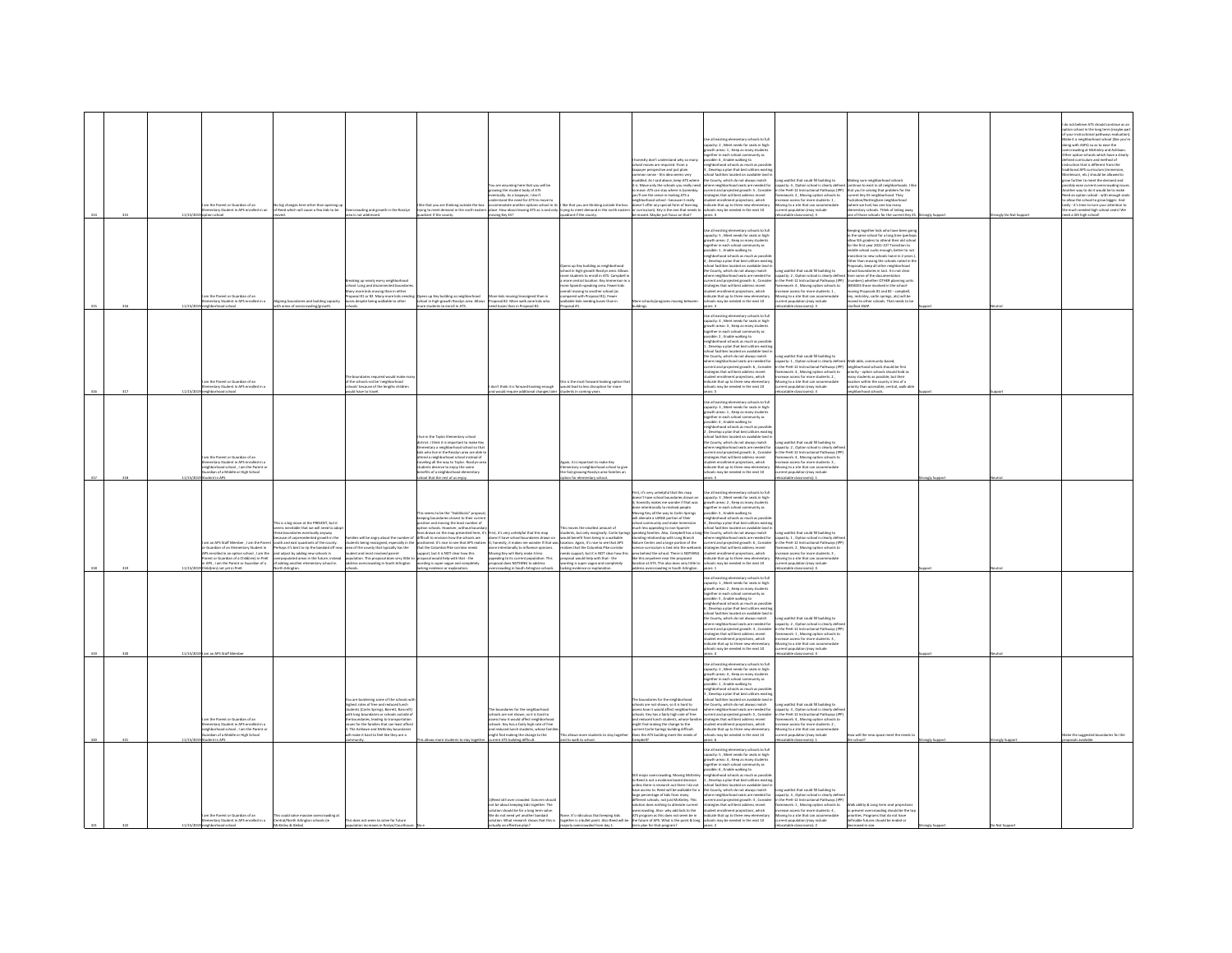|      |          | m the Parent or Guardian of an<br>nentary Student in APS enrolled in<br>ishborhood school . I am the Parent or<br>rdian of an Elementary Student in AP:<br>died in an outloo school. I am the<br>ent or Guardian of a Middle or High<br>ol Student in AP |                                                                                                                                                                                                                                                                                                                                                                                                                                                                                                                                                |                                                                                                                                                                                                                                                                                                                                                                                                                                                                                                                                                                                                                                                                                                                                                                                                                                                                                                                                                                         | tiek this ontion takes arbantage of the<br>a seats between Reed, McKinley and                                                                                                                                                                                                                                                                                                                                                   | las there been a consideration to move<br>Fax some or an animal state of the action of the schools that are currently<br>to schools that are currently<br>underenrolled? How many kids at ATS are<br>in South Arlington where this would impact<br>ir commute? The big data point that's<br>nissing is the cost to move the schools.<br>tw much did it cost to move Mont<br>the the Datrick Henry huilding? Is that a<br>arable number or would t<br>ve a full school be more?                                                                                                                                                                                                                                                                                                                                                                                                                                                                                                                                                                                                                                        |                                                                                                                                                                                                                                                                                                                                                                                                                                                                                                                                                        | elieve both Carlin Springs and Campbel<br>allows<br>The shown tremendous results in close<br>the learning gap between white students of color. Why would we<br>mmunity that's performing well<br>ompared to peers in this area when APS<br>uzzlinz with the performance of<br>students of color? Moving Campbell to APS<br>will likely shift the demographics of the<br>school significantly impacting the ethnic<br>nd economically disadvantaged diversity.<br>The diverse community currently served by<br>ampbell places a high value on time and<br>venience which is why the school draw<br>many kids from the immediate<br>ishborhood. This community does not<br>ighborhood. This community open no<br>we the flexibility to alter their schedu<br>send their children to a school that's<br>.<br>ven just a few miles away when they will<br>ass two other schools on the way. Have<br>we asked the community of native Spanish<br>peakers near Carlin Springs if they want to<br>o to an immersion school? If so, what's the                                                                                                                                                                                                                | a all avistina elementary schools to full<br>se as existing elementary schools to ru<br>apacity: S , Meet needs for seats in high<br>rowth areas: 4 , Keep as many students<br>agether in each school community as<br>possible: 1, Enable walking to<br>eighborhood schools as much as possib<br>Develop a plan that best utilizes exi-<br>bool facilities located on available land<br>noor raciimes rocareo on avaname rano<br>e County, which do not always match<br>sere neighborhood seats are needed fo<br>urrent and projected growth: 6, Consider<br>strategies that will best address recent<br>tudent enrollment projections, which<br><b>Scate that un to three new elementary</b><br>ols may be needed in the next 10<br>Four | Long waitlist that could fill building to<br>capacity: 2 , Option school is clearly define<br>in the PreK-12 Instructional Pathways (IPP<br>ramework: 1 . Moving option schools to<br>crease access for more students: 4<br>wine to a site that can accome<br>tion (may include                               | cost benefit of moving the school.<br>ese are tax payer dollar                                                                                                                                                                                                                                                                                                                                                                                                                                                                                                                                                                                                                                                                                                                                                                                                                                                                                                                                                                                      |                 | hat if APS discontinued all ontion sels<br>it ES, MS and HS and make them all                                                                                                                                                                                                                                                                                                                                                                                                                                                                                                                                                                                                                                                                                     |
|------|----------|----------------------------------------------------------------------------------------------------------------------------------------------------------------------------------------------------------------------------------------------------------|------------------------------------------------------------------------------------------------------------------------------------------------------------------------------------------------------------------------------------------------------------------------------------------------------------------------------------------------------------------------------------------------------------------------------------------------------------------------------------------------------------------------------------------------|-------------------------------------------------------------------------------------------------------------------------------------------------------------------------------------------------------------------------------------------------------------------------------------------------------------------------------------------------------------------------------------------------------------------------------------------------------------------------------------------------------------------------------------------------------------------------------------------------------------------------------------------------------------------------------------------------------------------------------------------------------------------------------------------------------------------------------------------------------------------------------------------------------------------------------------------------------------------------|---------------------------------------------------------------------------------------------------------------------------------------------------------------------------------------------------------------------------------------------------------------------------------------------------------------------------------------------------------------------------------------------------------------------------------|-----------------------------------------------------------------------------------------------------------------------------------------------------------------------------------------------------------------------------------------------------------------------------------------------------------------------------------------------------------------------------------------------------------------------------------------------------------------------------------------------------------------------------------------------------------------------------------------------------------------------------------------------------------------------------------------------------------------------------------------------------------------------------------------------------------------------------------------------------------------------------------------------------------------------------------------------------------------------------------------------------------------------------------------------------------------------------------------------------------------------|--------------------------------------------------------------------------------------------------------------------------------------------------------------------------------------------------------------------------------------------------------------------------------------------------------------------------------------------------------------------------------------------------------------------------------------------------------------------------------------------------------------------------------------------------------|-------------------------------------------------------------------------------------------------------------------------------------------------------------------------------------------------------------------------------------------------------------------------------------------------------------------------------------------------------------------------------------------------------------------------------------------------------------------------------------------------------------------------------------------------------------------------------------------------------------------------------------------------------------------------------------------------------------------------------------------------------------------------------------------------------------------------------------------------------------------------------------------------------------------------------------------------------------------------------------------------------------------------------------------------------------------------------------------------------------------------------------------------------------------------------------------------------------------------------------------------------|-------------------------------------------------------------------------------------------------------------------------------------------------------------------------------------------------------------------------------------------------------------------------------------------------------------------------------------------------------------------------------------------------------------------------------------------------------------------------------------------------------------------------------------------------------------------------------------------------------------------------------------------------------------------------------------------------------------------------------------------|---------------------------------------------------------------------------------------------------------------------------------------------------------------------------------------------------------------------------------------------------------------------------------------------------------------|-----------------------------------------------------------------------------------------------------------------------------------------------------------------------------------------------------------------------------------------------------------------------------------------------------------------------------------------------------------------------------------------------------------------------------------------------------------------------------------------------------------------------------------------------------------------------------------------------------------------------------------------------------------------------------------------------------------------------------------------------------------------------------------------------------------------------------------------------------------------------------------------------------------------------------------------------------------------------------------------------------------------------------------------------------|-----------------|-------------------------------------------------------------------------------------------------------------------------------------------------------------------------------------------------------------------------------------------------------------------------------------------------------------------------------------------------------------------------------------------------------------------------------------------------------------------------------------------------------------------------------------------------------------------------------------------------------------------------------------------------------------------------------------------------------------------------------------------------------------------|
|      | 11/15/2  | m the Parent or Guardian of an<br>entary Student in APS en<br>mentary student in APS enroled in a<br>ghborhood school , I am the Parent or<br>ardian of a Middle or High School<br>adent in APS                                                          | only clear opportunity is that ASFS<br>add be located within its boundary                                                                                                                                                                                                                                                                                                                                                                                                                                                                      | .<br>A very large number of students would<br>move We would reduce walkability We<br>uld increase transportation costs and<br>ease our carbon footprint We would<br>take advantage of potential<br>tunities to rebalance demographic<br>secially socioeconomic and racial/ethnis<br>ersity We would have awkward<br>undaries and non-contiguous boundari                                                                                                                                                                                                                                                                                                                                                                                                                                                                                                                                                                                                                | ity to grow ATS Ability to add<br>eighborhood school in high-growth<br>asslyn area                                                                                                                                                                                                                                                                                                                                              | er income and non-English speaking<br>cower income and non-crigism speaking<br>families currently at Key would likely not<br>move. They will attend the neighborhoo<br>school. Key may not maintain the<br>demographic balance for the model. ATS<br>uilding is smaller than Key building;<br>fore potentially fewer families would<br>ave the coportunity for Immersion (while<br>ave use oppositely not as<br>the seguiday not as the program as<br>condity desirable an option program as<br>mmersion, would have the opportunity to                                                                                                                                                                                                                                                                                                                                                                                                                                                                                                                                                                               | wer students change from walking to bu<br>in the other proposals (keeping<br>lkability should be a very high prior<br>ewer students move Ability to grow ATS<br>Ability to add neighborhood school in high<br>wth Rossiyn area Immersion would lan-<br>a neighborhood with a high number of<br>interpretations were approached to the comparison were transported to the specific state of the property for its barening programs<br>rent Spanish speakers who go to the car't just recreate that somewhere<br>mersion would not mo<br>(fuo seol bluow | loes not make any sense to move<br>Campbell, which depends on the ec<br>sources.                                                                                                                                                                                                                                                                                                                                                                                                                                                                                                                                                                                                                                                                                                                                                                                                                                                                                                                                                                                                                                                                                                                                                                      | se all existing elementary schools to full<br>apacity: 2, Meet needs for seats in high-<br>growth areas: 3, Keep as many student<br>seether in each school community as<br>ssible: 4 , Enable walking to<br>lighborhood schools as much as possi<br>Develop a plan that best utilizes exis<br>ool facilities located on available land is<br>County, which do not always match<br>ere neighborhood seats are needed for<br>rent and projected growth: S , Consider<br>tegies that will best address recent<br>dent enrollment projections, which<br>licate that up to three new elementary<br>cols may be needed in the next 10<br>rs: 6                                                                                                  | ong waitlist that could fill building to<br>apacity: 1, Option school is clearly defin<br>n the PreK-12 Instructional Pathways (IP)<br>ework: 4 . Moving option schools<br>rease access for mor<br>students: 2<br>ving to a site that can acco<br>ent population (may include<br>ocatable classrooms): 3      | scing racial and socio<br>segregation in Arlington                                                                                                                                                                                                                                                                                                                                                                                                                                                                                                                                                                                                                                                                                                                                                                                                                                                                                                                                                                                                  |                 |                                                                                                                                                                                                                                                                                                                                                                                                                                                                                                                                                                                                                                                                                                                                                                   |
|      |          | m the Parent or Guardian of an<br>entary Student in APS enrolled in an                                                                                                                                                                                   | This would keep the immersion schools<br>accessible to the entire county. There is<br>already high demand for immersion, even<br>ith two schools offering immersion<br>ograms. Moving Key to Arlington<br>onal or Carlin Sorines would<br>ncentrate immersion students in the<br>estern and southern parts of the county,<br>aking it very difficult for working parents<br>the Northern or eastern parts of the<br>unty to continue enrolling their students<br>an immersion program, especially if that<br>dent is in morning or after care. | itting the boundary for Ashlawn seem<br>odd, there should be a way to consolidati<br>the boundary for Ashlawn and Carlin                                                                                                                                                                                                                                                                                                                                                                                                                                                                                                                                                                                                                                                                                                                                                                                                                                                |                                                                                                                                                                                                                                                                                                                                                                                                                                 | ving Key to Arlington Traditional would<br>concentrate immersion students in the<br>watern and southern parts of the county,<br>making it very difficult for working parents<br>in the Northern or eastern parts of the<br>unty to continue enrolling their studes<br>an immersion program, especially if that<br>dent is in morning or after care.                                                                                                                                                                                                                                                                                                                                                                                                                                                                                                                                                                                                                                                                                                                                                                   |                                                                                                                                                                                                                                                                                                                                                                                                                                                                                                                                                        | wing Key to Arlington Carlin Springs<br>the western and southern parts of the<br>county, making it very difficult for working<br>sarents in the Northern or eastern parts of<br>he county to continue enrolling their<br>dents in an immersion program,<br>secially if that student is in morning or                                                                                                                                                                                                                                                                                                                                                                                                                                                                                                                                                                                                                                                                                                                                                                                                                                                                                                                                                  | the all existing elementary schools to full<br>se all existing elementary schools to ful<br>spacity: 3 , Meet needs for seats in high<br>rowth areas: 4 , Keep as many students<br>rowth areas: 4 , Keep as many students<br>ossible: 1 , Enable walking to<br>eighborhood schools as much a<br>Develop a plan that best utilizes existin<br>ol facilities located on available land i<br>County, which do not always match<br>ere neighborhood seats are needed for<br>rent and projected growth: 6 , Consider<br>rent and projected growth: 6 , Consider<br>regies that will best address recent<br>dent enrollment projections, which<br>dicate that up to three new elementary<br>ools may be needed in the next 10                   | na waitlist that could fill building to<br>angluity: 4 , Option school is clearly defined<br>the PreK-12 Instructional Pathways (IPP)<br>ramework: 2 , Moving option schools to<br>rease access for more students: 3,<br>oving to a site that can accommodate<br>lation (may include<br>atable classrooms): 1 | Moving Key to Arlington Carlin Springs<br>the western and southern parts of the<br>unty, making it very difficult for workin<br>rents in the Northern or eastern parts<br>county to continue enrolling their<br>students in an immersion program,<br>especially if that student is in morning or<br>after care. Maintaining access to innova<br>programs for working family's should be<br>mental, and the reality of eeperaphy<br>and traffic in the county                                                                                                                                                                                                                                                                                                                                                                                                                                                                                                                                                                                        | ngly Do Not Su  |                                                                                                                                                                                                                                                                                                                                                                                                                                                                                                                                                                                                                                                                                                                                                                   |
|      |          | m the Darent or Guardian of an<br>ntary Student in APS enrolled in<br>tood schor                                                                                                                                                                         | on 2 is so ridiculous that nobody was<br>extern a to successive transferred model would<br>will thought-out. I sincerely hope this isn't<br>'s best effort and the only options.                                                                                                                                                                                                                                                                                                                                                               | McKinley students who are zoned for<br>leed have known about that impending<br>.<br>change for years and have wrapped their<br>minds around it. Allow Reed to function a<br>tended - to alleviate pressure on all its<br>ordering neighborhood schools. Reed wil<br>it no different from the surrounding<br>hools. Add a Montessori and Spanish<br>rsion program within the school. Af<br>as created so much difficulty for itself<br>h options schools. They are popular fo<br>is reasons. Consider their best<br>consumers comment throughout the<br>system. Montessori is preferred for littles<br>(to 2nd) because it espouses what evidence<br>based practice says about growth and<br>ming. Et is hands-on with emphasis or<br>rbal expression. ATS protects classroc<br>entail expression. Arts process cassivore<br>time, has morning meetings, and extra<br>music. Spanish immersion is popular for<br>several easily discoverable reasons. Sprea<br>e wealth! |                                                                                                                                                                                                                                                                                                                                                                                                                                 | all of McKinley moves to Reed, many<br>more students will drive than would be the<br>case if Reed served it's original purpose - to<br>take students from all neighboring schools<br>and alleviate pressure at them all. Moving<br>all of McKinley to R will cause chaos on<br>or measurey to A wir cause crists on<br>ishington Blvd only a mile from I-66<br>stions School that could most easily<br>disappear. The initial reasons for ATS are r<br>longer relevant. It's popular, but not for the<br>right reasons. It has high quality teaching<br>nd programming; protects classroom<br>ime; kids get a morning meeting every di<br>and student assemblies Friday afternoon.<br>These are all elements that could be<br>implemented at any school. Homework<br>could be an option at any school - for those<br>could be an option at any school - for those<br>who want to opt-in. There is truly nothing<br>nique about the school other than the<br>.<br>h-quality principal and teachers. Sprea<br>reood ideas! Then Key can move into<br>S (great central location!) and Key can<br>me a neighborhood schor |                                                                                                                                                                                                                                                                                                                                                                                                                                                                                                                                                        | If all of McKinley moves to Reed, many<br>more students will drive than would be the<br>case if Reed served it's original purpose - to<br>take students from all neighboring schools<br>and alleviate pressure at them all. Moving<br>all of McKinley to R will cause chaos on<br>in on money is a mile from 1-66<br>Intrance. Arlington Traditional is the<br>Options School that could most easily<br>disappear. The initial reasons for ATS are no<br>.<br>disappear. The initial reasons for ATS are no capacity: 2 , Meet needs for seats in high-<br>longer relevant. It's popular, but not for the growth areas: 3 , Keep as many students<br>right reasons. It has high quality teaching<br>nd programming; protects classroom<br>me; kids get a morning meeting every day<br>and student assembles Friday afternoor<br>These are all elements that could be<br>mplemented at any school. Homework<br>mplemented at any school. Homework<br>could be an option at any school - for those<br>who want to opt-in. There is truly nothing<br>sigue about the school other than the<br>igh-quality principal and teachers. Spread<br>er good ideas! Then Key can move into<br>S (great central location!) and Key car<br>me a neighborhood school | e all existing eler<br>v schools to full<br>together in each school community as<br>sible: 6 . Enable walking to<br>ehborhood schools as much as possib<br>Develop a plan that best utilizes existing<br>hool facilities located on available land in<br>County, which do not always match<br>where neighborhood seats are needed for<br>current and projected growth: 5 , Consider<br>atesies that will best address recent<br>.<br>dent enrollment projections, which<br>icate that up to three new elementa<br>s may be needed in the next 10                                                                                                                                                                                          | ong waitlist that could fill building to<br>apacity: 2 , Option school is clearly defined<br>n the PreK-12 Instructional Pathways (IPP)<br>mework: 1 . Moving option schools to<br>ion (may include                                                                                                           | ther ATS plays a truly important roll<br>within APS. Its mission is simply not unique<br>but what is great about it can be replicate<br>where, or at least be an option<br>(homework can be opt-in). The choices<br>above are not clear. What does "option<br>chool is clearly defined in the Pre-k -12 IPF<br>Framework" mean? Options schools are<br>unfair. Considering the usefulness and<br>purpose of Options Schools is where I see<br>the most opportunity for APS. Spanish<br>immersion should be available to anybody<br>who wants it. It is an educational tool and<br>thod which is not only useful to Lating<br>lies, but to anyone wanting to benefit<br>n learning another language (benefits<br>proven). EL and ATS's best practices c<br>orporated into all classrooms. Use<br>these "programs" as incubators but do<br>away with the schools. Montessori is a<br>proven, internationally-recognized<br>ducational philosophy which is particular<br>devant to early childhood learning. Add<br>nore Montessori options across the |                 | dering the usefulness and purpose o<br>tions Schools is where I see the most<br>sortunity for APS. Spanish immersion<br>ald be available to anybody who want<br>It is an educational tool and method<br>ich is not only useful to Latinx families,<br>ut to anyone wanting to benefit from<br>ning another language (benefits are<br>ven). EL and ATS's best practices can be<br>corporated into all classrooms. Use these<br>programs" as incubators but do away with<br>se schools. Montessori is a proven,<br>ernationally-recognized educational<br>losophy which is particularly relevant<br>arly childhood learning and attractive to<br>.<br>Ints wanting a developmentally<br>rooriate education for their children<br>more Montessori options across the |
|      |          | n the Parent or Guardian of an<br>entary Student in APS enrolled in<br>phorhood school, I am the Parent or<br>erdian of a Childfren) in PreK in APS                                                                                                      |                                                                                                                                                                                                                                                                                                                                                                                                                                                                                                                                                |                                                                                                                                                                                                                                                                                                                                                                                                                                                                                                                                                                                                                                                                                                                                                                                                                                                                                                                                                                         | child has attended Tuckahoe Pre K a<br>d there, and is currently within the<br>dary to attend Tuckahoe as his<br>thanhood school. We live on N<br>tanta Street off Washington Bouley<br>ar East Falls Church metro and as such<br>relatively equidistant between<br>ahoe and the new Reed school. We<br>ould prefer that he remain in Tuckahoe<br>ut are unsure how the new proposals wi<br>act the school boundaries for where |                                                                                                                                                                                                                                                                                                                                                                                                                                                                                                                                                                                                                                                                                                                                                                                                                                                                                                                                                                                                                                                                                                                       |                                                                                                                                                                                                                                                                                                                                                                                                                                                                                                                                                        |                                                                                                                                                                                                                                                                                                                                                                                                                                                                                                                                                                                                                                                                                                                                                                                                                                                                                                                                                                                                                                                                                                                                                                                                                                                       | Use all existing elementary schools to full<br>pacity: 5, Meet needs for seats in high<br>wth areas: 6 . Keep as many student<br>ogether in each school community as<br>ossible: 1 , Enable walking to<br>eighborhood schools as much as possib<br>Develop a plan that best utilizes existin<br>ool facilities located on available land i<br>the County, which do not always match<br>tre neighborhood seats are needed for<br>sere neighborhood seats are reessed to<br>rrent and projected growth: 4 , Conside<br>ategies that will best address recent<br>dent enrollment projections, which<br>cate that up to three new elementary<br>ols may be needed in the next 10                                                              | one waitlist that could fill building to<br>pacity: 2, Option school is clearly definitional Pathways (IP)<br><b>rework: 1</b> , Maving option schools to<br>rease access for more students: 3 ,<br>wing to a site that can accommodate<br>nt population (may include<br>atable classrooms): 4                |                                                                                                                                                                                                                                                                                                                                                                                                                                                                                                                                                                                                                                                                                                                                                                                                                                                                                                                                                                                                                                                     | ngly Do Not Sup |                                                                                                                                                                                                                                                                                                                                                                                                                                                                                                                                                                                                                                                                                                                                                                   |
| ono. | 11/1679  | m the Parent or Guardian of an<br>Intary Student in APS enrolled in                                                                                                                                                                                      |                                                                                                                                                                                                                                                                                                                                                                                                                                                                                                                                                |                                                                                                                                                                                                                                                                                                                                                                                                                                                                                                                                                                                                                                                                                                                                                                                                                                                                                                                                                                         |                                                                                                                                                                                                                                                                                                                                                                                                                                 |                                                                                                                                                                                                                                                                                                                                                                                                                                                                                                                                                                                                                                                                                                                                                                                                                                                                                                                                                                                                                                                                                                                       |                                                                                                                                                                                                                                                                                                                                                                                                                                                                                                                                                        |                                                                                                                                                                                                                                                                                                                                                                                                                                                                                                                                                                                                                                                                                                                                                                                                                                                                                                                                                                                                                                                                                                                                                                                                                                                       | ise all existing elementary schools to full<br>spacity: 2 , Meet needs for seats in high-<br>rowth areas: 3 , Keep as many students<br>ogether in each school community as<br>rossible: 6 , Enable walking to<br>eighborhood schools as much as possibl<br>Develop a plan that best utilizes exist<br>arr uran wenn wuntuen easour<br>Jeromael een availabla laevi i<br>æ<br>County, which do not always match<br>ere neighborhood seats are needed for<br>rent and projected growth: S , Consider<br>tegies that will best address recent<br>ent enrollment projections, which<br>icate that up to three new elementary<br>s may be needed in the next 10                                                                                | g waitlist that could fill building to<br>apacity: 3 , Option school is clearly defin<br>1 the PreK-12 Instructional Pathways (IPI<br>ramework: 4, Moving option schools to<br>rease access for more students: 2,<br>oving to a site that can accommodate<br>ation (may include                               |                                                                                                                                                                                                                                                                                                                                                                                                                                                                                                                                                                                                                                                                                                                                                                                                                                                                                                                                                                                                                                                     |                 |                                                                                                                                                                                                                                                                                                                                                                                                                                                                                                                                                                                                                                                                                                                                                                   |
| 329  | 11/15/20 | m the Darant or Guardian of an<br>ary Student in APS e<br>mentary student in APS enroled in a<br>ighborhood school , I am the Parent or<br>iardian of a Middle or High School                                                                            |                                                                                                                                                                                                                                                                                                                                                                                                                                                                                                                                                |                                                                                                                                                                                                                                                                                                                                                                                                                                                                                                                                                                                                                                                                                                                                                                                                                                                                                                                                                                         | is a good thing to put Key in a more<br>ntral location to the population it serv<br>efully it helps reduce bus routes<br>nces and times spent on the bus. I all<br>how schools near the edges of the<br>ity, McKinley then become an optio<br>of because walkability is red<br>way when a school is on the border o                                                                                                             |                                                                                                                                                                                                                                                                                                                                                                                                                                                                                                                                                                                                                                                                                                                                                                                                                                                                                                                                                                                                                                                                                                                       | ike how Carlin Springs which is on the<br>sorder of Fairfax County and Arlington wil<br>utilized as a choice school. Considering<br>will is heltween the county horder and<br>sy Carlin Springs Road, it is not a ve<br>liable school to begin with. I think<br>oving Campbell to a more central<br>on is also more appealing.                                                                                                                                                                                                                         | an Carlin Sorines handle the increase in<br>us traffic if it becomes a county wide<br>thool? Getting all the families of all the<br>chools on board with being moved.<br>ether grandfathering in any students                                                                                                                                                                                                                                                                                                                                                                                                                                                                                                                                                                                                                                                                                                                                                                                                                                                                                                                                                                                                                                         | .<br>Jse all existing elementary schools to full<br>apacity: 1 , Meet needs for seats in high-<br>rrowth areas: 2 . Keep as many students<br>ether in each school community as<br>ssible: 3, Enable walking to<br>stone. J., Lindone wanting to:<br>Develop a plan that best utilizes existing<br>col facilities located on available land<br>County, which do not always match<br>re neighborhood seats are needed for<br>rent and projected erowth: 4 . Consider<br>atential and projected growint. 4 , consider<br>ategies that will best address recent<br>dicate that up to three new elementary<br>ols may be needed in the next 10                                                                                                 | ong waitlist that could fill building to<br>acity: 3, Option school is clearly defi<br>in the PreK-12 Instructional Pathways (IP)<br>nework: 2, Moving option schools to<br>ring to a site that can acco<br>ent population (may include                                                                       |                                                                                                                                                                                                                                                                                                                                                                                                                                                                                                                                                                                                                                                                                                                                                                                                                                                                                                                                                                                                                                                     |                 |                                                                                                                                                                                                                                                                                                                                                                                                                                                                                                                                                                                                                                                                                                                                                                   |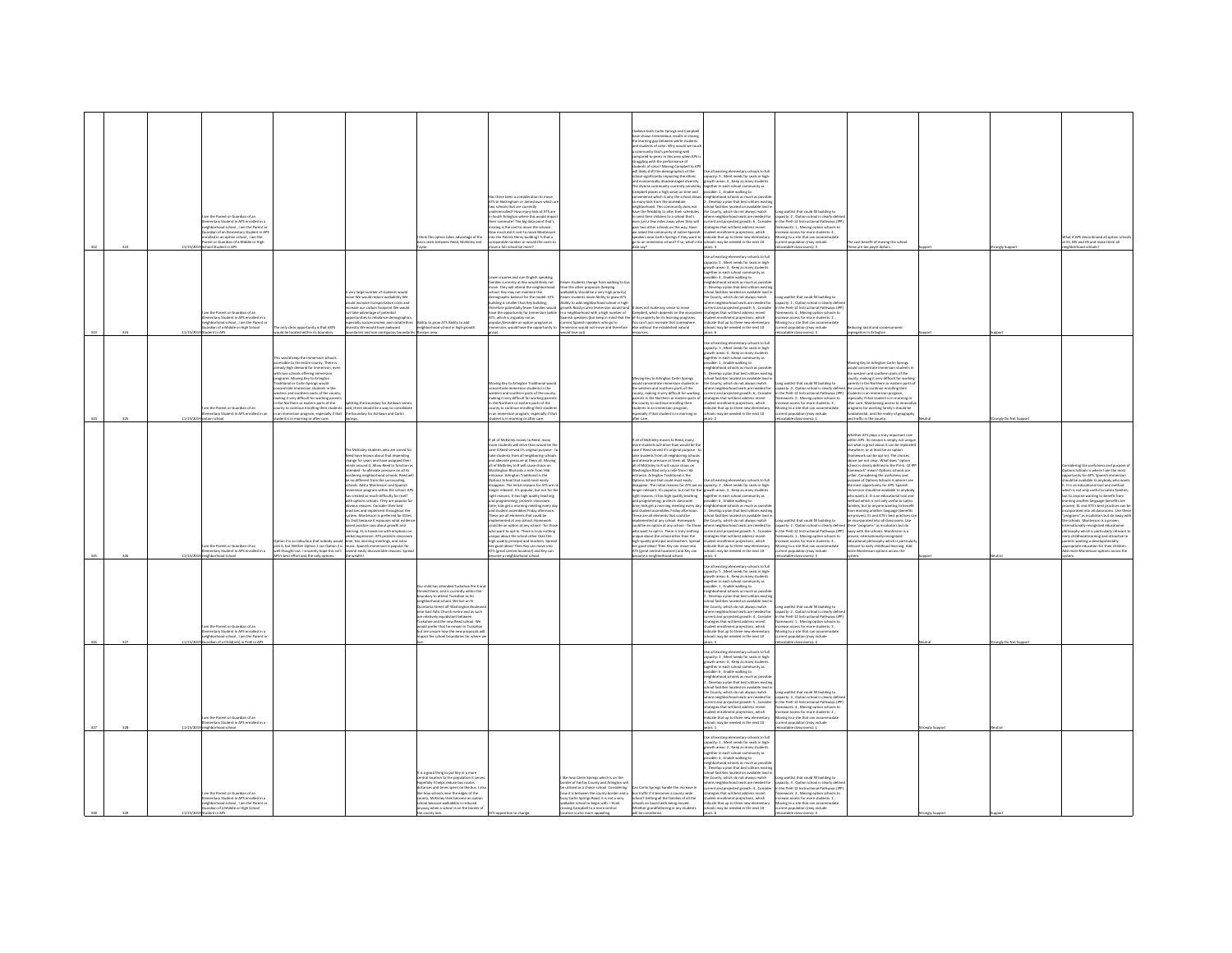|  | 11/15/2019 | am an APS Staff Membe                                                                                                                                            | frob I aids then the street yes anisez ton n<br>ork at any of the schools greatly affected,<br>it I think the scenario is wrong in so many<br>ins. See below                                                                                                                                                                                                                                                                                                                                                                                                                                                                                                                                                                                                                                                                                                                                                                                 | re want to be able to maximize the<br>umber of students who can walk to<br>chool. The needs of programs like<br>remersion and Campbell should be<br>condary. Havine ALL students eo to<br>hool in their neighborhoods or as close<br>eir neighborhoods as possible should b<br>e primary goal. This is equitable and<br>alds a better sense of community.<br>.<br>Neighborhood schools are important! A<br>the extra buses cost more and create<br>rollution. | v students will still be walkers                                                                                                                                                                                                                                                                                                                                                                                                                                                                                                                       | s isn't a ereat plan either! Why are th-<br>bout ATS? In the year 2019.<br>re should't be such a school anyhow.<br>appointed in Arlington for even having<br>TS as an option. Why not end ATS and u<br>as a neighborhood school? Changes<br>ould NOT be made to benefit an ootio<br>hool. What is meant by future capital<br>nsse. verus in memit by tuture capital<br>lans on Columbia Pike? The traffic has<br>ready become unbearable some days<br>with all the building.                                                                                                                                                                                                                                                                                                                                                                                                                                                                                                                                                       |                                                                                                                                                                                                                                                                                                                                                                                                                                                                                                                                                                                                               | me of the same problems. Neighbo<br>hools should be priority! There is too<br>uch emphasis on the special program                                                                                                                                                                                                                                                                                                                                                                                                                                                                                                                                                                                                                                                                                                                                                                                                                                                                    | .<br>Use all existing elementary schools to full<br>capacity: 6 , Meet needs for seats in high-<br>.<br>rowth areas: 2 , Keep as many students<br>agether in each school community as<br>ssible: 5, Enable walking to<br>ishborhood schools as much as possi<br>Develop a plan that best utilize<br>hool facilities located on available land i<br>he County, which do not always match<br>rhood seats are needed for<br>rent and projected growth: 3, Consider<br>atesies that will best address recent<br>dent enrollment projections, which<br>dicate that up to three new elementa<br>hools may be needed in the next 10<br>20.4                                                                                                | ong waitlist that could fill building to<br>pacity: 4 . Option school is clearly defin<br>n the PreK-12 Instructional Pathways (IPP<br>ramework: 2 . Moving option schools to<br>rease access for more students: 1.<br>ving to a site that can accome<br>rent population (may include<br>catable classrooms): 3                              | ing up a way for kids who were ros<br>their old community to feel part of the<br>tew one. Buddy families, or events one t<br>ner for them to mingle with curre<br>lents playground grade level playda<br>on a Saturday, etc.                                                                                                                                                                                                                                                                                                                                                                                                                                                                                                                                                                                                                                  | angly Support       | rongly Support |                                                                                                                                                                                                                                                                                                                                                                                                                                                                                                                                                                                                                                                                                                                                                                                                                                                                                                                                                                                                    |
|--|------------|------------------------------------------------------------------------------------------------------------------------------------------------------------------|----------------------------------------------------------------------------------------------------------------------------------------------------------------------------------------------------------------------------------------------------------------------------------------------------------------------------------------------------------------------------------------------------------------------------------------------------------------------------------------------------------------------------------------------------------------------------------------------------------------------------------------------------------------------------------------------------------------------------------------------------------------------------------------------------------------------------------------------------------------------------------------------------------------------------------------------|---------------------------------------------------------------------------------------------------------------------------------------------------------------------------------------------------------------------------------------------------------------------------------------------------------------------------------------------------------------------------------------------------------------------------------------------------------------|--------------------------------------------------------------------------------------------------------------------------------------------------------------------------------------------------------------------------------------------------------------------------------------------------------------------------------------------------------------------------------------------------------------------------------------------------------------------------------------------------------------------------------------------------------|------------------------------------------------------------------------------------------------------------------------------------------------------------------------------------------------------------------------------------------------------------------------------------------------------------------------------------------------------------------------------------------------------------------------------------------------------------------------------------------------------------------------------------------------------------------------------------------------------------------------------------------------------------------------------------------------------------------------------------------------------------------------------------------------------------------------------------------------------------------------------------------------------------------------------------------------------------------------------------------------------------------------------------|---------------------------------------------------------------------------------------------------------------------------------------------------------------------------------------------------------------------------------------------------------------------------------------------------------------------------------------------------------------------------------------------------------------------------------------------------------------------------------------------------------------------------------------------------------------------------------------------------------------|--------------------------------------------------------------------------------------------------------------------------------------------------------------------------------------------------------------------------------------------------------------------------------------------------------------------------------------------------------------------------------------------------------------------------------------------------------------------------------------------------------------------------------------------------------------------------------------------------------------------------------------------------------------------------------------------------------------------------------------------------------------------------------------------------------------------------------------------------------------------------------------------------------------------------------------------------------------------------------------|-------------------------------------------------------------------------------------------------------------------------------------------------------------------------------------------------------------------------------------------------------------------------------------------------------------------------------------------------------------------------------------------------------------------------------------------------------------------------------------------------------------------------------------------------------------------------------------------------------------------------------------------------------------------------------------------------------------------------------------|----------------------------------------------------------------------------------------------------------------------------------------------------------------------------------------------------------------------------------------------------------------------------------------------------------------------------------------------|---------------------------------------------------------------------------------------------------------------------------------------------------------------------------------------------------------------------------------------------------------------------------------------------------------------------------------------------------------------------------------------------------------------------------------------------------------------------------------------------------------------------------------------------------------------------------------------------------------------------------------------------------------------------------------------------------------------------------------------------------------------------------------------------------------------------------------------------------------------|---------------------|----------------|----------------------------------------------------------------------------------------------------------------------------------------------------------------------------------------------------------------------------------------------------------------------------------------------------------------------------------------------------------------------------------------------------------------------------------------------------------------------------------------------------------------------------------------------------------------------------------------------------------------------------------------------------------------------------------------------------------------------------------------------------------------------------------------------------------------------------------------------------------------------------------------------------------------------------------------------------------------------------------------------------|
|  | 11/15/2019 | m the Parent or Guardian of an<br>imentary Student in APS enrolled in a<br>loorloa boortoddaien                                                                  | elin springs is only located outside its<br>ndaries because of how the map was<br>ww. It is a disingenuous map and can<br>wwn many other ways to show other<br>cols unfavorably.                                                                                                                                                                                                                                                                                                                                                                                                                                                                                                                                                                                                                                                                                                                                                             |                                                                                                                                                                                                                                                                                                                                                                                                                                                               | se show planning unit boundary data<br>this option so people understand what<br>undaries might look like when this                                                                                                                                                                                                                                                                                                                                                                                                                                     | de at unur 2010 data nostad in the m<br>CU provided. Key, located at ATS would<br>1 over 140% capacity while fleet would b<br>at 60%? Why would that ever be a spod<br>nmendation? Look back at the<br>ctions APS made 5 years ago for 201<br>errors are astounding.                                                                                                                                                                                                                                                                                                                                                                                                                                                                                                                                                                                                                                                                                                                                                               |                                                                                                                                                                                                                                                                                                                                                                                                                                                                                                                                                                                                               | is is too much movement. You can't look<br>.<br>La map and say,yes, this looks like it might in<br>Jork. You have to use data and information is<br>support it. Your analysis is non existent.                                                                                                                                                                                                                                                                                                                                                                                                                                                                                                                                                                                                                                                                                                                                                                                       | se all existing elementary schools to full<br>apacity: 1, Meet needs for seats in high-<br>rowth areas: 2, Keep as many stude<br>ogether in each school commu<br>ossible: 4 , Enable walking to<br>eighborhood schools as much as possibl<br>, Develop a plan that best utilizes existir<br>hool facilities located on available land i<br>he County, which do not always match<br>bond seats are needed for<br>rrent and projected growth: 3, Consider<br>ategies that will best address recent<br>dent enrollment projections, which<br>sticate that up to three new elementar<br>chools may be needed in the next 10<br>www.6                                                                                                    | ng waitlist that could fill building to<br>pacity: 3 . Option school is clearly defi<br>n the PreK-12 Instructional Pathways (IP)<br>ramework: 1, Moving option schools to<br>crease access for more students: 2.<br>ving to a site that can accom<br>nt population (may include<br>catable classrooms): 4                                   |                                                                                                                                                                                                                                                                                                                                                                                                                                                                                                                                                                                                                                                                                                                                                                                                                                                               | onely Support       | onely Support  | on't take away walkable seats in one an<br>give them to another. Do the math,<br>udy who walks, know what areas are<br>walkable, you can't get that from looking<br>map. Make hard decisions for the future<br>ake what you do now flexible for later<br>hen possible. You don't always know<br>where the growth will be!                                                                                                                                                                                                                                                                                                                                                                                                                                                                                                                                                                                                                                                                          |
|  |            | m the Parent or Guardian of a Child(n<br>If you in their Other (Neare snerify)<br>ent of PreK student NOT in APS but who<br>start K in APS next year; former APS | ere are none. Easing parental arctisty i<br>the only possible farfetched opportunity<br>here - which I don't consider a worthy<br>ough reason NOT to make changer                                                                                                                                                                                                                                                                                                                                                                                                                                                                                                                                                                                                                                                                                                                                                                            | mary challenge is that this appro<br>kicks the issue of overcrowding and<br>available seats even further down the road<br>lot only will all boundaries change this go<br>round, but they will inevitably have to<br>hange again as more kids are added to or<br>ah armath areas. It seems ridir drug to<br>continue to create attendance zones based<br>on a model that does not fit where the<br>aldings in our county physically are!                       | oimizing the capacity of each buildin<br>ile allowing one option school to grow<br>inderful. * Moving immersion to a<br>tral location is genius! The greatest<br>ortunity here is that we can reap ma<br>nefits with the least "moves" or<br>uption to the status oug. Although I a<br>I for doing what is best for kids - no<br>ther how radical the change - I think<br>re is something to be said for keeping<br>change manageable. We all know Arlington<br>parents are vocal and over-involved. This<br>slution may result in the least blowback. | ntal arosety is real and ridiculous in<br>lington. I don't consider it a worthy<br>enough reason to forgo making changes<br>But it will certainly be a challenge if this<br>option is pursued.                                                                                                                                                                                                                                                                                                                                                                                                                                                                                                                                                                                                                                                                                                                                                                                                                                     | his is the best proposal in my opinion as<br>the most future-oriented. Not only doe<br>move the kids that are most mobile<br>tion school kids are ALREADY less likely<br>o be drawn from the neighborhood) to<br>create space in high-need areas, but it doe<br>what is best for kids and learning. As a<br>roud graduate of an immersion progra<br>self (a native Spanish speaker), you<br>ance of Spanish speakers and English<br>in Springs location fulfills the original<br>in springs www.west.com and structure<br>sion and structure of<br>sgual/immersion education as it was<br>ded to be executed. | slan requires the most change and will<br>surely cause the most commotion among<br>kers at Key. Placing the program in the parents. More a question than a concern<br>Il teachers AISO move with the<br>ialized programs? If not, that could be<br>egitimate concern for preventing so<br>.<br>h change.                                                                                                                                                                                                                                                                                                                                                                                                                                                                                                                                                                                                                                                                             | ie all existing elementary schools to full<br>apacity: 2 . Meet needs for seats in high-<br>growth areas: 3 , Keep as many students<br>together in each school community as<br>ossible: 5, Enable walking to<br>eighborhood schools as much as possib<br>Develop a plan that best utilizes existin<br>hool facilities located on available land is<br>he County, which do not always match<br>ere neighborhood seats are needed for<br>rrent and projected growth: 6, Consider<br>rategies that will best address recent<br>udent enrollment projections, which<br>dicate that up to three new elementary<br>ools may be needed in the next 10                                                                                      | ong waitlist that could fill building to<br>.<br>Lapacity: 3 , Option school is clearly definition<br>in the PreK-12 Instructional Pathways (IPI<br>imework: 4, Moving option schools to<br>C-2014 Service for more students 1<br>wing to a site that can accom<br>sent population (may include<br>atable classrooms): 2                     |                                                                                                                                                                                                                                                                                                                                                                                                                                                                                                                                                                                                                                                                                                                                                                                                                                                               |                     |                |                                                                                                                                                                                                                                                                                                                                                                                                                                                                                                                                                                                                                                                                                                                                                                                                                                                                                                                                                                                                    |
|  |            | n the Parent or Guardian of an<br>entary Student in APS enrolled in a<br>ighborhood school                                                                       | is is terrible. Only positive is change to<br>If S's boundary to include walk zone in<br>ndance zone.                                                                                                                                                                                                                                                                                                                                                                                                                                                                                                                                                                                                                                                                                                                                                                                                                                        | rible boundaries that don't make sense.                                                                                                                                                                                                                                                                                                                                                                                                                       | borhood seats in Rosslyn corridor a<br>SFS's boundary to include walk zone in<br>indance zone                                                                                                                                                                                                                                                                                                                                                                                                                                                          |                                                                                                                                                                                                                                                                                                                                                                                                                                                                                                                                                                                                                                                                                                                                                                                                                                                                                                                                                                                                                                    | borhood seats in Rossiyn corride<br>ore students moved than under Proposal ASFS's boundary to include walk zone in<br>ndance zone                                                                                                                                                                                                                                                                                                                                                                                                                                                                             | ing more option sche                                                                                                                                                                                                                                                                                                                                                                                                                                                                                                                                                                                                                                                                                                                                                                                                                                                                                                                                                                 | se all existing elementary schools to full<br>apacity: 4 . Meet needs for seats in high<br>rowth areas: 2 . Keep as many student<br>ogether in each school com<br>pssible: 3 . Enable walking to<br>eighborhood schools as much as possib<br>Develop a plan that best utilizes exist<br>hool facilities located on available land is<br>he County, which do not always match<br>re neighborhood seats are needed for<br>urrent and projected growth: 6, Consider<br>trategies that will best address recent<br>sudent enrollment projections, which<br>idicate that up to three new elementa<br>ols may be needed in the next 10                                                                                                    | one waitlist that could fill buildine to<br>capacity: 3, Option school is clearly define<br>in the PreK-12 Instructional Pathways (IPP<br>ramework: 4, Moving option schools to<br>rease access for more students: 1,<br>wing to a site that can accommodat<br>ent population (may include<br>atable classrooms): 2                          | Cost and whether school-specific<br>pment needs to mow                                                                                                                                                                                                                                                                                                                                                                                                                                                                                                                                                                                                                                                                                                                                                                                                        | angly Support       | ongly Support  | ally like the two proposals. They appe<br>to be well-thought out and data-driven. I<br>hope the School Board and staff stick with<br>.<br>doing what is right, even if it is difficult, an<br>do not cater to complainers. Change is har<br>ommon sense and data need to rule                                                                                                                                                                                                                                                                                                                                                                                                                                                                                                                                                                                                                                                                                                                      |
|  |            | am the Parent or Guardian of an<br>entary Student in APS enrolled in an<br>on school , I am the Parent or Guardian                                               | VTS remains in a central location.<br>mpbell continues to have access to the<br>mpus outdoor features that support th<br>editionary Learning model. -Campbel<br>tinues to be walkable to Long Branch<br>re Center, a county resource used<br>quently by Campbell in delivering the<br>litionary Learning model. -Family<br>o joined Key when it was their<br>eighborhood school continue at the<br>sliding in their neighborhood -- these<br>ands should be included when<br>eighborhood elementary students" are<br>anted as being reassigned or not. -Key<br>tinues to have the space to house 2 VI<br>oms, which are a key feeder of<br>ish-speaking students into Key's 50-50<br>al language Immersion Program model<br>Kinley and Carlin Sorines families will<br>a the opportunity to know, within one<br>cess, where their children will attend<br>tool. With this moves-first, boundaries-<br>Ind approach, McK and C-S families are | 2.959 students, or 22% of ALL students, an<br>not included in the considerations of who                                                                                                                                                                                                                                                                                                                                                                       | p more McKinkry students together<br><b>40% of McKinley students live in Reed wa</b><br>e); Allow about 100 more students,<br>cluding siblings, to enroll in ATS from its<br>itlist: Place Immersion in a central<br>location; Create neighborhood seats in hig                                                                                                                                                                                                                                                                                        | e McKinley site was determined to no<br>e a eood option school site. -The McKinl<br>aff, students, and families are tasked<br>ain with a major upheaval, within few<br>han the number of years it takes for a<br>ingle child to fully progress through K-5 at<br>AcKinley. -McKinley families must go<br>rough 2 years of this process -- first wit<br>e Moves stage and then the Boundarie<br>age. - ATS is no longer in a central<br>iocation. -There is no stated plan for how<br>VTS will add 100 additional students -- if<br>ey are distributed throughout the erad<br>w will that impact teacher-student<br>tios? If additional K classes are created<br>it there isn't room for that same<br>sed mimber of K classes the<br>puent year(s), how will staffing be<br>ffected? - Families who joined Key when<br>vas their neighborhood school, and who:<br>lecision was at least in part made becaus<br>f proximity, are not counted as<br>went freeb" orlw identicate boortrodiffs<br>he option to move" (see Ms. Stengle's |                                                                                                                                                                                                                                                                                                                                                                                                                                                                                                                                                                                                               | Campbell loses the outdoor spaces and<br>ccess to Long Branch -The McKinley site<br>s determined to not be a good option<br>hool site. - The McKinley staff, students<br>of families are tasked again with a majo<br>eaval, within fewer than the num<br>ars it takes for a single child to fully<br>peress through K-S at McKinley, -stage<br>S is no longer in a central location.<br>100 additional students -- if they are<br>tributed throughout the grades, how will together in each school c<br>hat impact teacher-student ratios? If<br>tional K classes are created, but there<br>n't room for that same increased numbe<br>K classes the subsequent year(s), how<br>II staffing be affected? -Families who<br>ined Key when it was their neighborhood<br>hoof and whose derision was at least in<br>t made because of proximity, are not<br>offer attraduct boorhod fisien as bettur<br>fon't have the option to move" (see Ms.<br>ingle's comments) -There is no Spanish | e all existing ele<br>réarv schools to ful<br>TS is no longer in a central location.<br>here is no stated plan for how ATS will add capacity: 6 , Meet needs for seats in high-<br>OO additional students -- if they are growth areas: 3 , Keep as many students<br>ossible: 2, Enable walking to<br>ighborhood schools as much as por<br>Develop a plan that best utilizes existin<br>chool facilities located on available land is<br>he County, which do not always match<br>here neighborhood seats are needed for<br>urrent and projected growth: S , Consider<br>trategies that will best address recent<br>udent enrollment projections, which<br>dicate that up to three new elementa<br>hools may be needed in the next 10 | ne waitlist that could fill buildine to<br>pacity: 4 . Option school is clearly define<br>n the DreK-12 Instructional Dathways (IDD)<br>ework: 3, Moving option schools to<br>rease access for more students: 1.<br>vine to a site that can accomm<br>ent population (may include                                                            | he factors that have made the school<br>staful where it is should be consider<br>should the reasons why a site started !<br>option program it did. (i.e. - The Campbe<br>approach turned a site that failed as a<br>borhood school into a thriving scho<br>.<br>Key's dual-language Immersion approach<br>and the bilingual staff who support the<br>peram and the local Spanish-speaking<br>les it serves -- likewise turned a faili<br>(ghborhood site into a thriving school.)<br>hool needs to be moved, there will be<br>is and cons. APS has listed some pro-<br>not cons. These cons should be equa<br>rticulated, along with what the plans will<br>steature Batz leeds adt tweeze of a<br>lamities who will face those cons. Pr<br>cons, and plans should be fully developed<br>cized, and discussed, and THEN a<br>on can be made that weighs these |                     |                | APS has stated that it needs to add "up to<br>intary schools within the next 10<br>ars," but then also says that it can't add<br>any elementary schools, and can't try to<br>redict where those schools might be or<br>hen they might be built. Is dislocating th<br>ersion program from the Key building<br>toing to free up enough seats (keeping in<br>nd that many families who go to Key A<br>neighborhood families, and many feel the<br>do no have the means to move with the<br>ogram) that NO new seats will need to<br>built in Rosslyn/Courthouse/Clarendon in<br>the next 10 years? Or is Key going to be<br>placed, and then we have to build a ne<br>ool or dramatically expand the<br>Iding/site anyway? And would it at leas<br>nake sense to connect with the Key<br>milias and count how many students w<br>sain in the building? If a sizable numbe<br>f students stay, will the problem of<br>eding neighborhood seats in the area st<br>ain? Will 3-5 school be displaced but |
|  | 11/16/20   | of a Middle or High School Student in APS<br>m an Arlington resident without school<br><b><i>Children</i></b>                                                    | in limbo for over a year.                                                                                                                                                                                                                                                                                                                                                                                                                                                                                                                                                                                                                                                                                                                                                                                                                                                                                                                    | "would be reassigned to a new school"                                                                                                                                                                                                                                                                                                                                                                                                                         | growth Rosslyn area;<br>deration needs to be given to the<br>ssibility of NOT having a program call<br>lington Traditional School . If we are<br>unched for space changing this school<br>eighborhood school has got to be a<br>.<br>sibility. It is an amorphous idea for a<br>cialty school and maybe it's useful<br>pose has ended.                                                                                                                                                                                                                 | wing a specialty school like ATS to be<br>wid over a neighborhood school seem<br>ort sighted. ATS is not a foreign langu<br>ised ES that people can see the value o<br>ave tried for years to understand the<br>nction of a "Traditional" school and<br>w this school provides s<br>ecessary to elementary school age<br>dren. Please remember that someti-<br>hat was good 20 years ago may not be<br>le to be accommodated in the present. I<br>ink neighborhood schools and walk ability crunched for space changing this school<br>dd be the focus. McKinley has such a<br>ange and long boundary because you<br>ik away their neighborhood school when<br>became a lottery school                                                                                                                                                                                                                                                                                                                                             | feration needs to be eiven to the<br>possibility of NOT having a program calls<br>Arlington Traditional School . If we are<br>neighborhood school has got to be a<br>bility. It is an amorphous idea for<br>ecialty school and maybe it's useful<br>roose has ended.                                                                                                                                                                                                                                                                                                                                          | ersion school in N Arl or central<br>owing a specialty school like ATS to be<br>saved over a neighborhood school seems<br>nort sighted. ATS is not a foreign languag<br>ased ES that people can see the value of.<br>ave tried for years to understand the<br>her leeds "Traditional" school and<br>w this school provides so<br>cessary to elementary school age<br>dren. Please remember that sometimes<br>it was good 20 years ago may not be<br>ito be accommodated in the present. I<br>nk neighborhood schools and walk ability<br>uld be the focus. McKinley has such a<br>nge and long boundary because you<br>away their neighborhood school whe                                                                                                                                                                                                                                                                                                                            | ears: 1<br>Use all existing elementary schools to full<br>capacity: 5 , Meet needs for seats in high-<br>rowth areas: 3 , Keep as many stude<br>ogether in each school community a<br>ssible: 2, Enable walking to<br>ighborhood schools as much as nossib<br>Develop a plan that best utilize<br>hool facilities located on available land is<br>e County, which do not always match<br>there neighborhood seats are needed for<br>urrent and projected growth: 6, Consider<br>trategies that will best address recent<br>tudent enrollment projections, which<br>dicate that up to three new elementa<br>chools may be needed in the next 10<br>ears: 4                                                                           | catable classrooms): 2<br>one waitlist that could fill building to<br>capacity: 1, Option school is clearly defined<br>in the PreK-12 Instructional Pathways (IPP)<br>framework: 2 . Moving option schools to<br>rease access for more students: 3<br>ving to a site that can accor<br>ent population (may include<br>catable classrooms): 4 | ors appropriately<br>ther or not that specialty school she<br>ixist in the first place. ATS is no longer<br>meeded. Sometimes things have to end an<br>familian sure no one on the Board can say that<br>what is taught at ATS is better than what i<br>sugher at other ESs. Arlingtonians that<br>ATS like ATS because they feel like the<br>something because it is a lottery<br>am to get in.                                                                                                                                                                                                                                                                                                                                                                                                                                                              |                     |                | Sbevios ed ton mothong enos<br>inate ATS program. Keep McKinley as<br>righborhood school AND make ATS a<br>sourced school. We no longer a<br>port a "traditional " school. It is not<br>ore important than other factors. Plus<br>his will also save transportation cost:<br>cause more kids will be walking to<br>nools and less kids bussed to a far away<br>1."noifiss1" tolloon                                                                                                                                                                                                                                                                                                                                                                                                                                                                                                                                                                                                                |
|  | 11/16/     | am the Parent or Guardian of a Middle or<br>h School Student in APS                                                                                              |                                                                                                                                                                                                                                                                                                                                                                                                                                                                                                                                                                                                                                                                                                                                                                                                                                                                                                                                              |                                                                                                                                                                                                                                                                                                                                                                                                                                                               |                                                                                                                                                                                                                                                                                                                                                                                                                                                                                                                                                        |                                                                                                                                                                                                                                                                                                                                                                                                                                                                                                                                                                                                                                                                                                                                                                                                                                                                                                                                                                                                                                    |                                                                                                                                                                                                                                                                                                                                                                                                                                                                                                                                                                                                               | S became a lottery school                                                                                                                                                                                                                                                                                                                                                                                                                                                                                                                                                                                                                                                                                                                                                                                                                                                                                                                                                            | se all existing elementary schools to full<br>apacity: 1 . Meet needs for seats in high-<br>-<br>rowth areas: 2 , Keep as many students<br>ogether in each school community as<br>ossible: 4, Enable walking to<br>eighborhood schools as much as pos<br>, Develop a plan that best utilizes ex<br>hool facilities located on available land is<br>he County, which do not always match<br>hood seats are needed for<br>rrent and projected growth: 3, Consider<br>rategies that will best address recent<br>tudent enrollment projections, which<br>dicate that up to three new elementary<br>ools may be needed in the next 10                                                                                                    | or waitlist that could fill huilding to<br>cang waters that could in building co-<br>capacity: 3 , Option school is clearly definitional Pathways (IP)<br>ramework: 4, Moving option schools to<br>rease arress for more students: 1<br>wing to a site that can accom<br>sent population (may include                                        |                                                                                                                                                                                                                                                                                                                                                                                                                                                                                                                                                                                                                                                                                                                                                                                                                                                               | angly Do Not Suppor |                |                                                                                                                                                                                                                                                                                                                                                                                                                                                                                                                                                                                                                                                                                                                                                                                                                                                                                                                                                                                                    |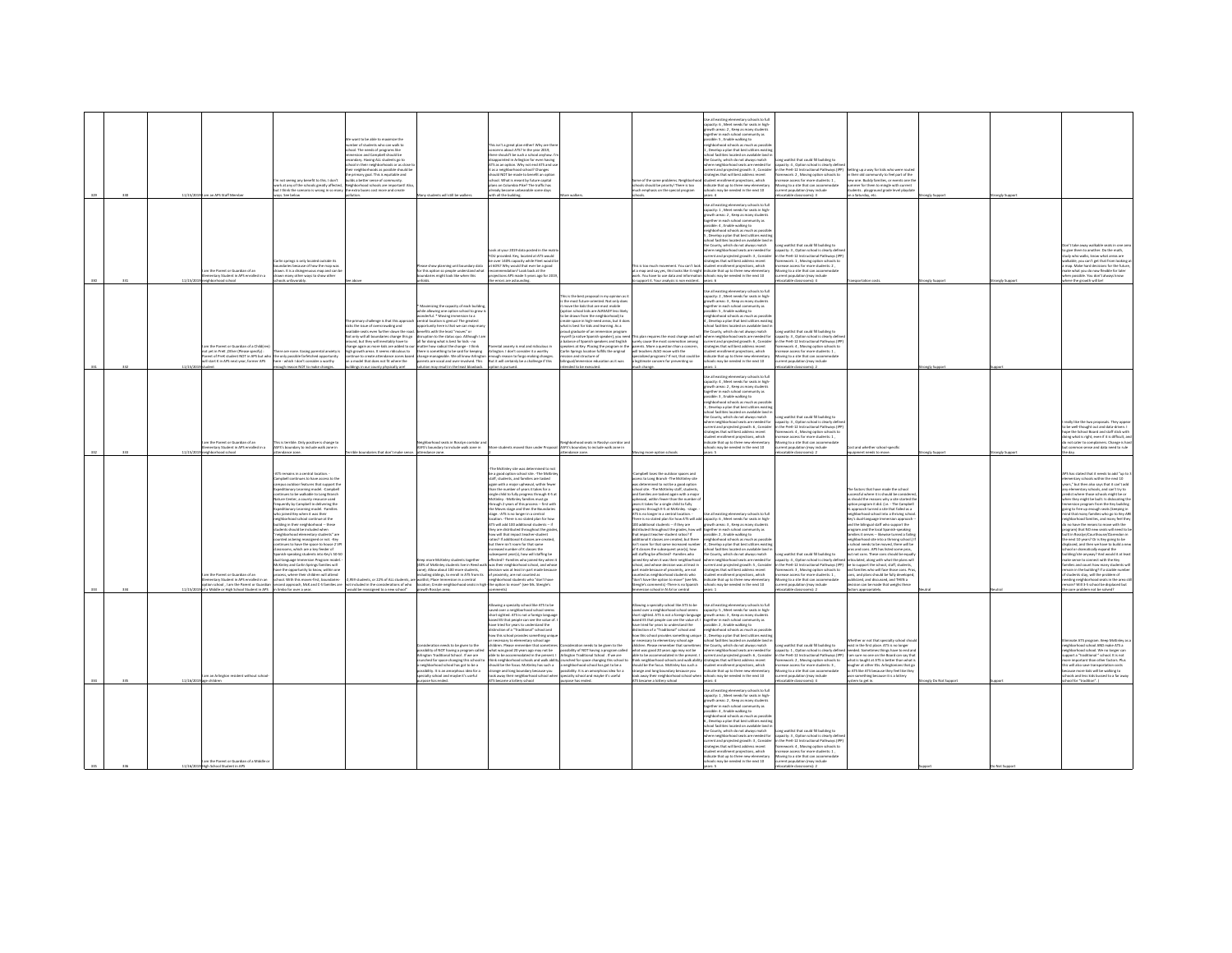| 337  | 11/16/    | n the Parent or Guardian of a Child(r<br>vet in PreK                                                                                                                   |                                                                                                                                                                                                                                                                                                                                                                                                                         | discriminatory, further concentrating                                                                                                                                                                                                                                                                                                                                                                                                                                                                                                                                                                                                                                                          | think the data is flawed if a community<br>rows from one building to another they<br>re not experiencing the same "change" a<br>ripped apart.                                                                                                                                                                                                                                                                                                                                                                                                                                                                                                                 | ess, the set up of "choice" schools came a<br>.<br>werty and ESL. Rearranging their<br>tions in the 21st Century should be<br>one to encourage more diverse and<br>presentative neighborhood schools for<br>LL of Arlington.                                                                                                                                                                                                                                                                                                                                                                                                                                                                                                                                                                                                                                                                                            | ampbell Elementary is a more central<br>eighborhood location to the population o<br>LibM notes | npbell Elementary needs physical plan<br>provement above and beyond normal<br>cause the students it serves are the lea<br>med in the com                                                                                                                                                                                                                                                                                                                                                                                                                                                      | se all existing elementary schools to full<br>city: 4 . Meet needs for seats in high<br>wth areas: 3, Keep as many stude<br>ether in each school community a<br>ible: 2, Enable walking to<br>righborhood schools as much as possi<br>. Develop a plan that best utilizes exis<br>ool facilities located on available land<br>the County, which do not always match<br>ere neighborhood seats are needed for<br>here neighborhood seals are needed for<br>erent and projected growth: S , Consider<br>vategies that will best address recent<br>udent enrollment projections, which<br>dicate that up to three new elementary<br>hools may be needed in the n<br>all existing elementary schools to full                           | ng waitlist that could fill building to<br>city: 2 . Option school is clearly defin<br>the PreK-12 Instructional Pathways (IP)<br>e PreK-12 Instructivese recovery:<br>sework: 4 , Moving option schools to<br>ease access for more students: 1 ,<br>iving to a site that can accomi<br>rent population (may include<br>$x = 1$                 | schools to move to are away from<br>major planning Areas. Schools near majo<br>planning area should be saved for<br>rood seats with walkin                                                                                                                                                                                                                                                                                                                 |                      | tely Support  | TOW OO valori aloofsa valme<br>present Arlineton VALUES. If ONE school<br>as 80% and another has 1% student who<br>is work and amount mark and a statement as<br>county build a community that knows,<br>idenstands, and sympathize with the fact<br>3 of APS students go home to an empty                                                                                                                                                                                                                                                       |
|------|-----------|------------------------------------------------------------------------------------------------------------------------------------------------------------------------|-------------------------------------------------------------------------------------------------------------------------------------------------------------------------------------------------------------------------------------------------------------------------------------------------------------------------------------------------------------------------------------------------------------------------|------------------------------------------------------------------------------------------------------------------------------------------------------------------------------------------------------------------------------------------------------------------------------------------------------------------------------------------------------------------------------------------------------------------------------------------------------------------------------------------------------------------------------------------------------------------------------------------------------------------------------------------------------------------------------------------------|---------------------------------------------------------------------------------------------------------------------------------------------------------------------------------------------------------------------------------------------------------------------------------------------------------------------------------------------------------------------------------------------------------------------------------------------------------------------------------------------------------------------------------------------------------------------------------------------------------------------------------------------------------------|-------------------------------------------------------------------------------------------------------------------------------------------------------------------------------------------------------------------------------------------------------------------------------------------------------------------------------------------------------------------------------------------------------------------------------------------------------------------------------------------------------------------------------------------------------------------------------------------------------------------------------------------------------------------------------------------------------------------------------------------------------------------------------------------------------------------------------------------------------------------------------------------------------------------------|------------------------------------------------------------------------------------------------|-----------------------------------------------------------------------------------------------------------------------------------------------------------------------------------------------------------------------------------------------------------------------------------------------------------------------------------------------------------------------------------------------------------------------------------------------------------------------------------------------------------------------------------------------------------------------------------------------|------------------------------------------------------------------------------------------------------------------------------------------------------------------------------------------------------------------------------------------------------------------------------------------------------------------------------------------------------------------------------------------------------------------------------------------------------------------------------------------------------------------------------------------------------------------------------------------------------------------------------------------------------------------------------------------------------------------------------------|-------------------------------------------------------------------------------------------------------------------------------------------------------------------------------------------------------------------------------------------------------------------------------------------------------------------------------------------------|------------------------------------------------------------------------------------------------------------------------------------------------------------------------------------------------------------------------------------------------------------------------------------------------------------------------------------------------------------------------------------------------------------------------------------------------------------|----------------------|---------------|--------------------------------------------------------------------------------------------------------------------------------------------------------------------------------------------------------------------------------------------------------------------------------------------------------------------------------------------------------------------------------------------------------------------------------------------------------------------------------------------------------------------------------------------------|
| 338  | 11/16/201 | m the Parent or Guardian of an<br>mentary Student in APS enrolled in a<br>loorhood school                                                                              |                                                                                                                                                                                                                                                                                                                                                                                                                         | ing children is undesirable. Conside<br>enting constructs a societies with Kindergart<br>sies and allow families with multiple<br>lidren the choice to move the older<br>ling if the younger is redistributed.                                                                                                                                                                                                                                                                                                                                                                                                                                                                                 |                                                                                                                                                                                                                                                                                                                                                                                                                                                                                                                                                                                                                                                               | hould keep as many students in walk<br>es as possible                                                                                                                                                                                                                                                                                                                                                                                                                                                                                                                                                                                                                                                                                                                                                                                                                                                                   |                                                                                                | reping students in walk zones should be<br>ized                                                                                                                                                                                                                                                                                                                                                                                                                                                                                                                                               | pacity: 6 . Meet needs for seats in high<br>why. o , were meas to reason!<br>wth areas: 1 , Keep as many stude<br>wher in each school community a<br>sible: 3 , Enable walking to<br>ighborhood schools as much as possibl<br>, Develop a plan that best utilizes existir<br>hool facilities located on available land i<br>the County, which do not always match<br>ere neighborhood seats are needed for<br>rent and projected growth: 5 , Consider<br>stegies that will best address recent<br>avegres one will be a sources receive<br>direct that up to three new elementary<br>hools may be needed in the next 10<br>are 2                                                                                                   | one waitlist that could fill buildine to<br>etity: 3 . Option school is clearly defin<br>the Dreft, 12 Instructional Dathways (ID)<br>ework: 2, Moving option schools t<br>students: 1<br>wing to a site that can accomm<br>stable classrooms): 4                                                                                               |                                                                                                                                                                                                                                                                                                                                                                                                                                                            | ingly Do Not Support |               |                                                                                                                                                                                                                                                                                                                                                                                                                                                                                                                                                  |
|      | 11/16/2   | m the Parent or Guardian of an<br>nentary Student in APS enrolled in an<br>ion school , I am the Parent or Guardian<br>a Middle or High School Student in APS reality. | eed to tell me that. I'm not an<br>lucation professional. It seems very<br>trange that we aren't trying to figure ou<br>here we can add seats to address grow<br>nd THEN rethink boundaries. I also think<br>at unfortunately it doesn't make sem<br>ress walkability. There are too many<br>rous busy streets to cross in Arlingto<br>r us to expect that nearby elementary<br>hool kids will all walk. Bussing is the | eed to tell me that. I am an by<br>League educated attorney and member<br>the federal Senior Executive Service. This<br>vey approach makes no sense to me.                                                                                                                                                                                                                                                                                                                                                                                                                                                                                                                                     |                                                                                                                                                                                                                                                                                                                                                                                                                                                                                                                                                                                                                                                               | traity is not an and in itself for<br>rsion You need to be thinking at<br>ize and location of populations w<br>erest in the option programs and be<br>sest about which are options. ASFS<br>uid be option too.                                                                                                                                                                                                                                                                                                                                                                                                                                                                                                                                                                                                                                                                                                          |                                                                                                | he immersion program will end if Key<br>10461 to Carlin Springs. It needs to stay<br>------bi-<br>sible.                                                                                                                                                                                                                                                                                                                                                                                                                                                                                      | Se all existing elementary schools to full<br>acity: 3, Meet needs for seats in high<br>apacity: 3 , Meet needs for seats in hyp-<br>powth areas: 2 , Keep as many students<br>ogether in each school community as<br>ossible: 5 , Enable walking to<br>eighborhood schools as much as possible<br>1, Develop a plan that best utiliz<br>school facilities located on available land is<br>the County, which do not always match<br>here neighborhood seats are needed for<br>rrent and projected growth: 4, Consider<br>ateries that will best address recent<br>derges true will best address recent<br>dent enrollment projections, which<br>icate that up to three new elementary<br>ools may be needed in the next 10<br>rs:1 | ing waitlist that could fill building to<br>etity: 4 . Option school is clearly defin<br>the Dreft, 12 Instructional Dathways (ID)<br>ework: 2 . Moving option schools t<br>students: 3<br>ving to a site that can accor<br>ation (may include<br>atable classrooms): 1                                                                         | That question did not make sense. My<br>wers are just guesses                                                                                                                                                                                                                                                                                                                                                                                              | ingly Do Not Support | o Not Support | designed to aligit readed informa-<br>I designed to entit Lowre<br>we a problem. I am deeply concerned<br>it the reliability of the results will be<br>mpromised by the confusing nature of<br>ouestions.                                                                                                                                                                                                                                                                                                                                        |
|      |           | n the Parent or Guardian of a Child(re<br>PreK in APS                                                                                                                  |                                                                                                                                                                                                                                                                                                                                                                                                                         | ED TOO MANY BUSES TOO DIFFICULT                                                                                                                                                                                                                                                                                                                                                                                                                                                                                                                                                                                                                                                                | THIS IS THE BEST                                                                                                                                                                                                                                                                                                                                                                                                                                                                                                                                                                                                                                              |                                                                                                                                                                                                                                                                                                                                                                                                                                                                                                                                                                                                                                                                                                                                                                                                                                                                                                                         | MAKE SENSE TO MOVE SOME OPTION                                                                 | <b>IPBELL SHOULDNT MOVE</b>                                                                                                                                                                                                                                                                                                                                                                                                                                                                                                                                                                   | se all existing elementary schools to full<br>acity: 4 , Meet needs for seats in high-<br>wth areas: 5 , Keep as many students<br>own and a chool community as<br>gether in each school community as<br>ssible: 2 , Enable walking to<br>ighborhood schools as much as possible<br>, Develop a plan that best utilizes existin<br>hool facilities located on available land i<br>the County, which do not always match<br>ere neighborhood seats are needed for<br>rent and projected growth: 3, Conside<br>tegies that will best address recent<br>of the mediate that projections, which<br>licate that up to three new elementary<br>costs may be needed in the next 10<br>rs: 6.<br>ars6                                       | ong waitlist that could fill building to<br>etity: 2. Option school is clearly defin<br>the Dref. 12 Instructional Dather<br>ne Pres-12 Instructional Patriways (iii)<br>rease access for more students: 1<br>ving to a site that can accommodate<br>wing to a site that can accommodate<br>nt population (may include<br>atable classrooms): 4 |                                                                                                                                                                                                                                                                                                                                                                                                                                                            |                      |               |                                                                                                                                                                                                                                                                                                                                                                                                                                                                                                                                                  |
| tas. | 11/16/2   | m the Parent or Guardian of an<br>nentary Student in APS enrolled in a<br>irhborhood school . I am the Parent or<br>international Middle or High School                |                                                                                                                                                                                                                                                                                                                                                                                                                         | creation of the boundary scenario map<br>ustrating because its so arbitrary. As we<br>d from the process of considering<br>niddle school boundary changes, its<br>completely disingenuous to pretend that<br>this is the only option for a boundary<br>change. You could just as easily start with<br>McKinley and give it a nice tidy box as is<br>numeraly drawn for Discovery, Tuckahoe,<br>tre- For this reason, APS should only<br>consider moving schools as a part of a<br>colistic process -- school building changes,<br>midered simultaneously with boundar<br>changes, and capital imprvement plans fo<br>w buildings. Otherwise, there will be<br>re whislash of continued student |                                                                                                                                                                                                                                                                                                                                                                                                                                                                                                                                                                                                                                                               | e several concerns about Proc<br><b>Angel M</b><br>Not the least of which is that APS is takin<br>or granted the program and culture of<br>receilence that McKinley has created.<br>AcKinley is consistently rated one of the<br>McKinley is consistently rated one of the<br>best schools in the state. Disintegrating<br>McKinley is completely disrespectful to the<br>McKinley's staff and community that have<br>vorked hard to create such a strong<br>siture, despite overcrowding, constru<br>d more overcrowding. APS is pror<br>na more overcrowang, w 5 n prom<br>he falsehood that if McKinley goes a<br>hat culture can be easily replicated<br>where. I would strongly urge APS to<br>insider the loss of an excellent school as i<br>iders its benefit-to-harm ratio. This<br>posal is certainly eroding my trust in ou<br>Base phenomena send that and note that<br>ond APS to include the county board |                                                                                                | addition to my concerns about<br>integrating a high quality neighborhood<br>hool mentioned above. I do not believe<br>APS should be outting the needs of option<br>tols above the needs of neighborhood<br>loots above the newos or neighborhood<br>looks. APS is prioritizing getting the SQ/<br>anish immersion program in place at th<br>boorhodrigion troileans na to sens<br>chool. If the demand is not there for two<br>anish Immersion programs from Spanisl<br>peakers, then so be it. Combine the two<br>sion schools into one and use Key a<br>neighborhood school that is needed. | <b>Se all existing elementary schools to full</b><br>apacity: <b>5</b> , Meet needs for seats in high-<br>growth areas: 4, Keep as many students<br>ogether in each school community as<br>ssible: 2, Enable walking to<br>ishborhood schools as much as possib<br>. Develop a plan that best utilizes existin<br>nol facilities located on available land<br>oor raciities located on available rand<br>County, which do not always match<br>are neighborhood seats are needed fi<br>rrent and projected growth: 6, Conside<br>trategies that will best address recent<br>dent enrollment projections, which<br>dicate that up to three new elementar<br>ols may be needed in the next 10                                         |                                                                                                                                                                                                                                                                                                                                                 | do not like the two questions as written<br>bowl, as they seem to assume that<br>asserve as any awarrang in options school<br>more important than relieving<br>overcrowding in neighborhood schools<br>Neighborhood schools should be the<br>priority. Option schools are the luxury of a<br>school system that is not facing such sev<br>capacity issues. This is not APS's fault. It<br>reated by the County Board, but it                               |                      |               | ain -- I don't believe these are the right<br>tions or the only options. APS will ha<br>both convert option schools to<br>wen bliud bns aloofs boorhod te<br>ols to meet the growing capacity<br>soos commer one growing capacity:<br>ther, APS (with support from parents)<br>eds to demand a larger budget for APS<br>only way to address this capacity issu<br>t the county created is to invest more<br>US - not shift dollars around. More<br>fents in a small area creates more<br>sure and the only way to relieve that<br>ugh added inve |
| san. | 11/16/20  | m the Parent or Guardian of an<br>nentary Student in APS enrolled in a<br><b>Innehment</b> school                                                                      |                                                                                                                                                                                                                                                                                                                                                                                                                         |                                                                                                                                                                                                                                                                                                                                                                                                                                                                                                                                                                                                                                                                                                |                                                                                                                                                                                                                                                                                                                                                                                                                                                                                                                                                                                                                                                               |                                                                                                                                                                                                                                                                                                                                                                                                                                                                                                                                                                                                                                                                                                                                                                                                                                                                                                                         |                                                                                                |                                                                                                                                                                                                                                                                                                                                                                                                                                                                                                                                                                                               | ie all existing elementary schools to full<br>pacity: 4 , Meet needs for seats in high-<br>growth areas: 3 , Keep as many students<br>together in each school community as<br>ssible: 5, Enable walking to<br>ishborhood schools as much as possib<br>Develop a plan that best utilizes exis<br>ol faritei<br>s located on available land<br>corructions tocated on available tand<br>County, which do not always match<br>are neighborhood seats are needed fo<br>rent and projected growth: 6 , Consider<br>itegies that will best address recent<br>sent enrolment projections, which<br><b>Scate that up to three new elementary</b><br>of the net ni below ad year ad                                                         | ong waitlist that could fill building to<br>spacity: 4 , Option school is clearly defin<br>the PreK-12 Instructional Pathways (IP)<br>amework: 1 , Moving option schools to<br>rease access for more students: 2,<br>wing to a site that can accommodate<br>tion (may include<br>$F$ -laws                                                      |                                                                                                                                                                                                                                                                                                                                                                                                                                                            |                      |               |                                                                                                                                                                                                                                                                                                                                                                                                                                                                                                                                                  |
|      |           | n the Parent or Guardian of an<br>nentary Student in APS enrolled in a<br>ehborhood school . I am the Parent or<br>ardian of a Middle or High School<br>ent in APS     |                                                                                                                                                                                                                                                                                                                                                                                                                         |                                                                                                                                                                                                                                                                                                                                                                                                                                                                                                                                                                                                                                                                                                |                                                                                                                                                                                                                                                                                                                                                                                                                                                                                                                                                                                                                                                               |                                                                                                                                                                                                                                                                                                                                                                                                                                                                                                                                                                                                                                                                                                                                                                                                                                                                                                                         |                                                                                                |                                                                                                                                                                                                                                                                                                                                                                                                                                                                                                                                                                                               | ise all existing elementary schools to full<br>apacity: 1 , Meet needs for seats in high-<br>owth areas: 2, Keep as many students<br>gether in each school community as<br>ssible: 3 . Enable walking to<br>ehborhood schools as much as possib<br>Develop a plan that best utilize<br>ous Leyes and Maritims in the Maritims (School facilities located on available land)<br>County, which do not always match ا<br>cod seats are needed for<br>e neighbo<br>rent and projected growth: S , Consider<br>itegies that will best address recent<br>ent enrollment projections, which<br>icate that up to three new elementary<br>ols may be needed in the next 10<br>er 6.                                                         | waitlist that could fill building to<br>city: 2, Option school is clearly defi<br>the PreK-12 Instructional Pathways (IP)<br>amework: 4 , Moving option schools to<br>ease access for more students: 1,<br>wing to a site that can accommodate<br>ation (may include<br>stable classrooms): 3                                                   |                                                                                                                                                                                                                                                                                                                                                                                                                                                            |                      |               |                                                                                                                                                                                                                                                                                                                                                                                                                                                                                                                                                  |
|      |           | n the Parent or Guardian of a Middle o<br>11/16/2019 High School Student in APS                                                                                        |                                                                                                                                                                                                                                                                                                                                                                                                                         |                                                                                                                                                                                                                                                                                                                                                                                                                                                                                                                                                                                                                                                                                                | art of this option. It opens up<br>in support or trits option. it opens up<br>in the Rosslyn area, and the ripple<br>Hect from that should allow for capacity<br>elief further west too in the<br>be/Ashlawn boundaries. This proposal<br>ves Key to a smaller location that may<br>more suitable for the program longer<br>m, given that Key is having trouble filling<br>Spanish speaking seats. This also keeps<br>st of McKinley together. Given that<br>d is going to be a neighborhood school<br>nd given that some of McK will go to<br>me students east, it's hard to see how<br>McKinley could be a neighborhood school<br>too. So this makes sense. | he challenges are the resistance from<br>some parts of the Key and McKinley<br>communities, but please do not let that<br>stop you. These communities don't want<br>change but APS needs to look long-term<br>and in the best interest of the entire<br>system. The "save McKinley" group is<br>actually pretty small because much of that<br>school wants to go to fleed and can walk t<br>it. The "save the Key" people are only<br>looking out for the interests of the<br>vely small number of current stu<br>who walk to Key, but it's an option progra-<br>in or Glebe once those schools send that is supposed to serve most of the<br>county, so consideration needs to be give<br>to the rest of the current and future                                                                                                                                                                                        |                                                                                                | many moves. Also, Campbell's site n<br>to the nature center is uniquely tailored to<br>its program and it's hard to see how its<br>tional model would not be damage<br>by a move. I have no ties to Campbell but<br>this move doesn't make sense to me. years: 3                                                                                                                                                                                                                                                                                                                              | ie all existing elementary schools to full<br>capacity: 2, Meet needs for seats in high-<br>growth areas: 1, Keep as many students<br>together in each school community as<br>ssible: 6, Enable walking to<br>ehborhood schools as much as possi<br>,<br>Jevelop a plan that best util<br>nol farilities located on axai<br>County, which do not always match<br>ere neighborhood seats are needed for<br>rent and projected growth: 5 , Consider<br>trategies that will best address recent<br>student enrollment projections, which<br>dicate that up to three new elementary<br>hools may be needed in the next 10                                                                                                              | g waitlist that could fill building to<br>apacity: 1, Option school is clearly defined<br>1 the PreK-12 Instructional Pathways (IPP)<br>ramework: 4, Moving option schools to<br>hase access for more students: 2.<br>wing to a site that can accome<br>lation (may include<br>atable classrooms): 3                                            | ou move schools and programs, make<br>you move sances and programs, many<br>on stay for a long time and not have to<br>ove again in a few years. This also applie<br>to preschool programs. I understand you<br>will need to move some now, but then<br>make sure they can stay put for several<br>years. It's really disruptive for the most<br>vulnerable populations - preschool and<br>students with disabilities - to be uprooter<br>again and again. |                      |               |                                                                                                                                                                                                                                                                                                                                                                                                                                                                                                                                                  |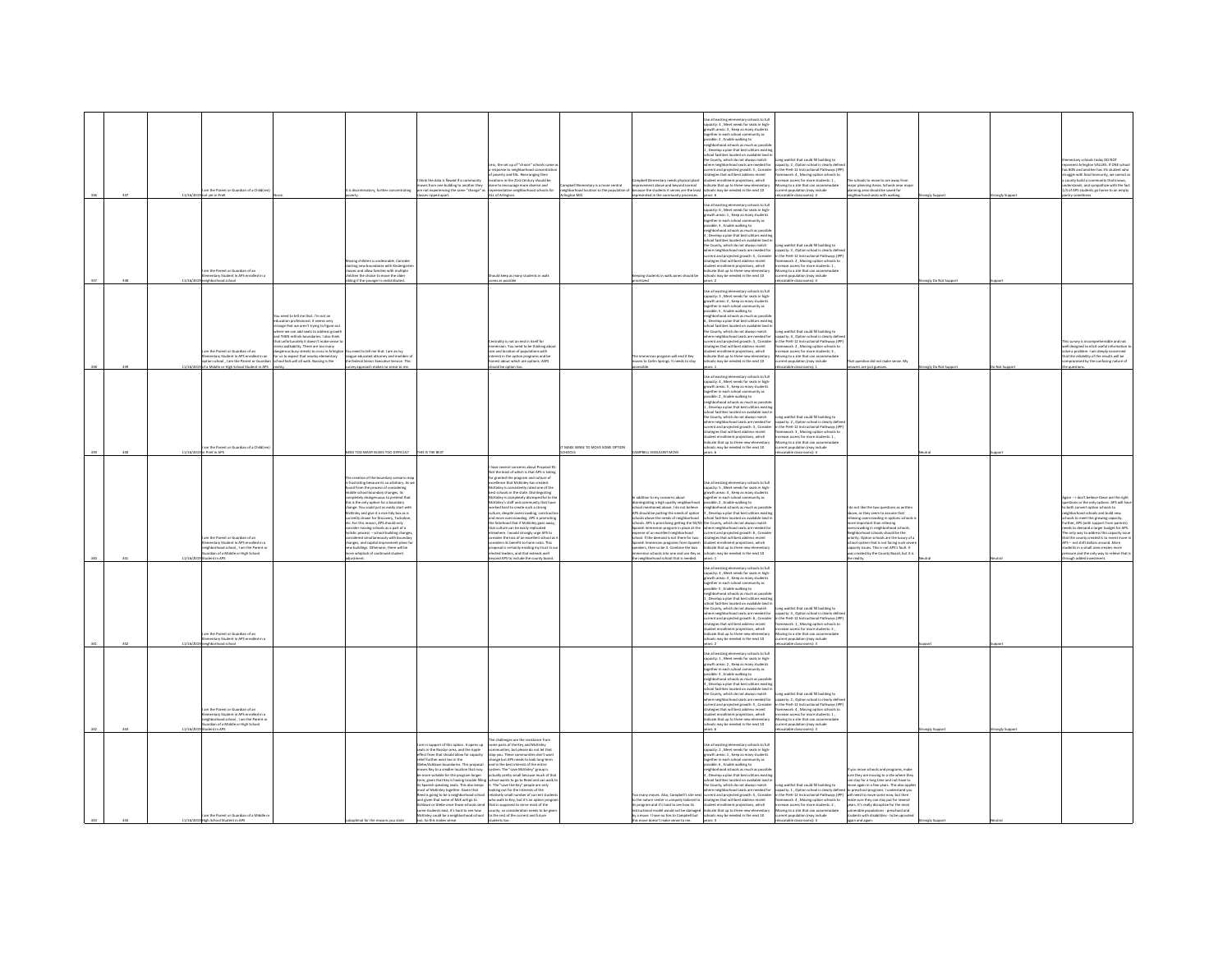|  |          | n the Parent or Guardian of an<br>tary Student in APS er<br>ion school                                        |                                                                                                                                                                                                                                   | at buses when we have no place to<br>irk them and a hard time finding drivers<br>ristake. Having long and extended<br>undaries is not ideal for those living in<br>e sections. | esses the orange line quarter<br>ections and helps reduce travel time<br>dding Key as neighborhood. ATS moving is<br>a good thing as the location of that building moving or changing schools but this at lea<br>inables Key to move to a part of the<br>County that may help increase enrollment<br>native speakers.                                                                               | one. People will not like the idea of<br>creates opportunities for rezoning so that<br>perhaps Ashlawn doesn't have a long<br>undary like it does now.                                                                                                                                                                                                                                                                                                                                                                                                                                                                                                                                                                                                                                                                                                                            | s up seats along orange line which is<br>ded.                                                                                                                                                                                                                                                                                                 | now wit another school? There is a<br>cost with each move so keeping that to a<br>construction and the model of energy of the top minimum makes more sense to me. Also<br>So not think its a good idea to have bot<br>version schools in S. Arlington.                                                                                                                                                                                                                                                                                                                                                                 | Jse all existing elementary schools to full<br>spacity: 1 , Meet needs for seats in high-<br>powth areas: 4 , Keep as many students<br>together in each school community as<br>ssible: 5, Enable walking to<br>eighborhood schools as much as possib<br>. Develop a plan that best utilize<br>Levelap is pain time best status example<br>tool facilities located on available land in<br>County, which do not always match<br>nere neighborhood seats are needed for<br>rent and projected growth: 6, Conside<br>ategies that will best address recent<br>dent enrollment projections, which<br><b>Scate that up to three new element</b><br>hools may be needed in the next 10                                                                                                                                                                                                   | ong waitlist that could fill building to<br>apacity: 4 , Option school is clearly defi<br>the PreK-12 Instructional Pathways (IPP)<br>nework: 1 . Moving option schools to<br>hase access for more students: 2.<br>rease access ror ms-+ >>>>-----<br>>>ing to a site that can accomm<br>rrent population (may include<br>atable classrooms): 3 | ential to grow or at least maintain the<br>,<br>if students at the new site. If you are<br>noving a larger school into a smaller<br>.<br>Inder why we need that op<br>ool at all. I would also want to consi<br>ce of transportation for students to<br>attend the new location vice what is<br>ncurred now. I do think orograms like<br>ampbell should be larger given the<br>demand and the fact that after VPI and<br>siblings less than 12 new families were<br>nitted this year.                                                                           | engly Support | ongly Suppor | e idea I think needs to be considered is<br>ving VPI out of elementary schools and<br>sking to see if community centers could<br>used for this program as the County ha<br>ny such buildings and given my kids did<br>t attend pre-school in a "school" but<br>ther in a church and are just fine I think<br>need to reconsider where we do this<br>ogram as moving them out opens up<br>rately needed seats in all schools an<br>dd negate the need for three new<br>ols plus the cost to use the communi<br>ers is lower as you don't need land o<br>dings. |
|--|----------|---------------------------------------------------------------------------------------------------------------|-----------------------------------------------------------------------------------------------------------------------------------------------------------------------------------------------------------------------------------|--------------------------------------------------------------------------------------------------------------------------------------------------------------------------------|-----------------------------------------------------------------------------------------------------------------------------------------------------------------------------------------------------------------------------------------------------------------------------------------------------------------------------------------------------------------------------------------------------|-----------------------------------------------------------------------------------------------------------------------------------------------------------------------------------------------------------------------------------------------------------------------------------------------------------------------------------------------------------------------------------------------------------------------------------------------------------------------------------------------------------------------------------------------------------------------------------------------------------------------------------------------------------------------------------------------------------------------------------------------------------------------------------------------------------------------------------------------------------------------------------|-----------------------------------------------------------------------------------------------------------------------------------------------------------------------------------------------------------------------------------------------------------------------------------------------------------------------------------------------|------------------------------------------------------------------------------------------------------------------------------------------------------------------------------------------------------------------------------------------------------------------------------------------------------------------------------------------------------------------------------------------------------------------------------------------------------------------------------------------------------------------------------------------------------------------------------------------------------------------------|------------------------------------------------------------------------------------------------------------------------------------------------------------------------------------------------------------------------------------------------------------------------------------------------------------------------------------------------------------------------------------------------------------------------------------------------------------------------------------------------------------------------------------------------------------------------------------------------------------------------------------------------------------------------------------------------------------------------------------------------------------------------------------------------------------------------------------------------------------------------------------|-------------------------------------------------------------------------------------------------------------------------------------------------------------------------------------------------------------------------------------------------------------------------------------------------------------------------------------------------|-----------------------------------------------------------------------------------------------------------------------------------------------------------------------------------------------------------------------------------------------------------------------------------------------------------------------------------------------------------------------------------------------------------------------------------------------------------------------------------------------------------------------------------------------------------------|---------------|--------------|---------------------------------------------------------------------------------------------------------------------------------------------------------------------------------------------------------------------------------------------------------------------------------------------------------------------------------------------------------------------------------------------------------------------------------------------------------------------------------------------------------------------------------------------------------------|
|  | 11/16/2  | am the Parent or Guardian of an<br>entary Student in APS enrolled in a<br>hborhood school                     | in't understand how the "what if" map<br>i developed. I would like APS better<br>plain the assumptions to developing the<br>presentative boundary map. It appears<br>bitrary without any explanation<br>vise we are unable to con |                                                                                                                                                                                |                                                                                                                                                                                                                                                                                                                                                                                                     |                                                                                                                                                                                                                                                                                                                                                                                                                                                                                                                                                                                                                                                                                                                                                                                                                                                                                   |                                                                                                                                                                                                                                                                                                                                               |                                                                                                                                                                                                                                                                                                                                                                                                                                                                                                                                                                                                                        | Jse all existing elementary schools to full<br>apacity: 2 . Meet needs for seats in high<br>becky. 2, week reeds for seast in right<br>gether in each school community as<br>saible: 1 , Enable walking to<br>ighborhood schools as much as possible<br>Develop a plan that best utilizes existin<br>ool facilities located on available land i<br>one County, which do not always match<br>there neighborhood seats are needed for<br>there neighborhood seats are needed for<br>trategies that will best address recent<br>trategies that will best address recent<br>dent enrollment projections, which<br>ndicate that up to three new elementary<br>ools may be needed in the next 10                                                                                                                                                                                         | waitlist that could fill building to<br>rig winter that could hil building to<br>pacity: 1 , Option school is clearly definite PreK-12 Instructional Pathways (IP<br>imework: 3 , Moving option schools to<br>rase access for more students: 4,<br>oving to a site that can accommodate<br>ent population (may include<br>C-fannonsals ables    |                                                                                                                                                                                                                                                                                                                                                                                                                                                                                                                                                                 |               |              |                                                                                                                                                                                                                                                                                                                                                                                                                                                                                                                                                               |
|  |          | n an Arlington resident without scho<br>children                                                              |                                                                                                                                                                                                                                   |                                                                                                                                                                                |                                                                                                                                                                                                                                                                                                                                                                                                     | ases to be a neight<br>MCM-wy vents -----<br>school, which is a loss for the<br>neighborhood. Why not move ATS to ne                                                                                                                                                                                                                                                                                                                                                                                                                                                                                                                                                                                                                                                                                                                                                              |                                                                                                                                                                                                                                                                                                                                               | ses to be a neighbor<br>chool, which is a loss for the<br>reighborhood. Why not move ATS to                                                                                                                                                                                                                                                                                                                                                                                                                                                                                                                            | .<br>Jse all existing elementary schools to full<br>spacity: 2 , Meet needs for seats in high-<br>growth areas: 3, Keep as many student<br>ogether in each school community as<br>ssible: 4, Enable walking to<br>eighborhood schools as much as possi-<br>Develop a plan that best utilize<br>school facilities located on available land i<br>the County, which do not always match<br>where neighborhood seats are needed for<br>rrent and projected growth: 6 , Consider<br>ategies that will best address recent<br>dent enrollment projections, which<br>licate that up to three new elementary<br>tools may be needed in the next 10                                                                                                                                                                                                                                        | ng waitlist that could fill building to<br>acity: 2, Option school is clearly defin<br>the PreK-12 Instructional Pathways (IPF<br>ework: 1 . Moving option schools to<br>rease access for more students: 3 ,<br>wing to a site that can accommodate<br>rent population (may include<br>atable classrooms): 4                                    | .<br>ATS is already not a neighborhood scho<br>Why disrupt a neighborhood school to<br>odate it?                                                                                                                                                                                                                                                                                                                                                                                                                                                                |               |              |                                                                                                                                                                                                                                                                                                                                                                                                                                                                                                                                                               |
|  |          | n the Parent or Guardian of an<br>nentary Student in APS enrolled in a<br>phborhood school                    | ms to be to<br>he primary opportunity seems to be t<br>rep the option schools in the current                                                                                                                                      | illenge seems to be the increase<br>sing and the number of students                                                                                                            | It seems like you are suggesting keeping<br>the McKinley students together is an<br>opportunity under this option but you do<br>have a point of comparison. How many<br>yould be able to stay together under the<br>pertative cremarin? There is an<br>.<br>pportunity to have a neighborhood sc<br>here Key is. I think you should also<br>consider revisiting the need for option<br>ools in APS. | e description of this option is not parall<br>with the representative scenario. Using the<br>numbers you have provided, it sounds like<br>this option could require 36 new buses<br>(18% is 3 times 7%, which I think is the % of<br>udents you are suggesting would r<br>2 new busses). That seems like a<br>significant challenge. If that is not correct<br>uld suggest you provide comparable<br>mbers. My understanding is that the<br>shifts you are proposing don't fully account have a point of comparison. How many<br>for future erowth in the county. It would be would be able to stay together under the<br>similicant challenge to move schools and<br>a significant challenge to move schools and<br>students under this process and then do it<br>again. Especially if you convert<br>neighborhood schools to option schools<br>nd then convert them back again. | seems like you are suggesting keeping<br>he McKinley students together is an<br>pportunity under this option but you do<br>resentative scenarin? There is an<br>presentative scenarior interests an<br>portunity to have a neighborhood sch<br>nere Key is. I think you should also<br>nsider revisiting the need for option<br>hools in APS. | 13% is ~2 times 7%, which I think is the %<br>tudents you are suggesting would<br>zire 12 new busses). That seems like a<br>ficant challenge. If that is not correct, I<br>ould suggest you provide comparable<br>imbers. My understanding is that the<br>hifts you are proposing don't fully account<br>r future erowth in the county. It would be<br>to the assessment that they are to move schools and<br>a significant challenge to move schools and<br>students under this process and then do it<br>again. Especially if you convert<br>neighborhood schools to option schools<br>then convert them back again. | .<br>The description of this option is not parallel .<br>with the representative scenario. Using the . Use all existing elementary schools to full<br>umbers you have provided, it sounds like capacity: 5 , Meet needs for seats in high-<br>is option could require 24 new buses growth areas: 2 , Keep as many students<br>together in each school community as<br>.<br>sible: 4 , Enable walking to<br>ishborhood schools as much as possil<br>Develop a plan that best utilizes ex<br>ichool facilities located on available land i<br>he County, which do not always match<br>here neighborhood seats are needed for<br>urrent and projected erowth: 6. Conside<br>drategies that will best address recent<br>drategies that will best address recent<br>dudent enrollment projections, which<br>ndicate that up to three new elementar<br>ools may be needed in the next 10 | ong waitlist that could fill building to<br>acity: 2 . Option school is clearly defin<br>the PreK-12 Instructional Pathways (IP)<br>ework: 1 . Moving option schools to<br>rease access for more students: 4<br>wing to a site that can accommoda<br>rent population (may include<br>atable classrooms): 3                                      | her it is consistent with the long-ter<br>on for APS.                                                                                                                                                                                                                                                                                                                                                                                                                                                                                                           |               |              | ink you should treat the buildings as<br>Idings that are used to educate stud<br>nd not give preferential status to<br>ring option schools                                                                                                                                                                                                                                                                                                                                                                                                                    |
|  |          | im the Parent or Guardian of an<br>entary Student in APS enrolled in<br>on schoo                              |                                                                                                                                                                                                                                   |                                                                                                                                                                                |                                                                                                                                                                                                                                                                                                                                                                                                     | It does not specify clearly that the move o<br>ATS to the current mckinley building is on<br>a location move and not a change in schor<br>.<br>Model. The proposal could be clarified by<br>specifying clearly that ATS will remain a<br>Hinnal crhool and all acnores week!<br>ain the same other than the loca                                                                                                                                                                                                                                                                                                                                                                                                                                                                                                                                                                  |                                                                                                                                                                                                                                                                                                                                               | It does not specify clearly that the move of<br>ATS to the current mckinley building is only<br>location move and not a change in school strategies that will best address recent<br>Andel. The proposal could be clarified by<br>pecifying clearly that ATS will remain a<br>ional school and all aspects would<br>ain the same other than the locatic                                                                                                                                                                                                                                                                | Jse all existing elementary schools to full<br>See as examing entirely schools to fair<br>paracity: 2 , Meet needs for seats in high-<br>powth areas: 3 , Keep as many students<br>together in each school community as<br>ssible: 4, Enable walking to<br>eighborhood schools as much as possil<br>. Develop a plan that best utilizes existi<br>tool facilities located on available land i<br>County, which do not always match<br>sere neighborhood seats are needed for<br>rrent and projected growth: 6 , Consider<br>tudent enrollment projections, which<br>dicate that up to three new elem<br>ols may be needed in the next 10                                                                                                                                                                                                                                           | g waitlist that could fill building to<br>pacity: 2 , Option school is clearly define<br>the PreK-12 Instructional Pathways (IPF<br>mework: 1, Moving option schools to<br>wase access for more students: 4.<br>oving to a site that can accom<br>stion (may include<br>atable classrooms):                                                     | irate moving locations of schools fro<br>potential change in option school                                                                                                                                                                                                                                                                                                                                                                                                                                                                                      |               |              | early specify that the ATS move would b<br>ve in location only and not a change                                                                                                                                                                                                                                                                                                                                                                                                                                                                               |
|  | 11/16/20 | the Parent or Guardian of a Middle<br>tigh School Student in APS, I am an<br>ston resident without school-are | ssing the he fart that rentral<br>Fington students in bluemont and VA<br>pare neighborhoods have not had a<br>alkable option in the last 20 years has<br>een priority for my family for the last 16                               | a lousy solution? Move the choice<br>ools and retain neighborhood optic                                                                                                        |                                                                                                                                                                                                                                                                                                                                                                                                     |                                                                                                                                                                                                                                                                                                                                                                                                                                                                                                                                                                                                                                                                                                                                                                                                                                                                                   | hat is the option I prefe                                                                                                                                                                                                                                                                                                                     |                                                                                                                                                                                                                                                                                                                                                                                                                                                                                                                                                                                                                        | Use all existing elementary schools to full<br>capacity: 6 , Meet needs for seats in high-<br>owth areas: 3 . Keep as many student<br>together in each school community as<br>possible: 2 , Enable walking to<br>neighborhood schools as much as possi<br>, Develop a plan that best utilizes existi<br>ool facilities located on available land<br>the County, which do not always match<br>" sources maintained seats are medied for<br>rerent and projected growth: 4 , Consider<br>ategies that will best address recent<br>udent enrollment projections, which<br>ficate that up to three new elementary<br>of toon adt ni belown ed vam idoo<br>ears: 5                                                                                                                                                                                                                      | ng waitlist that could fill building to<br>pacity: 2, Option school is clearly define<br>the PreK-12 Instructional Pathways (IPP)<br>e PreK-12 Instructions resources .<br>Iework: 4 , Moving option schools to<br>ease access for more students: 1 ,<br>oving to a site that can accom<br>int population (may include<br>stable classrooms): 3 |                                                                                                                                                                                                                                                                                                                                                                                                                                                                                                                                                                 | angly Support |              | ntral Arlineton schools for central<br>lington students please.                                                                                                                                                                                                                                                                                                                                                                                                                                                                                               |
|  |          | n the Darant or Guardian of an<br>ementary Student in APS enrolled in a<br>eighborhood school                 | top trying to move my kid from Ashl<br>hich is down the street, to another                                                                                                                                                        | ip trying to move my kid from Ashl<br>ich is down the street, to another                                                                                                       | Stop trying to move my kid from Ashla<br>which is down the street, to another                                                                                                                                                                                                                                                                                                                       | Stop trying to move my kid from Ashla<br>which is down the street, to another                                                                                                                                                                                                                                                                                                                                                                                                                                                                                                                                                                                                                                                                                                                                                                                                     | op trying to move my kid from Ashla<br>sich is down the street, to another                                                                                                                                                                                                                                                                    | itop trying to move my kid from Ashla<br>ehich is down the street, to another                                                                                                                                                                                                                                                                                                                                                                                                                                                                                                                                          | Use all existing elementary schools to full<br>capacity: 6 , Meet needs for seats in high-<br>growth areas: 4 , Keep as many students<br>together in each school community as<br>ssible: 2, Enable walking to<br>eighborhood schools as much as possib<br>symbolical and that best utilizes existing<br>thool facilities located on available land in<br>thool facilities located on available land in<br>there neighborhood seats are needed for<br>there neighborhood seats are needed for<br>urrent and projected growth: S., Consider<br>rategies that will best address recent<br>dent enrollment projections, which<br><b>Scate that up to three new elem</b><br>is may be needed in the next 10                                                                                                                                                                             | ong waitlist that could fill building to<br>apacity: 4 , Option school is clearly def<br>the PreK-12 Instructional Pathways (IPP)<br>nework: 2 . Moving option schools to<br>hase access for more students: 1.<br>ving to a site that can accomm<br>vent population (may include<br>scatable classrooms): 3                                     | irst, stop and plan your increasing densit<br>The metrics you use to forecast enrollme<br>re out of touch with reality. Frankly.<br>Four or source was not below the settler<br>of a second, stop moving kids around. If<br>a build 10 new buildings in Ballston, build<br>chool in Ballston to solve neighborhood<br>oblem. Stop sending north arlington kid<br>oss route 50. That greatly reduces<br>perty values and screws over the<br>measurers that paid a premium to have<br>chool in north Arlington. We shouldn't<br>punished by incompetent planners. | ingly Suppor  | rongly Suppo | top increasing density in Arlington<br>til you can catch up with current                                                                                                                                                                                                                                                                                                                                                                                                                                                                                      |
|  |          | am the Parent or Guardian of an<br>entary Student in APS enrolled in a                                        |                                                                                                                                                                                                                                   |                                                                                                                                                                                |                                                                                                                                                                                                                                                                                                                                                                                                     |                                                                                                                                                                                                                                                                                                                                                                                                                                                                                                                                                                                                                                                                                                                                                                                                                                                                                   |                                                                                                                                                                                                                                                                                                                                               |                                                                                                                                                                                                                                                                                                                                                                                                                                                                                                                                                                                                                        | Jse all existing elementary schools to full<br>apacity: 2, Meet needs for seats in high<br>space): 2 , were reeds for seas in region<br>together in each school community as<br>possible: 4 , Enable walking to<br>righborhood schools as much as possibli<br>, Develop a plan that best utilizes existin<br>ool facilities located on available land i<br>County, which do not always match<br>vere neighborhood seats are needed fo<br>rrent and projected growth: 5 , Conside<br>itrategies that will best address recent<br>itudent enrollment projections, which<br>indicate that up to three new elementary<br>07 type adt ni hahaan set vam slor                                                                                                                                                                                                                            | aitist that could fill huibling to<br>ang waters creat count in bushing to<br>spacity: 3 , Option school is clearly defini<br>the PreK-12 Instructional Pathways (IPF<br>nework: 2, Moving option schools to<br>rase access for more students: 1,<br>foving to a site that can accommodate<br>ation (may include                                |                                                                                                                                                                                                                                                                                                                                                                                                                                                                                                                                                                 |               |              |                                                                                                                                                                                                                                                                                                                                                                                                                                                                                                                                                               |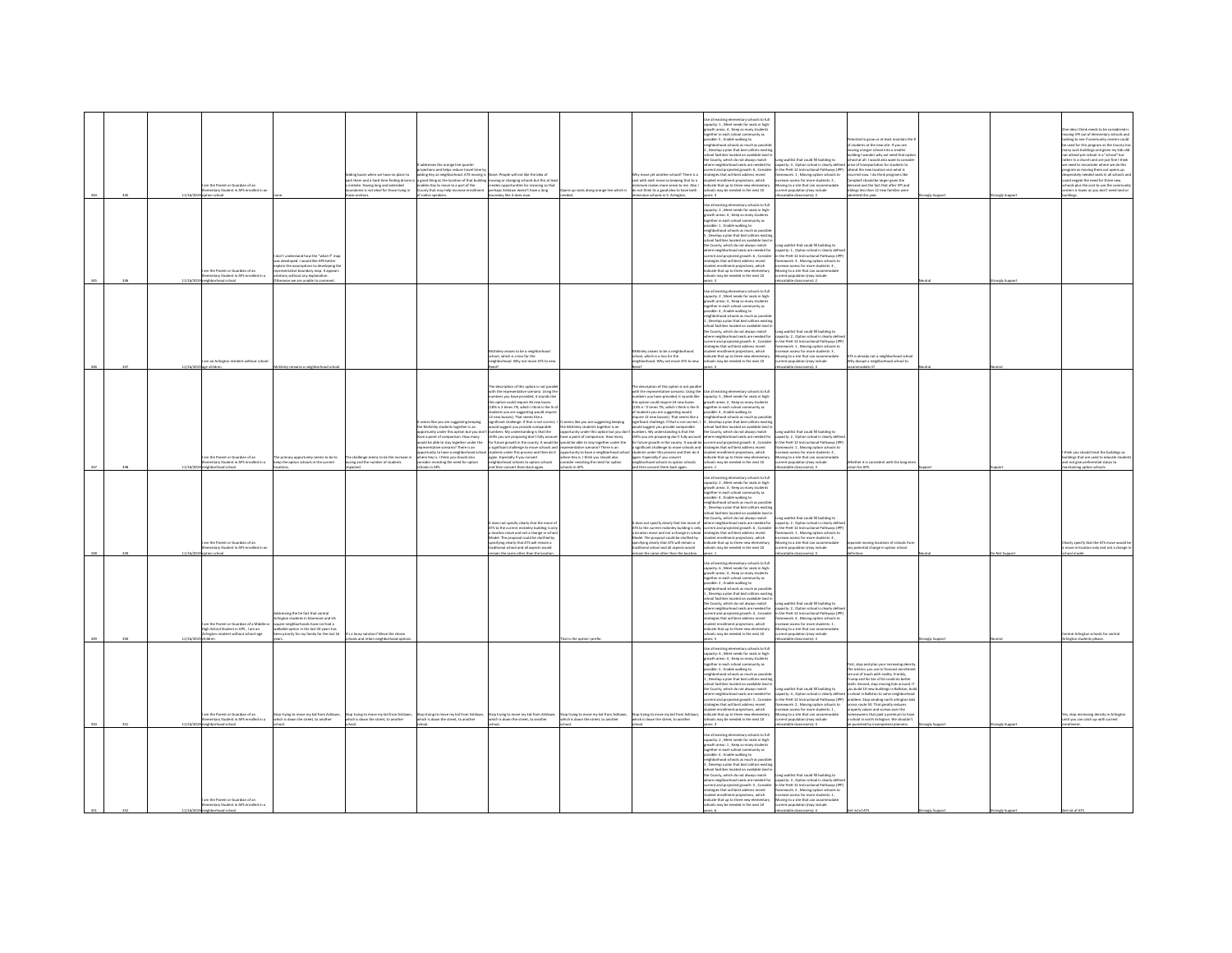| $\mathbf{r}$ | 11/16/2 | im the Parent or Guardian of an<br>nentary Student in APS enrolled in a<br>ehborhood school . I am the Parent of<br>rdian of a Child(ren) not yet in Prel                                                                                                                                                  |                                                                                                                                                                                                                                                                                                                                                                                                                                                                                                          | o currantly in the Addissen Distri-<br>are concerns us the most. It seems like<br>lawn would be divided into six schools<br>alwn, McKinley, Reed, Glebe, Barrett<br>Fleet based on this map (Though it's<br>rd to tell since there are no street<br>arrent boundaries.                               | ewer kids from neighborhood school<br>mes). That seems like too many. Would have to move and popular ATS can emoli<br>efer fewer new schools introduced within More students. Fewer kids who currently<br>walk would have to take the bus | evalso has an overcrowding situation a<br>ould not be eligible to enroll more<br>udents the way ATS would be able to b<br>oving to McKinley. McKinley is very clo<br>oving to McKinley.<br>o the edge of Arlington and since stu<br>me from all over the county this takes<br>iny of them even farther from home<br>(also adds time, more cars on road as<br>ents back track through the county to<br>to get to their jobs, etc.)                                                                                                                                                                                                                                                                                                      | ast number of neighborhood school<br>children are moved. Fewer walkable kids                                                                                                                                                                                                                                                      | ill doesn't allow for more Key students to<br>nroll (?). Campbell's building and<br>ronment seems well suited to their<br>ind of experiential learning the curricule                                                                                                                 | se all existing elementary schools to full<br>spacity: 4 , Meet needs for seats in high-<br>owth areas: 3, Keep as many student<br>gether in each school co<br>unity as<br>ssible: 1, Enable walking to<br>eighborhood schools as much as possib<br>. Develop a plan that best utilizes existi<br>Incated on available last<br>si nicimies localisti on avaliatier rans<br>lounty, which do not always match<br>le neighborhood seats are needed fo<br>rent and projected growth: 6, Consider<br>trategies that will best address recent<br>nt enrollment projections, which<br>dicate that up to three new elementary<br>of tops adj ni behean ed vam idoo                                                                                                                                                                                                                                                                                                                                                                                                 | Long waitlist that could fill building to<br>capacity: 4 , Option school is clearly define<br>in the PreK-12 Instructional Pathways (IPP<br>framework: 1, Moving option schools to<br>increase access for more students: 2,<br>foving to a site that can accommodate<br>sment population (may include<br>table classrooms): 3                                                                                                  |                                                                                                                                                                                                                                                                                                                                                                                                            |                     | ie provide the boundary scenario y<br>everal major Arlington streets - Wilson,<br>vashington, lee, Glebe, 395, RT 1, Geo<br>Columbia Pike, etc. labelec                                                                                                                                                                                                                      |
|--------------|---------|------------------------------------------------------------------------------------------------------------------------------------------------------------------------------------------------------------------------------------------------------------------------------------------------------------|----------------------------------------------------------------------------------------------------------------------------------------------------------------------------------------------------------------------------------------------------------------------------------------------------------------------------------------------------------------------------------------------------------------------------------------------------------------------------------------------------------|------------------------------------------------------------------------------------------------------------------------------------------------------------------------------------------------------------------------------------------------------------------------------------------------------|-------------------------------------------------------------------------------------------------------------------------------------------------------------------------------------------------------------------------------------------|----------------------------------------------------------------------------------------------------------------------------------------------------------------------------------------------------------------------------------------------------------------------------------------------------------------------------------------------------------------------------------------------------------------------------------------------------------------------------------------------------------------------------------------------------------------------------------------------------------------------------------------------------------------------------------------------------------------------------------------|-----------------------------------------------------------------------------------------------------------------------------------------------------------------------------------------------------------------------------------------------------------------------------------------------------------------------------------|--------------------------------------------------------------------------------------------------------------------------------------------------------------------------------------------------------------------------------------------------------------------------------------|-------------------------------------------------------------------------------------------------------------------------------------------------------------------------------------------------------------------------------------------------------------------------------------------------------------------------------------------------------------------------------------------------------------------------------------------------------------------------------------------------------------------------------------------------------------------------------------------------------------------------------------------------------------------------------------------------------------------------------------------------------------------------------------------------------------------------------------------------------------------------------------------------------------------------------------------------------------------------------------------------------------------------------------------------------------|--------------------------------------------------------------------------------------------------------------------------------------------------------------------------------------------------------------------------------------------------------------------------------------------------------------------------------------------------------------------------------------------------------------------------------|------------------------------------------------------------------------------------------------------------------------------------------------------------------------------------------------------------------------------------------------------------------------------------------------------------------------------------------------------------------------------------------------------------|---------------------|------------------------------------------------------------------------------------------------------------------------------------------------------------------------------------------------------------------------------------------------------------------------------------------------------------------------------------------------------------------------------|
|              | 11/16/2 | im the Parent or Guardian of a Childfre<br>vet in PreK                                                                                                                                                                                                                                                     |                                                                                                                                                                                                                                                                                                                                                                                                                                                                                                          | irley boundary is extended into<br>vard Manor, then Boulevard Man<br>ents should get continuity into<br>ison with the Mckinley students. It<br>add not be good to break up the<br>nentary School with only a small sect<br>ing to Kenmore (Boulevard Manor) in<br>plan (based on the redistricting). |                                                                                                                                                                                                                                           | rowding in Mckinley, Glebe, Ashlay<br>ed to add capacity in this region                                                                                                                                                                                                                                                                                                                                                                                                                                                                                                                                                                                                                                                                |                                                                                                                                                                                                                                                                                                                                   | rcrowding in Mckinley, Glebe, Ashlaw<br>leed to add capacity in this region                                                                                                                                                                                                          | .<br>Jse all existing elementary schools to full<br>spacity: 4 , Meet needs for seats in high-<br>youth areas: 5, Keep as many student<br>ogether in each school co<br>inity as<br>.<br>Isible: 2, Enable walking to<br>eighborhood schools as much as possib<br>. Develop a plan that best utilizes existin<br><b>Incated on available land</b><br>al Escrito<br>ioi raciities iocaisio on availaise land<br>County, which do not aliaiays match<br>re neighborhood seats are needed fo<br>rrent and projected growth: 6 , Consider<br>rategies that will best address recent<br>ent enrollment projections, which<br>dicate that up to three new elementary<br>ools may be needed in the next 10                                                                                                                                                                                                                                                                                                                                                          | Long waitlist that could fill building to<br>capacity: 4 , Option school is clearly define<br>in the PreK-12 Instructional Pathways (IPF<br>framework: 3 , Moving option schools to<br>ncrease access for more students: 2,<br>Moving to a site that can accommodate<br>string wamb noisslagged prevail<br>table classro<br>m <sub>2</sub>                                                                                     | rizing disruption and change to<br>tine school structure. Not crossine by<br>wys (ie 50) to send kids to schools                                                                                                                                                                                                                                                                                           |                     |                                                                                                                                                                                                                                                                                                                                                                              |
|              |         | n the Parent or Guardian of an<br>ntary Student in APS enrolled in a<br>colored relieval                                                                                                                                                                                                                   |                                                                                                                                                                                                                                                                                                                                                                                                                                                                                                          | wn is adversely impacted by this pla<br>proposed boundaries would vastly<br>nee the composition of the school. Pl<br>undaries would look crazier than                                                                                                                                                | ntand why the Key building should                                                                                                                                                                                                         | e plan to flip 57/59 kids between<br>hlawn and Barrett makes no sense. Th<br>changes will not significantly impact total<br>enrollment numbers at either school. Plus,<br>the kids that are most likely to be moved<br>m Ashlawn to Barrett would still need t<br>from Ashlanm to Barrett would still need to<br>be put on a bus due to traffic on Carlin<br>Springs Road. While I realize Barrett may<br>be a little closer to those homes, that slight<br>change in bus time is not enough to justify<br>the<br>Moving those children also elevates<br>walkability above other APS boundary<br>thanee egals, including keeping student<br>pulations together as much as possibility<br>im very opposed to Proposal 1 as a result<br> | his plan seems like a more nuanced and<br>ell thought out plan.                                                                                                                                                                                                                                                                   | l change is hard, but it seems like the<br>Ivantages of this plan outweigh its                                                                                                                                                                                                       | Jse all existing elementary schools to full<br>:apacity: 4 , Meet needs for seats in high-<br>growth areas: 2, Keep as many student<br>ogether in each school com<br>munity as<br>ssible: 3 . Enable walking to<br>$\label{eq:optimal} \begin{minipage}{0.9\linewidth} \begin{minipage}{0.9\linewidth} \begin{minipage}{0.9\linewidth} \end{minipage} \begin{minipage}{0.9\linewidth} \end{minipage} \begin{minipage}{0.9\linewidth} \begin{minipage}{0.9\linewidth} \end{minipage} \begin{minipage}{0.9\linewidth} \end{minipage} \begin{minipage}{0.9\linewidth} \end{minipage} \begin{minipage}{0.9\linewidth} \end{minipage} \begin{minipage}{0.9\linewidth} \end{minipage} \begin{minipage}{0.9\linewidth} \end{minipage} \begin{minipage}{0.9\linewidth}$<br>hool facilities located on available land in<br>e County, which do not always match<br>here neighborhood seats are needed for<br>rategies that will best address recent<br>int enrollment projections, which<br>dicate that up to three new elementary<br>s may be needed in the next 10 | .<br>Long waitlist that could fill building to<br>capacity: 2 , Option school is clearly def<br>urrent and projected growth: 6, Consider in the PreK-12 Instructional Pathways (IP<br>framework: 4 . Moving option schools to<br>rease access for more students: 1<br>loving to a site that can accomm<br>ulation (may include<br>classroomshift                                                                               | natter, not just the ones from                                                                                                                                                                                                                                                                                                                                                                             |                     | sportation costs should not be<br>ninative, especially given the fact<br>that so many "walkers" are driven to scho<br>yway. Bussing can actually end up being<br>tter for the environment because less<br>.<br>svironment because less<br>is are on the roads.                                                                                                               |
|              |         | n the Parent or Guardian of an<br>entary Student in APS enrolled in a                                                                                                                                                                                                                                      | hout seeing underlying data and<br>nformation regarding planning units, this i<br>very difficult to comment on. By bifurcating<br>his process into two phases. It isn't clear<br>posals 1 and 2 will result in any<br>r students being reassigned to a new<br>al in order to ensure that schools<br>unty-wide are not over capacity.<br>ring boundaries for planning units<br>tunty wide will be essential to even out<br>acity, but this should be done at the<br>ne time as evaluating any option scho | assumes that the option schools all<br>ist as options. The IPP and any<br>equent analysis should be taken into<br>unt rather than assume that all optio                                                                                                                                              | ough this proposal does free up se<br>osslyn, it does not account for the<br>crowding in Glebe, Ashlawn, and<br>Kinley / Reed along the 1-66 Cor                                                                                          | In order to even out capacity - which is<br>essential to ensure that Glebe, Ashlawn,<br>and Reed are not overcrowded, the 2020<br>ndary process should be done in<br>unction with any school moves. It also<br>.<br>Insumes that option school attendance is<br>tot driven at all by proximity, which the<br>t indicates otherwise                                                                                                                                                                                                                                                                                                                                                                                                     | hout seeing the underlying proposed<br>ndary changes, it is difficult to identify<br>ortunities with this proposal. Any<br>ions regarding moving option scho<br>uld be in conjunction with a more<br>alled analysis as to the benefits of<br>maintaining all of the option schools give<br>the high demand for neighborhood seats | $\frac{1}{2}$ use account Phase two<br>makey changes in order to even out<br>firent, this understance of<br>pacity in 2021. The moving costs of so<br>sany schools may outweigh any benefit to<br>be option schools of these moves.                                                  | Use all existing elementary schools to full<br>capacity: 1 , Meet needs for seats in high-<br>growth areas: 2, Keep as many student<br>ogether in each school community as<br>ssible: 3 . Enable walking to<br>possible: 3, Enable walked starts in spossible:<br>A physical schools as much as possible:<br>4, Develop a plan that best utilizes existing<br>school facilities located on <i>available land</i> in<br>the Courty, which do not always match<br>w<br>Kinley, Ashlawn, and Glebe are not over student enrollment projections, which<br>ndicate that up to three new eler<br>ools may be needed in the next 10<br>anna 6                                                                                                                                                                                                                                                                                                                                                                                                                      | emoment, mu unceruses on transport or scross technics scearch or search will be local fills building to<br>students that will be moving. This is in the County, which do not always match<br>sidelition to all of the students withi<br>ncrease access for more students: 2.<br><b>toving to a site that can accomm</b><br>urrent population (may include<br>dation (may include<br>$F - dm$                                   | ing option schools to the southern pa<br>sinty to maintain access for student<br>ons. Consider whether there is<br>ugh demand from Spanish-speaking<br>ulation to even fill two immersion<br>tion schools. Consider whether ATS ever<br>lets the definition of option school and<br>uld continue to exist when there is a<br>h demand for neighbor<br>nnd seats in t<br>corridor among Glebe, Ashlawn, and |                     | ding the schools across four zones<br>is to artificially create demand for<br>its in certain areas of the county. It<br>icres the E-W growth along I-66 in the<br>tral part of the county by dividing the<br>ses and thinking about relocating scho<br>ross zones. This should be a holistic<br>ss where any school moves are<br>ered alongside boundary changes<br>ing unit |
|              |         | n the Parent or Guardian of an<br>ntary Student in APS enrolled in<br>borhood school                                                                                                                                                                                                                       |                                                                                                                                                                                                                                                                                                                                                                                                                                                                                                          |                                                                                                                                                                                                                                                                                                      |                                                                                                                                                                                                                                           |                                                                                                                                                                                                                                                                                                                                                                                                                                                                                                                                                                                                                                                                                                                                        |                                                                                                                                                                                                                                                                                                                                   |                                                                                                                                                                                                                                                                                      | Use all existing elementary schools to full<br>capacity: 3 , Meet needs for seats in high-<br>growth areas: 4, Keep as many student<br>together in each school community as<br>ssible: 1 . Enable walking to<br>$\label{eq:optimal} \begin{minipage}{0.9\textwidth} \begin{minipage}{0.9\textwidth} \begin{tabular}{l} \textbf{a} & \textbf{a} & \textbf{a} & \textbf{a} & \textbf{a} & \textbf{a} & \textbf{a} & \textbf{a} & \textbf{a} & \textbf{a} & \textbf{a} & \textbf{a} & \textbf{a} & \textbf{a} & \textbf{a} & \textbf{a} & \textbf{a} & \textbf{a} & \textbf{a} & \textbf{a} & \textbf{a} & \textbf{a} & \textbf{a} & \textbf{a} & \textbf{a} & \$<br>ool facilities located on available lar<br>County, which do not always match<br>rategies that will best address recent<br>dent enrollment projections, which<br>dicate that up to three new eleme<br>is may be needed in the next 10                                                                                                                                                      | ong waitlist that could fill building to<br>there neighborhood seats are needed for capacity: 1, Option school is clearly define<br>arent and projected growth: 5 , Consider an the PreK-12 Instructional Pathways (IPF)<br>framework: 4, Moving option schools to<br>ncrease access for more students: 3 .<br>oving to a site that can accome<br>tion (may include<br>table classrooms): 2                                    |                                                                                                                                                                                                                                                                                                                                                                                                            | ngly Supp           |                                                                                                                                                                                                                                                                                                                                                                              |
|              |         | m the Parent or Guardian of an<br>mentary Student in APS enrolled in<br>loorlas noit                                                                                                                                                                                                                       |                                                                                                                                                                                                                                                                                                                                                                                                                                                                                                          |                                                                                                                                                                                                                                                                                                      |                                                                                                                                                                                                                                           |                                                                                                                                                                                                                                                                                                                                                                                                                                                                                                                                                                                                                                                                                                                                        |                                                                                                                                                                                                                                                                                                                                   |                                                                                                                                                                                                                                                                                      |                                                                                                                                                                                                                                                                                                                                                                                                                                                                                                                                                                                                                                                                                                                                                                                                                                                                                                                                                                                                                                                             |                                                                                                                                                                                                                                                                                                                                                                                                                                |                                                                                                                                                                                                                                                                                                                                                                                                            |                     |                                                                                                                                                                                                                                                                                                                                                                              |
|              |         | n the Darant or Guardian of an<br>ntary Student in APS enrolled in a<br>leorload school                                                                                                                                                                                                                    | ould allow more economic diversity in<br>the schools                                                                                                                                                                                                                                                                                                                                                                                                                                                     | is would be incredibly and unnecessarily<br>iruptive to the school community, and<br>suld require many more children to take<br>ecessary buses.                                                                                                                                                      | idea of keeping existing sts<br>together in a neighborhood school and<br>spanding ATS enrollment                                                                                                                                          | tics of schools moving entire<br>ograms/additional busing cost                                                                                                                                                                                                                                                                                                                                                                                                                                                                                                                                                                                                                                                                         | eep students at McKinley together                                                                                                                                                                                                                                                                                                 | busing, but seems to be the best option.                                                                                                                                                                                                                                             | ie all existing elementary schools to full<br>apacity: 4 , Meet needs for seats in high-<br>rowth areas: 2 , Keep as many students<br>sether in each orbon<br>ether in each scroot community -<br>ssible: 1 , Enable walking to<br>iehborhood schools as much as possi <sup>p</sup><br>Develop a plan that best utilizes existin<br>ool facilities located on available land i<br>he County, which do not always match<br>there neighborhood seats are needed for<br>udent enrollment projections, which<br>dicate that up to three new elementar<br>s may be needed in the next 10<br>$are$ 6                                                                                                                                                                                                                                                                                                                                                                                                                                                              | Long waitlist that could fill building to<br>capacity: 2 . Option school is clearly defin<br>onent and projected growth: 3, Consider in the PreK-12 Instructional Pathways (IPP)<br>rategies that will best address recent framework: 4, Moving option schools to<br>rease access for m<br>students: 1<br>wing to a site that can acc<br>wing to a site that can acc<br>rent population (may include<br>catable classrooms): 3 |                                                                                                                                                                                                                                                                                                                                                                                                            |                     |                                                                                                                                                                                                                                                                                                                                                                              |
|              |         | m the Parent or Guardian of an<br>nentary Student in APS enrolled in a<br>rhborhood school . I am the Parent or<br>.<br>rdian of an Elementary Student in APS<br>alled in an ootion school . I am the<br>onea in an option survey , rann wie<br>ent or Guardian of a Middle or High<br>hool Student in APS | AGREE STRONGLY. The right approach tha<br>strikes the balance in respecting the<br>righborhood schools while respecting th<br>in schools. Don't move the option<br>hools. Stop planning the school system<br>ound trying to regrade school<br>seem syng w reputat school<br>hielphorhoods. This is ridiculous and the<br>hielphorwood never end. Most stable an<br>lature approach. This is also the least<br>ruptive approach.                                                                          |                                                                                                                                                                                                                                                                                                      |                                                                                                                                                                                                                                           | .<br>Strong oppose this and all APS leadership<br>should learn about stability and not push<br>ools around just to meet number.<br>games, especially award winning schools.<br>This is the most selfish proposal. And real<br>or this change for 100 more students<br>TS? This is short sighted.                                                                                                                                                                                                                                                                                                                                                                                                                                       |                                                                                                                                                                                                                                                                                                                                   | oving ATS so you can accommodate 100<br>ore students? This is ridiculous and short<br>ighted. Build new schools, don't move<br>xistine ones around. Way too disrupti<br>xisting ones around. Way too disruptive.<br>'ou will be back here in a few years. This is<br>ot the solution | ie all existing elementary schools to full<br>pacity: 6 , Meet needs for seats in high-<br>owth areas: 3 , Keep as many students<br>gether in each school ci<br>nitu as<br>ssible: 5 , Enable walking to<br>ssible: 5 , Enable walking to<br>sighborhood schools as much as poss<br>righborhood schools as much as possible,<br>, Develop a plan that best utilizes existin<br>chool facilities located on available land<br>e County, which do not always match<br>trategies that will best address recent<br>student enrollment projections, which<br>ndicate that up to three new elementar<br>ichools may be needed in the next 10<br>strs: 1                                                                                                                                                                                                                                                                                                                                                                                                           | Long waitlist that could fill building to<br>there neighborhood seats are needed for capacity: 2 , Option school is clearly define<br>urrent and projected growth: 2 , Consider in the PreK-12 Instructional Pathways (IPP<br>framework: 3, Moving option schools to<br>increase access for more students: 4<br>Moving to a site that can accommodat<br>current population (may include<br>catable classrooms): 2              | w the cotion schools alone. Don't dra<br>m into this redistricting drama. If they<br>performing well, leave them alone. If<br>y are not, then drag them into all of th<br>ut I doubt that is the case                                                                                                                                                                                                      | rangly Do Not Suppe | re the option schools alone. The<br>osed changes are short sighted.                                                                                                                                                                                                                                                                                                          |
|              | 11/17/1 | n the Parent or Guardian of a Child(n                                                                                                                                                                                                                                                                      |                                                                                                                                                                                                                                                                                                                                                                                                                                                                                                          |                                                                                                                                                                                                                                                                                                      |                                                                                                                                                                                                                                           |                                                                                                                                                                                                                                                                                                                                                                                                                                                                                                                                                                                                                                                                                                                                        |                                                                                                                                                                                                                                                                                                                                   |                                                                                                                                                                                                                                                                                      | ie all existing elementary schools to full<br>apacity: S , Meet needs for seats in high-<br>rowth areas: 1 , Keep as many students<br>ogether in each school community as<br>ossible: 2 , Enable walking to<br>eighborhood schools as much as possi<br>, Develop a plan that best utilizes existi<br>hool facilities located on available land<br>he County, which do not always match<br>there neighborhood seats are needed for<br>atesies that will best address recent<br>tudent enrollment projections, which<br>dicate that up to three new elementar<br>s may be needed in the next 10                                                                                                                                                                                                                                                                                                                                                                                                                                                               | ong waitlist that could fill building to<br>capacity: 2. Option school is clearly defin<br>rrent and projected growth: 6, Consider in the PreK-12 Instructional Pathways (IPF<br>nework: 4 . Moving option schools to<br>rease access for more students: 1<br>oving to a site that can accommode<br>srrent population (may include<br>elocatable classrooms): 3                                                                |                                                                                                                                                                                                                                                                                                                                                                                                            |                     |                                                                                                                                                                                                                                                                                                                                                                              |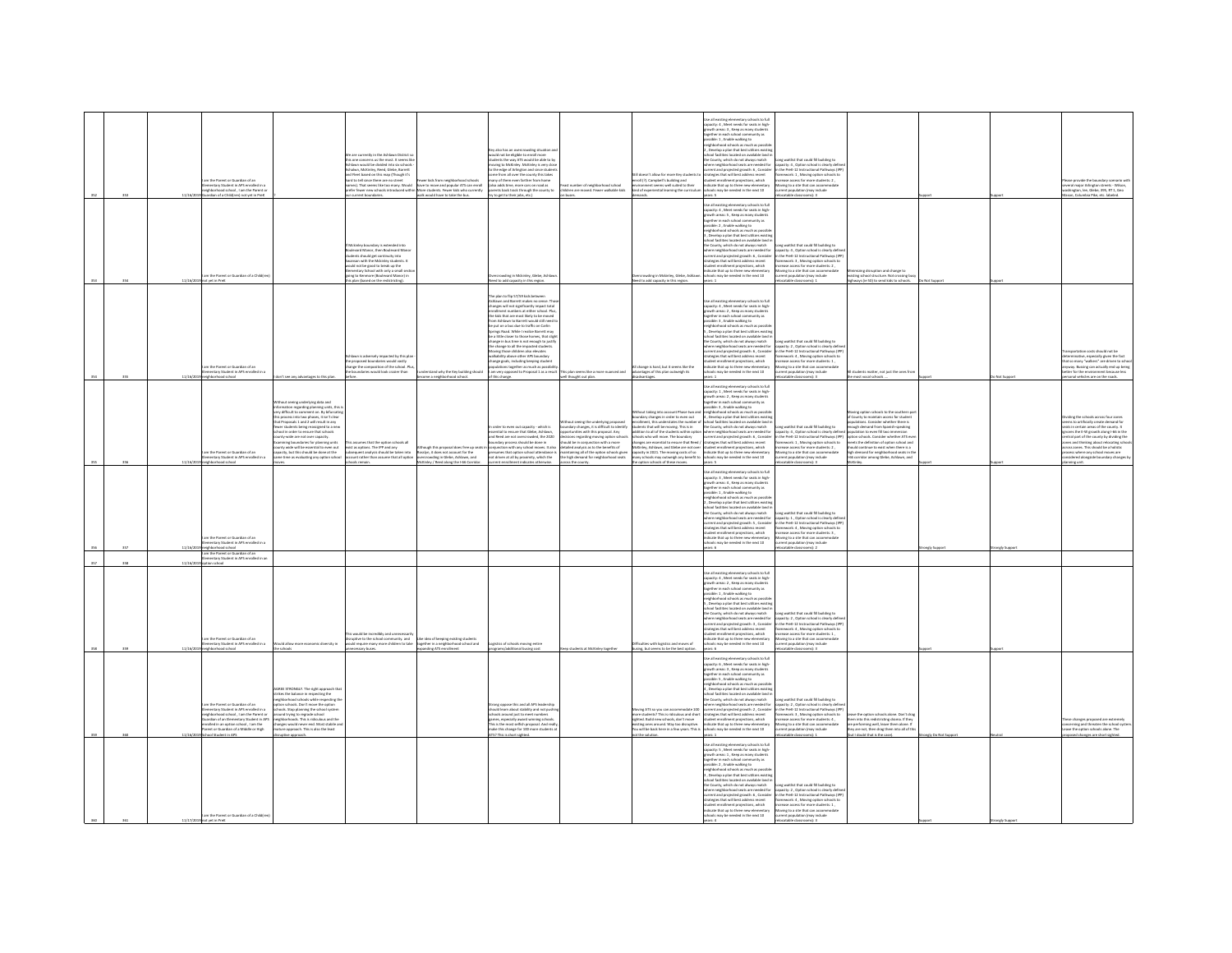|  |        | n the Parent or Guardian of an<br>entary Student in APS enrolled in an<br>on school                                                                                                                                   | hople who have set their lives up around<br>where they live can still function. Even if<br>e local school changes, it's still local. | tially more need the bus or to get<br>dropped off.                                                                                                                                                                                                                                                                   | east disruption of the three plans. Most<br>ids get to stay together.                                                                        | ome will find it hard to get to their new<br>tion school. Less spaces for immersio<br>hich is incredibly an important program<br>sesion offers more than ATS (which<br>ises on good grades) and immersion<br>ould be prioritized.                                                                                                                                                                                                                                                                                                                                                                                                                                                                                                                                                                                                                                                                                                                                                                                           | stially less need for buses- but that<br>esn't take into account the number of<br>lidren who can't walk alone (too young)<br>nd parents who work.                                                                                                                                                                                                                                                                                                                                                                                                                                                                                                                                                                                                                                                                                                            | s moves students in option programs t<br>ir away. Those that drop off their children<br>r before/after school (you know, becaus<br>re have to work) means an extra hour pe<br>day of driving (15 minutes drive each way<br>een Key and Carlin Sorinas). This will<br>externer way and Carris springer, mix were<br>either add traffic congestion to Arlington<br>and stress to families' lives, or mean<br>tudents and their parents who have<br>vested so much for their children to learn<br>sother language, will have to give up and<br>nove to a neighborhood school. For<br>prking families already struggling day to<br>lay to get kids to school, enrichment, cover<br>now days and late starts and days off and<br>hepherding their kids here and there - it<br>ruld he the straw that hreaks the camels<br>ack. Please don't move Key so far way!<br>cognize that for a variety of reasons<br>ents have to drive their kids. And<br>nersion is so important. We need<br>ersity and understanding in today's<br>ciety more than ever! | ie all existing elementary schools to full<br>apacity: S. Meet needs for seats in high-<br>prown experiences needs for seats in his<br>growth areas: 2, Keep as many student<br>together in each school community as<br>possible: 1, Enable walking to<br>neighborhood schools as much as possil<br>, Develop a plan that best utilizes existin<br>school facilities located on available land i<br>the County, which do not always match<br>harp majabihnehnnel saats are naarlad for<br>unrent and projected growth: 4, Consider<br>trategies that will best address recent<br>udent enrollment projections, which<br>dicate that up to three new elementary<br>hools may be needed in the next 10 | Long waitlist that could fill building to<br>capacity: 4, Option school is clearly definition of the PreK-12 Instructional Pathways (IP<br>framework: 2, Moving option schools to<br>rease access for more students: 3 .<br>wing to a site that can acc<br>urrent population (may include<br>catable classrooms): 1        | urrent students should be priorities<br>er future potential students.                                                                                                                                                                                                                                                                                                                                                                                                                                                                                                                                                                                                                                                                                                                                                                                                                                                                                                                                                                                                                                                                                                                                                                                                       |                | Not Supp            |                                                                                                                                                                                                                                                                                                                                                                                                                                                                                                                                                                                                                                                                                                                                                                                                                      |
|--|--------|-----------------------------------------------------------------------------------------------------------------------------------------------------------------------------------------------------------------------|--------------------------------------------------------------------------------------------------------------------------------------|----------------------------------------------------------------------------------------------------------------------------------------------------------------------------------------------------------------------------------------------------------------------------------------------------------------------|----------------------------------------------------------------------------------------------------------------------------------------------|-----------------------------------------------------------------------------------------------------------------------------------------------------------------------------------------------------------------------------------------------------------------------------------------------------------------------------------------------------------------------------------------------------------------------------------------------------------------------------------------------------------------------------------------------------------------------------------------------------------------------------------------------------------------------------------------------------------------------------------------------------------------------------------------------------------------------------------------------------------------------------------------------------------------------------------------------------------------------------------------------------------------------------|--------------------------------------------------------------------------------------------------------------------------------------------------------------------------------------------------------------------------------------------------------------------------------------------------------------------------------------------------------------------------------------------------------------------------------------------------------------------------------------------------------------------------------------------------------------------------------------------------------------------------------------------------------------------------------------------------------------------------------------------------------------------------------------------------------------------------------------------------------------|------------------------------------------------------------------------------------------------------------------------------------------------------------------------------------------------------------------------------------------------------------------------------------------------------------------------------------------------------------------------------------------------------------------------------------------------------------------------------------------------------------------------------------------------------------------------------------------------------------------------------------------------------------------------------------------------------------------------------------------------------------------------------------------------------------------------------------------------------------------------------------------------------------------------------------------------------------------------------------------------------------------------------------------------|------------------------------------------------------------------------------------------------------------------------------------------------------------------------------------------------------------------------------------------------------------------------------------------------------------------------------------------------------------------------------------------------------------------------------------------------------------------------------------------------------------------------------------------------------------------------------------------------------------------------------------------------------------------------------------------------------|----------------------------------------------------------------------------------------------------------------------------------------------------------------------------------------------------------------------------------------------------------------------------------------------------------------------------|-----------------------------------------------------------------------------------------------------------------------------------------------------------------------------------------------------------------------------------------------------------------------------------------------------------------------------------------------------------------------------------------------------------------------------------------------------------------------------------------------------------------------------------------------------------------------------------------------------------------------------------------------------------------------------------------------------------------------------------------------------------------------------------------------------------------------------------------------------------------------------------------------------------------------------------------------------------------------------------------------------------------------------------------------------------------------------------------------------------------------------------------------------------------------------------------------------------------------------------------------------------------------------|----------------|---------------------|----------------------------------------------------------------------------------------------------------------------------------------------------------------------------------------------------------------------------------------------------------------------------------------------------------------------------------------------------------------------------------------------------------------------------------------------------------------------------------------------------------------------------------------------------------------------------------------------------------------------------------------------------------------------------------------------------------------------------------------------------------------------------------------------------------------------|
|  |        | m the Parent or Guardian of an<br>entary Student in APS enrolled in a<br>leorba boorhodrigi                                                                                                                           | witchfulls student nomitation to<br>imize overcrowding.                                                                              | sinating diversity by segregating<br>dents based on social economic<br>tions. While there may be a desire to<br>intain diversity, based on the planning<br>ps, I do not believe you'll actually<br>ive it.                                                                                                           |                                                                                                                                              |                                                                                                                                                                                                                                                                                                                                                                                                                                                                                                                                                                                                                                                                                                                                                                                                                                                                                                                                                                                                                             |                                                                                                                                                                                                                                                                                                                                                                                                                                                                                                                                                                                                                                                                                                                                                                                                                                                              |                                                                                                                                                                                                                                                                                                                                                                                                                                                                                                                                                                                                                                                                                                                                                                                                                                                                                                                                                                                                                                                | all existing elementary schools to full<br>spacity: 3, Meet needs for seats in high-<br>suth areas: 4, Keep as many student<br>ether in each school o<br>ible: 1, Enable walking to<br>eighborhood schools as much as possil<br>. Develop a plan that best utilizes existin<br>.<br>hool facilities located on available land<br>re County, which do not always match<br>here neighborhood seats are needed for<br>dent enrollment projections, which<br>rdicate that up to three new elementary<br>ols may be needed in the next 10                                                                                                                                                                 | Long waitlist that could fill building to<br>capacity: 1 . Option school is clearly defin<br>ncrease access for more students: 3,<br>Moving to a site that can accomn<br>nt population (may include<br>atable classrooms): 4                                                                                               |                                                                                                                                                                                                                                                                                                                                                                                                                                                                                                                                                                                                                                                                                                                                                                                                                                                                                                                                                                                                                                                                                                                                                                                                                                                                             | rongly Support | trongly Do Not Supp |                                                                                                                                                                                                                                                                                                                                                                                                                                                                                                                                                                                                                                                                                                                                                                                                                      |
|  |        | n the Parent or Guardian of an<br>nentary Student in APS enrolled in a<br>sod school                                                                                                                                  |                                                                                                                                      |                                                                                                                                                                                                                                                                                                                      |                                                                                                                                              |                                                                                                                                                                                                                                                                                                                                                                                                                                                                                                                                                                                                                                                                                                                                                                                                                                                                                                                                                                                                                             |                                                                                                                                                                                                                                                                                                                                                                                                                                                                                                                                                                                                                                                                                                                                                                                                                                                              |                                                                                                                                                                                                                                                                                                                                                                                                                                                                                                                                                                                                                                                                                                                                                                                                                                                                                                                                                                                                                                                | ie all existing elementary schools to full<br>spacity: 4 , Meet needs for seats in high-<br>rowth areas: 3 , Keep as many students<br>parther in each school community as<br>ssible: 2 , Enable walking to<br>ighborhood schools as much as possib<br>, Develop a plan that best utilizes existin<br>ed facilities located on available land i<br>e County, which do not always match<br>here neighborhood seats are needed for<br>rrent and projected growth: S, Consider<br>rategies that will best address recent<br>udent enrollment projections, which<br>dicate that up to three new elementary<br>ools may be needed in the next 10                                                           | ong waitlist that could fill building to<br>capacity: 1, Option school is clearly define<br>in the PreK-12 Instructional Pathways (IPF<br>ramework: 4, Moving option schools to<br>erease access for more students: 2<br>toving to a site that can accommodat<br>sturrent population (may include<br>atable classrooms): 3 |                                                                                                                                                                                                                                                                                                                                                                                                                                                                                                                                                                                                                                                                                                                                                                                                                                                                                                                                                                                                                                                                                                                                                                                                                                                                             |                |                     |                                                                                                                                                                                                                                                                                                                                                                                                                                                                                                                                                                                                                                                                                                                                                                                                                      |
|  | 117777 | m an Arlington resident without schos                                                                                                                                                                                 |                                                                                                                                      | dary changes are acceptable in<br>ciple if children are given the option<br>tay at the school in which they began if<br>ired. However, boundary changes<br>old net affart students who can<br>intly walk to school. It especially<br>uld not change a walker into a bus rid<br>uvep as a bus rider someone who could | ning more spaces at ATS is positive<br>tother option would be to open a new<br>ATS-like program at another location, suc<br>s in South Arlin | Reed was promised to the civic<br>iociations as a neighborhood school.<br>svina most of McKinkry to Reed would<br>eneg on that promise because it would<br>preclude attendance by many students i<br>the Reed neighborhood north of<br>ihington Boulevard who could walk to<br>Reed but would under Proposal 1 continu<br>to be bused to Tuckahoe. -The move of ATS<br>uld not be good without a significant<br>n/upgrade of the McKinley<br>building. ATS agreed to move to its curry<br>ocation about 20 years ago to make way<br>or Science Focus. The school has since th<br>time both benefited from and suffered<br>through at least two major renovations.<br>ATS should not be required to move to an<br>fer building without such upgrades. Also<br>the County didn't provide a lot of things<br>wing renovations and the PTA had to<br>up in to fund these items. For example<br>intains were not provided for the stage<br>id the parents paid for them. It would be<br>anfair to move ATS to a building without | ening more spaces at ATS is positive<br>other option would be to open a new<br>ATS-like program at another location, sur                                                                                                                                                                                                                                                                                                                                                                                                                                                                                                                                                                                                                                                                                                                                     | am concerned about the interrelation<br>ween relocation of Carlin Sorines and<br>the VHC land caran What would he the<br>verall new use of the property? I would<br>poper any move that would out a new<br>raffic access point into the Glencarivn<br>righborhood and/or require more but<br>leed was promised to the civic associati<br>as a neighborhood school. Moving most o<br>ckinley to Reed would reneg on that<br>romise because it would preclude<br>ttendance by many students in the Reed<br>eighborhood north of Washington<br>but heat of dew hims ndw heavil<br>ould under Proposal 2 continue to be<br>used to Tuckahoe. -The move of ATS<br>puld not be good without a significant<br>ation/upgrade of the McKinley<br>ilding. ATS agreed to move to its currer<br>scation 20 years are to make way for Sci<br>cus. The school has since benefited<br>/suffered through at least 2 major<br>vations. ATS should not move to an<br>der building without such upgrades or<br>ce PTA-funded ame                                  | all existing plan<br>entary schools to full<br>:<br>apacity: 6 , Meet needs for seats in high-<br>powth areas: 4 , Keep as many students<br>prether in each school community as<br>sible: S . Enable walking to<br>borhood schools as much as p<br>Develop a plan that best utilizes existin<br>tool facilities located on available land is<br>e County, which do not always match<br>here neighborhood seats are needed for<br>ment and projected erowth: 3 . Consider<br>tegies that will best address recent<br>nt enrollment projections, which<br>icate that up to three new elementary<br>ols may be needed in the next 10                                                                    | ong waitlist that could fill building to<br>capacity: 4, Option school is clearly defin<br>in the PreK-12 Instructional Pathways (IPP)<br>nework: 1, Moving option schools to<br>vase access for more students: 2,<br>loving to a site that can accommodate<br>ent population (may include<br>$\cdots$                     | e survey requirement to rank option<br>thool factors incorrectly assumes that<br>erams need to move 1 could would<br>e rated each as null because I prefe<br>ating new option schools rather than<br>ing existing programs. For example<br>ad of moving ATS, why not create<br>ond ATS-like program at a location in a<br>ierent part of the County such as South<br>ngton and offering spaces at the new<br>ol to students on the ATS waitlist? W<br>create an additional STEM-focused<br>pol so it is available to more families<br>ding those in South Arlington?                                                                                                                                                                                                                                                                                                                                                                                                                                                                                                                                                                                                                                                                                                        |                |                     |                                                                                                                                                                                                                                                                                                                                                                                                                                                                                                                                                                                                                                                                                                                                                                                                                      |
|  | 11/17/ | m the Parent or Guardian of an<br>mentary Student in APS enrolled in a<br>hborhood school .Other (Please<br>(fy) : I am a parent of another chil<br>ho attends private pre-k and will be<br>oining APS when eligible. |                                                                                                                                      | would this option affect AM/PM<br>ffic during rush hour commutes<br>nities would be split with child<br>ing to schools further than their curren<br>ol assignment.                                                                                                                                                   | sion is in a central location and pla<br>for arowth of Rossiyn area.                                                                         | fow would this option affect AM/PM<br>raffic during rush hour commutes?<br>unities would be split with child<br>going to schools further than their curre<br>.hsemagizza loor                                                                                                                                                                                                                                                                                                                                                                                                                                                                                                                                                                                                                                                                                                                                                                                                                                               |                                                                                                                                                                                                                                                                                                                                                                                                                                                                                                                                                                                                                                                                                                                                                                                                                                                              | ow would this option affect AM/PM<br>raffic during rush hour commutes?<br>nmunities would be split with children<br>going to schools further than their current<br>.<br>chool assignment. Is moving Immersion to<br>in area with a high number of Spanish<br>eakers really an opportunity/positiv<br>ed bluow I fnotitoo zirlt ho smootu<br>cerned this would promote self-<br>egregation within a community when the<br>pal is to open social boundaries and<br>terrate communities                                                                                                                                                                                                                                                                                                                                                                                                                                                                                                                                                           | se all existing elementary schools to full<br>spacity: 6, Meet needs for seats in high<br>wth areas: 3, Keep as many student<br>ether in each school community as<br>ssible: 2 . Enable walking to<br>hborhood schools as much as possi<br>Develop a plan that best utilizes existing<br>ool facilities located on available land<br>he County, which do not always match<br>re neighborhood seats are needed for<br>rent and projected growth: 5, Consider<br>rategies that will best address recent<br>ent enrollment projections, which<br><b>Ecate that up to three new elementary</b><br>chools may be needed in the next 10<br>are 4                                                           | ong waitlist that could fill building to<br>.<br>capacity: 3 , Option school is clearly define<br>in the PreK-12 Instructional Pathways (IPF<br>ramework: 4 . Moving option schools to<br>ase access for more students: 1.<br>ving to a site that can accome<br>surrent population (may include<br>atable classrooms): 2   | kability, vehicle traffic, communit<br>nographic - specifically age of adults<br>ose without school age children - youn<br>ssignals and senior citizens)                                                                                                                                                                                                                                                                                                                                                                                                                                                                                                                                                                                                                                                                                                                                                                                                                                                                                                                                                                                                                                                                                                                    |                | nely Suppo          |                                                                                                                                                                                                                                                                                                                                                                                                                                                                                                                                                                                                                                                                                                                                                                                                                      |
|  |        | m the Parent or Guardian of an<br>mentary Student in APS enrolled in a<br>borhood school, I am an APS Student                                                                                                         | s (hopefully) maximizes every last sea<br>available across the county. One big<br>deanup to set us up for success as we              | dents who can walk to one school now                                                                                                                                                                                                                                                                                 |                                                                                                                                              | he schools across the middle of Arlington<br>over or already at capacity while schools<br>north of this central corridor have open<br>seats and schools.<br>nestown/Disc/Nottingham/Tuckahoe<br>open with 350 empty seats and<br>Reed/Ashlawn/Glebe open with 123 oper<br>seats from the numbers that have been<br>made available. Why remove a<br>neighborhood school in the middle when<br>there continues to be growth (old<br>rtments being torn down and replace<br>townhomes. Homes built in the 1940s<br>constantly turning over and being replaced<br>with families with small children). If you<br>leave some capacity coen in the<br>center/middle section of the county you<br>will allow flexibility for the future. There is<br>ittle to no development happening in the<br>them nart of the county. But those<br>and consider using one of the buildings for and consider using one of the buildings for<br>an option school (Nottingham or Tuckahoe an option school (Nottingham or Tuckaho                  | Glebe/Ashlawn/Reed) open in 2021 either The schools across the middle of Arlington<br>lebe/Ashlawn/Reed) coen in 2021 eithe<br>over or already at capacity while school<br>north of this central corridor have open<br>ats and schools.<br>rum/Disc/Nettimebare/Tuckab<br>with 369 empty seats and<br>d/Ashlawn/Glebe open over capacity<br>seats. Why remove a neighborhood<br>ool (McKinley) in the middle where<br>e continues to be growth (old<br>artments being torn down and replace<br>townhomes. Homes built in the 1940s<br>nstantly turning over and being replace<br>th families with small children). If you<br>we some capacity open in the<br>inter/middle section of the county you<br>ill allow flexibility for the future. There<br>tle to no development happening in the<br>tham nart of the county. But those<br>book much circuit to a |                                                                                                                                                                                                                                                                                                                                                                                                                                                                                                                                                                                                                                                                                                                                                                                                                                                                                                                                                                                                                                                | all existing elementary schools to full<br>pacity: 2, Meet needs for seats in high<br>wth areas: 5, Keep as many student<br>prether in each school community as<br>sible: 6 . Enable walking to<br>.<br>hborhood schools as much as possible<br>Nevelop a plan that best utilizes existin<br>hool facilities located on available land i<br>e County, which do not always match<br>here neighborhood seats are needed for<br>rent and projected growth: 4, Consider<br>tennes zouldes that will have address renew!<br>deal organ<br>ent projections, which<br>dicate that up to three new elementary<br>hools may be needed in the next 10                                                          | waitlist that could fill building to<br>acity: 4, Option school is clearly defin<br>in the PreK-12 Instructional Pathways (IPP<br>framework: 3 . Moving option schools to<br>ease access for more students: 2.<br>Moving to a site that can accommodate<br>surrent population (may include<br>able class<br>cems): 1       | Why do we need to move any schools?<br>Why not take Immersion (at least Key) and<br>dd as an option within neighborhood<br>chools vs. having whole separate<br>rograms? That way the option is availa<br>re widely across the county and not iu<br>wo locations that may not be<br>rient for families. I know that Key<br>truestes to fill the 50% native speaker but<br>might be able to easily fill if the<br>ogram was offered at neighborhood<br>hools that have the population to supp<br>nd the convenience for families that may<br>the deterrent right now for them. If we<br>ild that where there is organic interest<br>i. using a whole facility that limits the<br>$\begin{array}{l} \mathbf{s}=\mathbf{m}{\sim} \mathbf{s}=\mathbf{m}{\sim} \mathbf{s}{\sim} \mathbf{r}{\sim} \mathbf{r}{\sim} \mathbf{r}{\sim} \mathbf{r}{\sim} \mathbf{r}{\sim} \mathbf{r}{\sim} \mathbf{r}{\sim} \mathbf{r}{\sim} \mathbf{r}{\sim} \mathbf{r}{\sim} \mathbf{r}{\sim} \mathbf{r}{\sim} \mathbf{r}{\sim} \mathbf{r}{\sim} \mathbf{r}{\sim} \mathbf{r}{\sim} \mathbf{r}{\sim} \mathbf{r}{\sim} \mathbf{r}{\sim} \mathbf{r}{$<br>rhood seats are needed, we<br>could avoid all of the school moves that an<br>being proposed and minimize costs that go<br>long with those move |                |                     | you considered adding Immersion a<br>option within neighborhood schools vs.<br>sving whole separate programs? That way<br>the option is available more widely across<br>he county and not just at two locations<br>a seres med bin e<br>jant for families<br>ow that Key struggles to fill the SOS<br>ative speaker but they might be able to<br>asily fill if the program was offered at<br><b>hborhood</b> schools that have the<br>ation to support and the conve<br>or families that may be the deterrent right<br>ow for them. If we build that where the<br>organic interest vs. using a whole facili<br>it limits the county geographically to<br>pand where more neighborhood seats<br>I needed, we could avoid all of the<br>tool moves that are being proposed and<br>imize costs that go along with those |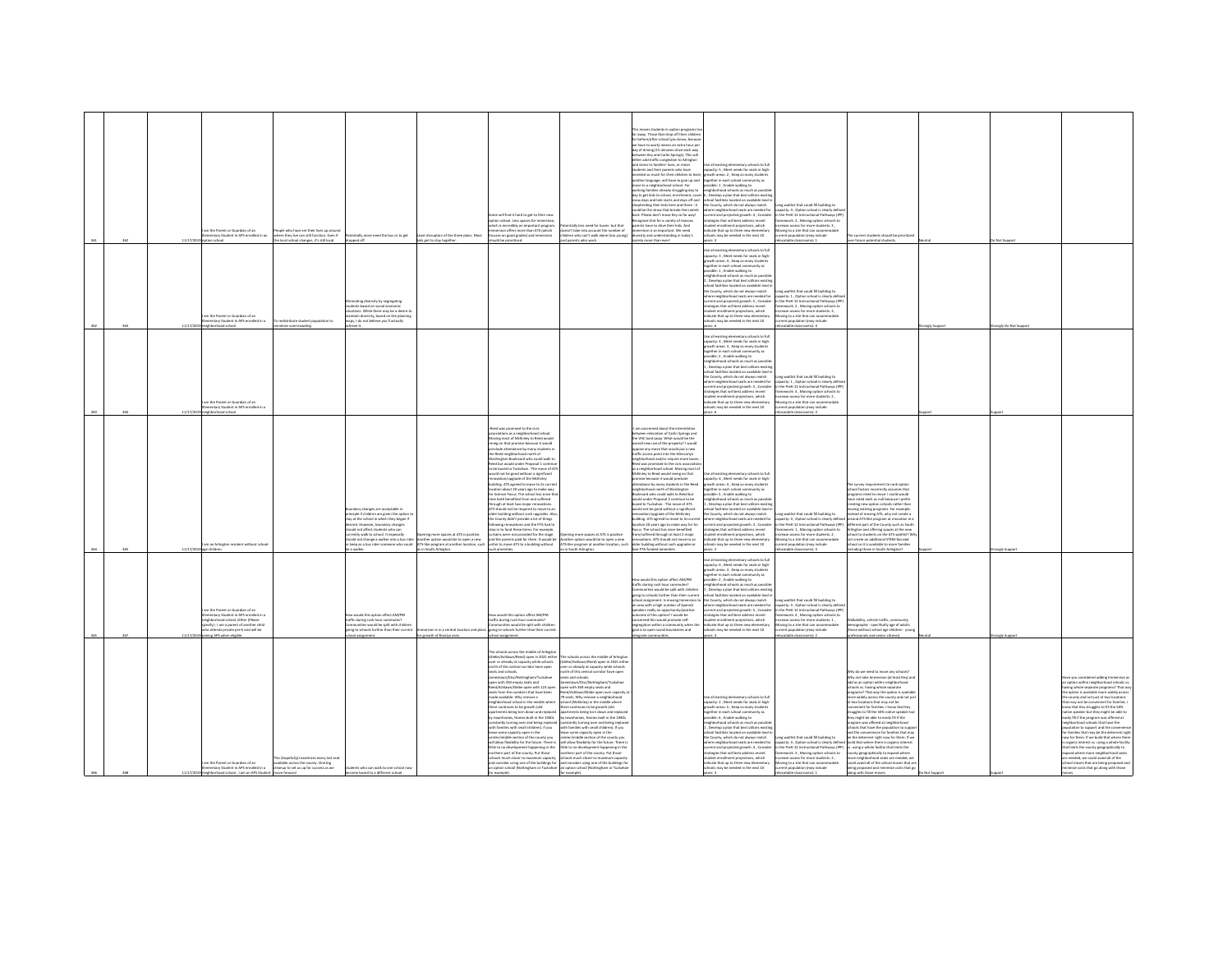|                                                                                                                                                                                                                                                                                | option for every child. We are cro<br>50 for the first time it seems so the<br>cenic equity this might afford is<br>surable. They don't know the new<br>bers for each school but I can<br>antee had they put in the observati<br>at 80 percent of the hyper-segregation<br>mic segregation this county<br>Id continued to maintain, wo<br>ated and co<br>wiped out, we would get a very clear<br>ture that this is the ideal situation<br>ildren will know what it is like to erow<br>th children who are different! Test scr<br>conomically disadvantaged and English<br>second language will Skyrocket! We                                                                                                                                                                                                                                                                                                                                                                                           | narents will rry. Many North<br>gton Parents will cry but the South<br>gton parents will thank you for<br>rations to come. I came to Arlinator<br>nking it was progressive. I student taug<br>re instead of in Hanover County becaus<br>leved it to be more progressive. Ha!<br>still waiting for the day when I see<br>thing like the actual integration I go<br>with in Southern Virginia. The<br>ghborhood walkable schools movem<br>ds to go! I welcome back the Futures<br>Suffer 19yd Deal of been up? I freen<br>rth Arlington will say about reaching<br>er Rt fiftyl I think it needs to go forwar<br>d the county has needed it for a long                                                                                                                                                                                                                                                                                                                                         | are no concernicities with these<br>ptions. These school switching options<br>nake no sense and are outside the norm<br>dary process. It almost seems like the<br>ot legally sanctioned since they are<br>ot part of any boundary process and we<br>we not seen the projections for 2021 ye                                                                                                                                                                                                                                                                                                                                                         | he McKinley parents will cry. I agree<br>hough because the county needs to deal<br>with schools in a holistic manor. We need<br>go by the book do the boundary proces<br>te we have always done it and then see<br>then too, yes, the new boundaries will<br>make the county as a whole a better place<br>for everyone. When the Taylor parents<br>making the Reed site HB years ago, the<br>ty took the most obvious elementary<br>site in Rossyln for HB. Well now, there has<br>always been the Madison Center. Use that                                                                                                                                                                                                                               | pletely set up to provide the most<br>regation! In this proposal Carlin Spring<br>oad, everything West of Four Mile Run<br>reek would then continue to have low te<br>ores and less incentive for improver<br>I bet some who have thought of this idea<br>here we are in 2021. Will the parents still would think it is an opportunity! Certain!<br>one asked the parents in my<br>eighborhood, in the Carlin Springs Ele<br>eighborhoods. There are over 50<br>demanded a new Middle school, Instead of Baneuages spoken at Wakefield, not just<br>rish! So this proposal assumes still th<br>ngton Mill is still mostly Lantino. It also<br>ies the opportunity away from so many<br>in the county who want Immersion becau                                                                     | move will destroy the Campbell<br>ogram which is one of 5 in the entire<br>untry! When it was kicked out of<br>emont, volunteers like me worked to<br>n it into what is now such a geml<br>spbell needs to be in the park, its cor<br>lophy is centered around where it is<br>cated. If you want to bigger it, put it at<br>a VHC site but don't move it next to 66<br>nere there is no wildlife! As for moving<br>rlin Sorines to the Campbell site. I have<br>t hand knowledge from the years there.<br>parents in Arlington Mill need your<br>port. They need the buses. Many if not<br>ast of these families both parents have | all existing plans<br>entary schools to ful<br>pacity: 3, Meet needs for seats in high-<br>rowth areas: 1 . Keep as many student<br>rether in each school con<br>unity as<br>ible: 4, Enable walking to<br>ghborhood schools as much as pr<br>Develop a plan that best utilizes existin                                                                                                                                                                                                                                                                                                                                                                               |                                                                                                                                                                                                                                                                                                                              | need to consider that moving any<br>potion schools circumvents any boundary<br>cess and throws all the work of trying<br>a school more diverse out the wir<br>This idea of swapping out option school<br>macks of the same favoritism that every<br>on seems to eventually swing toy<br>there is never any regard for divi<br>never any regard for inclusion and no<br>regard what so ever for considering the<br>rther economic disparages these swa<br>h set up for future generations in<br>Arlington. We already have the most hy<br>agregated school in the entire state of                                                                            |            |                 | an always find other land. That is the<br>it load of BS I have ever<br>out an empty office building? How abo<br>he Newseum site? How about the Madis<br>ter? How about where the salt dome<br>s? Or a church that is about to go und<br>he idea that we need to save<br>sportation costs too is a dog whistle<br>actic that needs to go! The neighborhood<br>chools idea needs to go out the window<br>SAP! Moving children around and mixing<br>o the populations is actually the most<br>.<br>ficient way to bring up test scores. If you<br>ver had the goal of working toward<br>roving the achievement gap, well<br>don this idea of swapping schools no                                                                                                                                                                                                                                       |
|--------------------------------------------------------------------------------------------------------------------------------------------------------------------------------------------------------------------------------------------------------------------------------|--------------------------------------------------------------------------------------------------------------------------------------------------------------------------------------------------------------------------------------------------------------------------------------------------------------------------------------------------------------------------------------------------------------------------------------------------------------------------------------------------------------------------------------------------------------------------------------------------------------------------------------------------------------------------------------------------------------------------------------------------------------------------------------------------------------------------------------------------------------------------------------------------------------------------------------------------------------------------------------------------------|----------------------------------------------------------------------------------------------------------------------------------------------------------------------------------------------------------------------------------------------------------------------------------------------------------------------------------------------------------------------------------------------------------------------------------------------------------------------------------------------------------------------------------------------------------------------------------------------------------------------------------------------------------------------------------------------------------------------------------------------------------------------------------------------------------------------------------------------------------------------------------------------------------------------------------------------------------------------------------------------|-----------------------------------------------------------------------------------------------------------------------------------------------------------------------------------------------------------------------------------------------------------------------------------------------------------------------------------------------------------------------------------------------------------------------------------------------------------------------------------------------------------------------------------------------------------------------------------------------------------------------------------------------------|-----------------------------------------------------------------------------------------------------------------------------------------------------------------------------------------------------------------------------------------------------------------------------------------------------------------------------------------------------------------------------------------------------------------------------------------------------------------------------------------------------------------------------------------------------------------------------------------------------------------------------------------------------------------------------------------------------------------------------------------------------------|---------------------------------------------------------------------------------------------------------------------------------------------------------------------------------------------------------------------------------------------------------------------------------------------------------------------------------------------------------------------------------------------------------------------------------------------------------------------------------------------------------------------------------------------------------------------------------------------------------------------------------------------------------------------------------------------------------------------------------------------------------------------------------------------------|------------------------------------------------------------------------------------------------------------------------------------------------------------------------------------------------------------------------------------------------------------------------------------------------------------------------------------------------------------------------------------------------------------------------------------------------------------------------------------------------------------------------------------------------------------------------------------------------------------------------------------|-----------------------------------------------------------------------------------------------------------------------------------------------------------------------------------------------------------------------------------------------------------------------------------------------------------------------------------------------------------------------------------------------------------------------------------------------------------------------------------------------------------------------------------------------------------------------------------------------------------------------------------------------------------------------|------------------------------------------------------------------------------------------------------------------------------------------------------------------------------------------------------------------------------------------------------------------------------------------------------------------------------|-------------------------------------------------------------------------------------------------------------------------------------------------------------------------------------------------------------------------------------------------------------------------------------------------------------------------------------------------------------------------------------------------------------------------------------------------------------------------------------------------------------------------------------------------------------------------------------------------------------------------------------------------------------|------------|-----------------|-----------------------------------------------------------------------------------------------------------------------------------------------------------------------------------------------------------------------------------------------------------------------------------------------------------------------------------------------------------------------------------------------------------------------------------------------------------------------------------------------------------------------------------------------------------------------------------------------------------------------------------------------------------------------------------------------------------------------------------------------------------------------------------------------------------------------------------------------------------------------------------------------------|
| im an Arlington resident without school<br>je children "Other (Please specify) : I live<br>the neighborhood with the high<br>rsegregation in the state. I have a                                                                                                               | actually use all the federal funds in<br>ient ways since about 60 or 50 perc<br>hools might be free and Reduced<br>ch as apposed to 85 percent. Much<br>ore of the county would have the char<br>become more open to people of<br>ent colors and means. The North<br>ington schools would be less intense                                                                                                                                                                                                                                                                                                                                                                                                                                                                                                                                                                                                                                                                                              | ne time It doesn't matter that Carlin<br>ings is not in the actual zone or that<br>slawn is cut in half. Where those<br>posals designed to create negative<br>nent? These changes are the best<br>sentation for the people who are to<br>id to come to a meeting or working<br>ee jobs. The county needs to reach out                                                                                                                                                                                                                                                                                                                                                                                                                                                                                                                                                                                                                                                                        | how can we consider movine two choir<br>chools. There might be more opportunity<br>or the Carlin Springs area with this<br>cosal than the other proposal but I<br>ieve the best idea for Arlington Mill are<br>I Carlin Springs Road corridor in genera<br>s to go through the boundary process and<br>rget the county mentioned switching                                                                                                                                                                                                                                                                                                          | that both we want with the state of the boundary process further and make<br>If the boundary process further and make<br>It is concentrating too much wealth in one<br>It is concentrating too much wealth in one                                                                                                                                                                                                                                                                                                                                                                                                                                                                                                                                         | $\label{lem:conjugation} \begin{minipage}[t]{.5\textwidth} \begin{minipage}[t]{.0\textwidth} \begin{itemize} \begin{itemize} \begin{itemize} \begin{itemize} \end{itemize} \end{itemize} \end{itemize} \end{itemize} \end{minipage} \begin{minipage}[t]{.0\textwidth} \begin{itemize} \begin{itemize} \end{itemize} \end{itemize} \end{itemize} \end{minipage} \begin{minipage}[t]{.0\textwidth} \begin{itemize} \begin{itemize} \end{itemize} \end{itemize} \end{itemize} \end{minipage} \begin{minipage}[t]{.0\textwidth} \begin{itemize} \$<br>new county wide choice school. IB maybe book do the boundary process like we have<br>ays done it and then see where we an<br>in 2021. It has left all of us her<br>artbroken. I ran out of room in the<br>challenges section it is just such an | in and three inhs aniene. They frin have<br>ilt a community at the Carlin Springs Ele<br>e. Now too, there is little chance to<br>gase them to find out now what they<br>ally want given the current national<br>sitical climate. This option does not<br>ude or Respect anyonel Lastly, we ha<br>us safety issues on Carlin Springs Roa                                                                                                                                                                                                                                                                                           | nd farilities located on available land i<br>County, which do not always match<br>re neighborhood seats are needed fo<br>rent and projected erowth: 2. Conside<br>segies that will best address recent<br>ent enrollment projections, which<br>icate that up to three new elementar<br>ols may be needed in the next 10                                                                                                                                                                                                                                                                                                                                               | ong waitlist that could fill building to<br>acity: 1, Option school is clearly def<br>in the PreK-12 Instructional Pathways (IPP) how to interact with people who are not<br>Nework: 3, Moving option schools to<br>ease access for more students: 4,<br>wing to a site that can accommodate<br>nt population (may include   | inia This artually will make that were<br>It will further segregate the county and set<br>up generations more who will not know<br>ke themselves. It is disgraceful that the<br>sis are even considering these swa<br>tside of the regular boundary process<br>et's see who wants to go where after th                                                                                                                                                                                                                                                                                                                                                      |            |                 | of just see where the houndary nonress<br>na pass are women will boundary process<br>ads. What is the problem? Who came u<br>ith the Swaps is what I want to know? It<br>ertainly wasn't a group of Latino or<br>ed to consider that many people who a<br>other countries do not have access to                                                                                                                                                                                                                                                                                                                                                                                                                                                                                                                                                                                                     |
|                                                                                                                                                                                                                                                                                | mically and less stressful                                                                                                                                                                                                                                                                                                                                                                                                                                                                                                                                                                                                                                                                                                                                                                                                                                                                                                                                                                             | leysur nother ways!<br>troy much walkability: separate level<br>ability for Ashlawn's scattered zon                                                                                                                                                                                                                                                                                                                                                                                                                                                                                                                                                                                                                                                                                                                                                                                                                                                                                          | side of the boundary process.                                                                                                                                                                                                                                                                                                                                                                                                                                                                                                                                                                                                                       | Jiba ses                                                                                                                                                                                                                                                                                                                                                                                                                                                                                                                                                                                                                                                                                                                                                  | vgious reach.                                                                                                                                                                                                                                                                                                                                                                                                                                                                                                                                                                                                                                                                                                                                                                                     | th the Middle schoolers already!<br>e transportation complications Spanis<br>eakers do Not need Spanish immers                                                                                                                                                                                                                                                                                                                                                                                                                                                                                                                     | ie all existing elementary schools to ful<br>apacity: 1 . Meet needs for seats in high<br>xther in each school commu<br>isible: 3 , Enable walking to<br>ishborhood schools as much as possi<br>Develop a plan that best utilizes existin<br>iool facilities located on available land<br>: County, which do not always match<br>where neighborhood seats are needed for<br>rrent and projected growth: S , Conside<br>rategies that will best address recent<br>nrollment projections, which<br>dicate that up to three new elementary<br>ols may be needed in the next 10                                                                                           | atable classrooms): 2<br>ong waitlist that could fill building to<br>apacity: 3, Option school is clearly defi<br>n the DreK-12 Instructional Dathways (ID)<br>Nework: 4, Moving option schools<br>ease access for more students: 2<br>oving to a site that can accommodate<br>lation (may include<br>catable classrooms): : | dary process is co                                                                                                                                                                                                                                                                                                                                                                                                                                                                                                                                                                                                                                          |            | nely Do Not Sus |                                                                                                                                                                                                                                                                                                                                                                                                                                                                                                                                                                                                                                                                                                                                                                                                                                                                                                     |
| m the Parent or Guardian of an<br>nentary Student in APS enrolled in a<br>historical school, I am the Parent or<br>historical school, I am the Parent or<br>dian of an Elementary Student in AP<br>olled in an ootion school . I am the<br>ent or Guardian of a Middle or High | m a former APS Budget Advisory Coun<br>mber. The BAC when I was a member<br>bently challenged APS and staff on<br>ol aged children projections. The<br>ase in larger homes, people staffing is<br>blic schools from k-12, and an increase<br>nulti-family housing with 2 to 3 bedrooms<br>as shown that children will be increasing.<br>here has been no movement on the use o<br>rrently county community centers. If A<br>uld take back many of these facilities<br>rlington, Madison-Manor, etc.) much<br>ital Investment could be reduced and<br>eighborhood schools remain intact (an<br>'S goal). I am glad to see that ATS is no<br>une to changes this year - in the past<br>S has been immune to change due to                                                                                                                                                                                                                                                                                | ding to the bus fleet is an added capital<br>me that should be avoided to the<br>ent possible. One means to increase<br>ization of the bus fleet is to change star<br>mes for all programs - e.g., HB Woodlawn,<br>sience Focus, ATS, Arlington Tech - to later<br>mes so buses can be used at non-program<br>hools before program school start times<br>nother means to accommodate more<br>ses is to look at contracting for bus<br>rvice. APS needs to look at different<br>an to provide for services ancillary to<br>uction (bus, food, janitorial,<br>rtenance, etc.) via mechanisms to<br>uce long term costs. A scenario I do no<br>is moving ATS to a South County<br>in Dary<br>Iment map,<br>r current enrollm<br>tv has lack of stud                                                                                                                                                                                                                                             | lo not see a scenario where ATS moves<br>ed (new former neighborhood school)<br>nd current ATS facility becomes availabl<br>Key immersion, or Key Immer<br>es to Reed and ATS stays where is<br>ently. Demographic changes with m<br>ildren living in new multi-family building<br>school ared children to central county<br>slyn to Ballston corridor) and Colum<br>corridor. APS should begin to get<br>eek the funding that is required to creat<br>hool infrastructure to support a growing<br>dent population - funding cannot be<br>racted from homeowners to fund<br>reased commercial development<br>out the full costs of site plans being | marin that has not hean considered<br>with higher density (due to county site plan) the following - consider eliminating<br>sprovals) is helping cause the shift of Montessori as a program offered by APS.<br>Although politically sensitive - this would<br>free up a neighborhood facility in South<br>County. As a former APS BAC member, AP<br>gaged in county site plan discussions and has not been willing to look outside<br>wk the funding that is required to create restablished small constituencies to look at<br>spacts on the overall system. One change<br>this proposal - if McKinley is larger than<br>te current ATS program - give first choice<br>to the added seats McKinley students via<br>l lottery so that parent may keep the | is plan has the same issues with other<br>plans - increased capital needed for buse<br>vet APS will not also look at outsourcin<br>such a non-core activity to see if costs<br>saving can be had. APS need to look at<br>erall spend in order contain cost of no<br>core educational activities. Overall - too<br>ch internal APS staff time on making<br>ise suggestions, not enough county<br>olitical parent engagement (ie., pick<br>snes for con<br>ies by lottery, not                                                                                                                                                                                                                                                                                                                      | tu have not discussed the education<br>tarts of early move - tearbers to be<br>signed, changes to schools leader<br>ber of new hires for teaching roles<br>ected, the costs of each scenario and<br>term budgetary impacts. How will<br>e changes impact school demograp<br>diversity? Again in this scenario - if AT<br>ves - there will be added space in ATS.<br>many new seats will be added to ATS?<br>these seats be for children from<br>crowded schools or county-wide o<br>m McKinley current students? How will<br>ing these seats to current wait list                                                                  | all existing elementary schools to full<br>acity: 6, Meet needs for seats in high<br>eth areas: 4 . Keep as many student<br>ether in each school commi<br>sible: 3 , Enable walking to<br>tmunity as<br>ishborhood schools as much as possib<br>.<br>Nevelop a plan that best utilizes exis<br>servery is paint one case using each<br>tool facilities located on available land<br>County, which do not always match<br>ere neighborhood seats are needed for<br>rrent and projected growth: S , Consider<br>rategies that will best address recent<br>udent enrollment projections, which<br>dicate that up to three new elementary<br>may be needed in the next 10 | ong waitlist that could fill building to<br>pacity: 4, Option school is clearly defin<br>n the PreK-12 Instructional Pathways (IPP)<br>Nework: 3, Moving option schools to<br>ease access for more students: 2,<br>oving to a site that can accommodate<br>ion (may include                                                  | sider the "small schools" concept. Fo<br>sumple if the board keep all county wide<br>serams, consider having two on a singl<br>where they share cafeteria, gym, and<br>ther spaces, and are separate fo<br>tructional needs. This can help free<br>pace. Also re-engage the Joint Facilities<br>Committee. APS Board needs to engage<br>h county site planning to demand fun<br>be added to site plans for APS needs whe<br>plopers are building non by right<br>developers are summing non-uy<br>facilities that are adding students to area<br>(e.g., mid county) that in the recent past<br>unty smart erowth plans had tarreted f<br>cial needs and not |            |                 | anital needs APS Roard needs to<br>page in the site planning process and<br>mand contributions from developers,<br>yho are adding students in areas that hay<br>few students in the past, as the count<br>d approves non by right multi family<br>ential buildings. Part of such fees ma<br>red to be for land acquisition costs, as<br>well as building costs. Also the three new<br>niementary schools (1500 to 2000<br>tudents?) will again ripple through middle<br>nd high schools, so we will again be<br>oking at spaces for students in 10 years<br>ne due to lack of a true 10 to 15 years<br>ian. APS could have taken over the form<br>HS site where VHC is now expanding - a<br>serfect site for many programs on a site<br>wined by the county. Also APS needs to<br>k to the county about taking over th<br>uth County VHC site - planned to be<br>sed back to VHC. Again county owne |
| Student in APS<br>m the Parent or Guardian of an<br>entary Student in APS enrolled in a<br>Nhorbood school 1 am the Darent /<br>dian of a Middle or High School                                                                                                                | distribution of students throughout                                                                                                                                                                                                                                                                                                                                                                                                                                                                                                                                                                                                                                                                                                                                                                                                                                                                                                                                                                    | al bussing, which in                                                                                                                                                                                                                                                                                                                                                                                                                                                                                                                                                                                                                                                                                                                                                                                                                                                                                                                                                                         | its disruption to all neighborhood<br>ols except the McKinley Reed<br>unity Hebrids the small rises<br>ting in northernmost elementary sch                                                                                                                                                                                                                                                                                                                                                                                                                                                                                                          | ity to their<br>not eliminate overcrowding<br>Ishlawn, Glebe, McKinley (moves the or<br>uding to Reed). Increases traffic and<br>inn in the same routidor by most<br>n an option School in addition to the                                                                                                                                                                                                                                                                                                                                                                                                                                                                                                                                                | <b>Invited affiliations</b><br>crease the ATS enrollment while<br>olding the small classroom setting<br>most elementary schools                                                                                                                                                                                                                                                                                                                                                                                                                                                                                                                                                                                                                                                                   | is not eliminate overcrowding in<br>lawn, Glebe, McKinley (moves the ov<br>wding to Reed). Increases traffic and<br>tion in the same comidar by movie<br>in option School in addition to the                                                                                                                                                                                                                                                                                                                                                                                                                                       | se all existing elementary schools to full<br>sacity: 2 . Meet needs for seats in high<br>owth areas: 1 , Keep as many student<br>gether in each school community as<br>ssible: 5, Enable walking to<br>hherbood schools as much as now<br>.<br>Nevelop a plan that best utili<br>ool facilities located on available land<br>he County, which do not always match<br>re neighborhood seats are needed for<br>ent and projected growth: 6, Conside<br>tegies that will best address recent<br>t enrollment projections, which<br>instal that un to three new clame<br>s may be needed in the next 10                                                                  | one waitlist that could fill building to<br>etity: 2. Option school is clearly defi<br>the PreK-12 Instructional Pathways (IF<br>sework: 3, Moving option schools to<br>ease access for more students: 4,<br>vine to a site that can accommodate<br>ent population (may include                                              | the neighborhood school be over<br>marity in nea year? If so, do not make t<br>tre. Consider using sections of county<br>h negative growth for option schools                                                                                                                                                                                                                                                                                                                                                                                                                                                                                               |            |                 | ise options do not provide neigl<br>rats in the McKinley, Reed, Glebe<br>wn sertion of the county where se<br>eded. Cor<br>sider moving option scho                                                                                                                                                                                                                                                                                                                                                                                                                                                                                                                                                                                                                                                                                                                                                 |
| n the Parent or Guardian of an<br>ary Student in APS er<br>hbarhoad school                                                                                                                                                                                                     | existing schools.<br>cne is equally impacted                                                                                                                                                                                                                                                                                                                                                                                                                                                                                                                                                                                                                                                                                                                                                                                                                                                                                                                                                           | not an awful idea, but the redraw<br>trict lines should automatically put<br>kers to the school they can walk to.<br>fine additional buses at additional co<br>not make any sense. Top<br>iderations should be given to the<br>lowing - keep walkers going to school<br>y can walk to -keep lines drawn to keep<br>ghborhoods together increasing the<br>ise of community - consider the costs -<br>nk about the long term and not the shor<br>n implications - note that the loudes!<br>p may not be what is best for the<br>nty - consider eliminating choic<br>hools all together and make every scho<br>eighborhood school and instead bring<br>tions to all schools - do what is b<br>the majority                                                                                                                                                                                                                                                                                      |                                                                                                                                                                                                                                                                                                                                                                                                                                                                                                                                                                                                                                                     | wded neighborhood schools                                                                                                                                                                                                                                                                                                                                                                                                                                                                                                                                                                                                                                                                                                                                 | imbers alone that are<br>ed on r<br>resented, clearly the best countywide<br>tion. - impacts the fewest kids - lowes<br>& - out the immersive school where<br>and is highest                                                                                                                                                                                                                                                                                                                                                                                                                                                                                                                                                                                                                      | swded neighborhood school                                                                                                                                                                                                                                                                                                                                                                                                                                                                                                                                                                                                          | tse all existing elementary schools to full<br>pacity: 3 . Meet needs for seats in high<br>ath areas: 4, Keep as many stud<br>ther in each school community as<br>ssible: 6 . Enable walking to<br>hherbood schools as much as nossi<br>Nevelop a plan that best utilize<br>al facilities located on available land<br>he County, which do not always match<br>ere neighborhood seats are needed for<br>rent and projected growth: S , Consider<br>stegies that will best address recent<br>dent enrollment projections, which<br>.<br>dicate that up to three new element<br>hools may be needed in the next 10                                                      | table class<br>Long waitlist that could fill building to<br>apacity: 1. Option school is clearly defi<br>in the PreK-12 Instructional Pathways (IP)<br>framework: 4, Moving option schools to<br>crease access for more students: 3,<br>wing to a site that can accom<br>atable classrooms): 2                               |                                                                                                                                                                                                                                                                                                                                                                                                                                                                                                                                                                                                                                                             | nely Suppr | analy Suppo     | n area with declining growth<br>inating choice schools.<br>uilding con<br>ities through schools<br>ind bringing neighbors closer together.<br>toice schools may provide some benefit<br>also create challenges that may not<br>re been considered.                                                                                                                                                                                                                                                                                                                                                                                                                                                                                                                                                                                                                                                  |
| am an Arlington resident without school-                                                                                                                                                                                                                                       | sedly there is a looming if not<br>eady, 'capacity' problem in th<br>emertary school arena. SHUFFLING<br>udents around as your proposals dictate<br>ILL NOT solve any capacity issues. That<br>only be solved by increasing space<br>commodation which is the true ans<br>this difemma which I will explain in<br>ater detail later along with THE<br>.<br>DLUTIONI These ridiculous 'shuffling'<br>tudents around proposals effect too mar<br>tudents, too many other folks including<br>hers and most importantly, poor<br>scent students themselves. These you<br>ildren get comfortable and are<br>mforted by the environment they are<br>miliar with from pre-school on, disruptis<br>at is IRRESPONSIBLE! Cost- as a taxoave<br>this County I fully res<br>nate expenditure, the NON-<br>CESSARY expenditure these 'shufflings<br>Il impose (not your money but rather<br>NE). Money that could so much better<br>e spent or are you not aware of what<br>plies, resources, etc. mean to cost of | nmary as to why the proposals are<br>SATIVE; Too much inc<br>ny people, at too high a cost, for<br>nething that in and of itself, DOES NOT<br>LL NOT SOLVE THE PROBLEM !!! The<br>.<br>Ison is right in front of your noses;<br>city is not (nor will be) an issue<br>ywhere, i.e. around Taylor, Nottingh<br>covery there will be no additional<br>ricovery there will be no additional<br>rise apartments being built. In those<br>lets where this will become an issue<br>in large part to the new ruler over<br>inston (Jeff Bezos), almost every<br>mentary school foot-print has ample<br>ice where a 'ranch house type' structu<br>been built way prior (on level<br>narily). So, pin-pointing these localitie<br>ere we all know they are. start<br>uction on an additional level or tr<br>each where necessary. After all, you all<br>to have no problem letting<br>truct 26-story buildings f<br>ge profits, so don't by to tell us this is<br>feasible. With that, problem solved |                                                                                                                                                                                                                                                                                                                                                                                                                                                                                                                                                                                                                                                     |                                                                                                                                                                                                                                                                                                                                                                                                                                                                                                                                                                                                                                                                                                                                                           |                                                                                                                                                                                                                                                                                                                                                                                                                                                                                                                                                                                                                                                                                                                                                                                                   |                                                                                                                                                                                                                                                                                                                                                                                                                                                                                                                                                                                                                                    | all avisting plamantary schools to ful<br>pacity: 4 , Meet needs for seats in high-<br>rowth areas: 1 , Keep as many students<br>eether in each school community as<br>sible: 2 , Enable walking to<br>ighborhood schools as much as po<br>Develop a plan that best utilizes existi<br>pol facilities located on available land<br>County, which do not always match<br>re neighborhood seats are needed fo<br>rrent and projected erowth: 3 . Consider<br>degies that will best address recent<br>ent enrollment projections, which<br>dicate that up to three new elementary<br>ask may be needed in the next 10                                                    | or waitlist that could fill huilding to<br>apacity: 2, Option school is clearly del<br>in the PreK-12 Instructional Pathways (IPP)<br>ework: 1 . Moving option schools to<br>ase access for more students: 3,<br>loving to a site that can accommodate<br>ent population (may include                                        | ave clearly explained why NO student<br>hould be moved anywhere. I have also<br>offered a clear, simple, most achievable<br>olution so moving a school should be<br>icken from your proceedings moving                                                                                                                                                                                                                                                                                                                                                                                                                                                      |            |                 | to, who don't you consider curtailing to<br>is on wedding developers. As you have<br>early created these problems by<br>mbing to the temptation of the<br>nighty dollar (better put- GREED), don't<br>ske other innocent folks suffer from thi<br>or/corrupt leadership. So, stop letting<br>very greedy developer who wants to co<br>rre do so, and for goodness sake, STOP<br>DIZING, stop letting people like Jeff<br>ezos fleece our community and our<br>nces (he has already stolen 23 million<br>.<br>Illars of my/others tax dollars and that<br>Iould STOP IMMEDIATELY). Of course he<br>tole' what the County Board laid out for                                                                                                                                                                                                                                                          |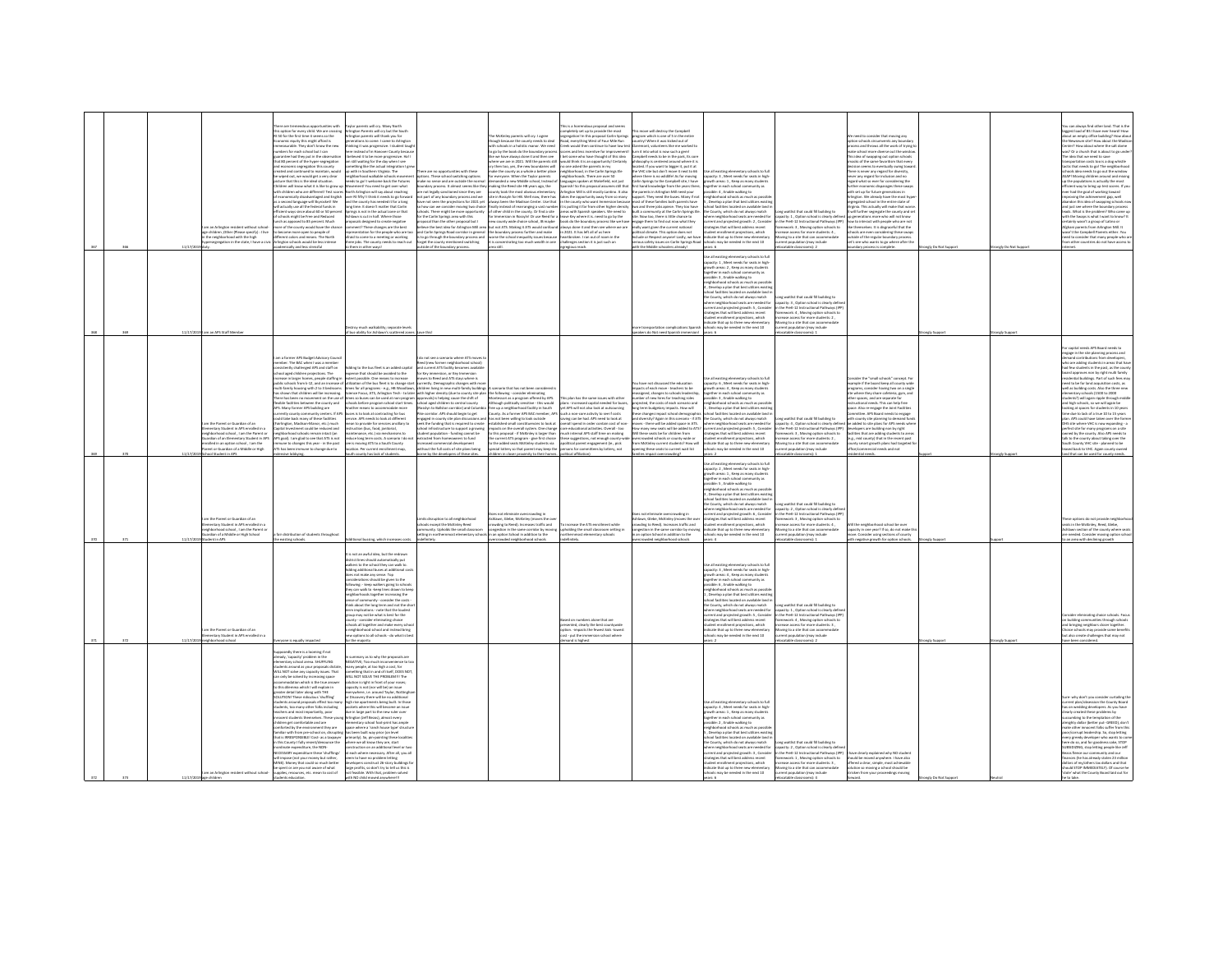|     | 324 | 11/17/1 | am the Parent or Guardian of an<br>nentary Student in APS enrolled in<br><b>Londra bonds</b> |                                                                 |                                                                                                                                                                                                                                                                                                                                                                                                                           |                                                                                                                                                                                     |                                                                                                                                                                                                                                                                                                                                                                                                                                                                                                                                                                          |                                                                                                                                                                                                                                                                                                                                                                                                                                                                                                                                                                                                                                                                                                                                                                                                                                                                                                                                                                                                                                                                                 | .<br>Jse all existing elementary schools to full<br>spacity: 5 , Meet needs for seats in high-<br>growth areas: 4, Keep as many student<br>gether in each school community as<br>uble: 1 . Enable walking to<br>sease. 2 , Lisabe wannig to<br>ghborhood schools as much as possi<br>Develop a plan that best utilizes exis<br>ool facilities located on available land<br>the County, which do not always match<br>here neighborhood seats are needed for<br>over magnetonical seas are measured<br>rategies that will best address recent<br>udent enrollment projections, which<br>indicate that up to three new elementary<br>ask may be needed in the next 10<br>$\sim$                                                            | ong waitlist that could fill building to<br>acity: 2. Option school is clearly defin<br>the Dreft, 12 Instructional Dathways (ID)<br>nework: 3, Moving option schools to<br>vase access for more students: 1,<br>oving to a site that can accommodate<br>ent population (may include<br>A damnensals ables                                          |                                                                                                                                                                                                                                                                                                                                                                                                                                                                                                                                                                                                                                                                                                                                                                                                                                                                                                                                                                | alu Sunnort          |                      |                                                                                                                                                                                                                                                                                                                                                                                                                                                                                |
|-----|-----|---------|----------------------------------------------------------------------------------------------|-----------------------------------------------------------------|---------------------------------------------------------------------------------------------------------------------------------------------------------------------------------------------------------------------------------------------------------------------------------------------------------------------------------------------------------------------------------------------------------------------------|-------------------------------------------------------------------------------------------------------------------------------------------------------------------------------------|--------------------------------------------------------------------------------------------------------------------------------------------------------------------------------------------------------------------------------------------------------------------------------------------------------------------------------------------------------------------------------------------------------------------------------------------------------------------------------------------------------------------------------------------------------------------------|---------------------------------------------------------------------------------------------------------------------------------------------------------------------------------------------------------------------------------------------------------------------------------------------------------------------------------------------------------------------------------------------------------------------------------------------------------------------------------------------------------------------------------------------------------------------------------------------------------------------------------------------------------------------------------------------------------------------------------------------------------------------------------------------------------------------------------------------------------------------------------------------------------------------------------------------------------------------------------------------------------------------------------------------------------------------------------|-----------------------------------------------------------------------------------------------------------------------------------------------------------------------------------------------------------------------------------------------------------------------------------------------------------------------------------------------------------------------------------------------------------------------------------------------------------------------------------------------------------------------------------------------------------------------------------------------------------------------------------------------------------------------------------------------------------------------------------------|-----------------------------------------------------------------------------------------------------------------------------------------------------------------------------------------------------------------------------------------------------------------------------------------------------------------------------------------------------|----------------------------------------------------------------------------------------------------------------------------------------------------------------------------------------------------------------------------------------------------------------------------------------------------------------------------------------------------------------------------------------------------------------------------------------------------------------------------------------------------------------------------------------------------------------------------------------------------------------------------------------------------------------------------------------------------------------------------------------------------------------------------------------------------------------------------------------------------------------------------------------------------------------------------------------------------------------|----------------------|----------------------|--------------------------------------------------------------------------------------------------------------------------------------------------------------------------------------------------------------------------------------------------------------------------------------------------------------------------------------------------------------------------------------------------------------------------------------------------------------------------------|
|     |     |         | m the Parent or Guardian of an<br>antary Student in APS enrolled in a<br>hood school         |                                                                 |                                                                                                                                                                                                                                                                                                                                                                                                                           |                                                                                                                                                                                     | All. This is clearly ridiculous. The county<br>wide special program schools should not be<br>moved in some weird, extended conga line.<br>The county failed to plan correctly to<br>alleviate density by opening Reed; it shoe<br>not compound its mistake by shifting the<br>not compound its mission by stiming the<br>entire middle of the county around to<br>"compensate." If Reed is opening in its<br>current location, redraw boundaries<br>according to a combination of walkability<br>and diversity and leave the county-wide<br>ecial program schools alone. | tis is also ridiculous, and if ridiculous had<br>radations, this would be slightly more<br>idiculous than the first proposal. The<br>sunty-wide special program schools<br>tould not be moved in some weird,<br>ended conea line. The county failed to<br>lan correctly to alleviate density by<br>pening Reed; it should not compound its<br>istake by shifting the entire middle of the<br>bunty around to "compensate." If Reed is<br>pening in its current location, redraw<br>undaries according to a combination of<br>Ikability and diversity and leave the<br>ty-wide special program schools                                                                                                                                                                                                                                                                                                                                                                                                                                                                           | se all existing elementary schools to full<br>apacity: 1, Meet needs for seats in high<br>with areas: 2 . Keep as many student<br>rether in each school community as<br>sible: 5, Enable walking to<br>ighborhood schools as much as possible<br>Develop a plan that best utilizes existin<br>hool facilities located on available land i<br>source rates and the County, which do not always match<br>the County, which do not always match<br>where neighborhood seats are needed for<br>strategies that will best address recent<br>student enrollment projections, which<br>dicate that up to three new elementary<br>ools may be needed in the next 10                                                                             | waitlist that could fill building to<br>eng www.trust trust could mi building to<br>spacity: 1 , Option school is clearly defined<br>the PreK-12 Instructional Pathways (IPP)<br>amework: 4 , Moving option schools to<br>rease access for more students: 3,<br>oving to a site that can accommodate<br>ation fensy include<br>table classrooms): 2 | should be no moving schools to a<br>sites! They exist where they are! Work wit<br>right-sizing the student bodies in each<br>school to--but not over-capacity. If that<br>loes not accommodate all the students,<br>suild new schools based on student<br>nent projection                                                                                                                                                                                                                                                                                                                                                                                                                                                                                                                                                                                                                                                                                      | ongly Do Not Support | trongly Do Not Suppo | eds to start acquiring la<br>build schools. Leave the county-wide<br>hools in their current buildings; right-siz<br>he rest of the schools to (but not over)<br>acity; and start acquiring land to build                                                                                                                                                                                                                                                                       |
|     |     |         | n the Parent or Guardian of an<br>ntary Student in APS enrolled in<br>loorloa boorhodrigie   |                                                                 | kers are being rezoned to schools mu<br>urther away in some cases. In our case, we<br>e just two blocks from Jamestown and<br>suld have to cross Old Dominion<br>gerous) to be rezoned to Discovery<br>ch further away. This isn't very logical<br>ase make the hard decisions to move<br>tice schools, as needed, to avoid<br>borhood families being displaced<br>their logical, nearby neighborhood<br>ools. Thank you. | ase make the hard decisions to move<br>choice schools, as needed, to avoid<br>neighborhood families being displaced<br>from their logical, nearby neighborhoo<br>chools. Thank you. |                                                                                                                                                                                                                                                                                                                                                                                                                                                                                                                                                                          |                                                                                                                                                                                                                                                                                                                                                                                                                                                                                                                                                                                                                                                                                                                                                                                                                                                                                                                                                                                                                                                                                 | Use all existing elementary schools to full<br>apacity: 4 . Meet needs for seats in high<br>separation and the second contract to the state of the state of the state of the state of the state of the state of the state of the state of the state of the state of the state of the state of the state of the state of th<br>. Develop a plan that best utilizes existi<br>ichool facilities located on available land i<br>the County, which do not always match<br>ere neighborhood seats are needed for<br>urrent and projected growth: 6, Consider<br>rategies that will best address recent<br>dent enrollment projections, which<br><b>Scate that up to three new elementary<br/>hools may be needed in the next 10</b><br>ers 3 | g waitlist that could fill building to<br>apacity: 3, Option school is clearly def<br>in the PreK-12 Instructional Pathways (IPF<br>amework: 2, Moving option schools to<br>hase access for more students: 1.<br>ving to a site that can accomm<br>vent population (may include<br>nodate<br>ocatable classrooms): 4                                | e prioritize neighborhood children<br>schools to maximize this.                                                                                                                                                                                                                                                                                                                                                                                                                                                                                                                                                                                                                                                                                                                                                                                                                                                                                                |                      |                      | ease prioritize the ability of<br>ghborhood children to be able to atte<br>ir logical, nearby neighborhood schoo<br>ase make the hard decisions to move<br>oice schools to locations that maximiz<br>Is to be able to attend neighborhood<br>ools near where they live.                                                                                                                                                                                                        |
|     |     |         | im an APS Staff Mer                                                                          |                                                                 |                                                                                                                                                                                                                                                                                                                                                                                                                           |                                                                                                                                                                                     |                                                                                                                                                                                                                                                                                                                                                                                                                                                                                                                                                                          | lery few Carlin Springs students would<br>wen PASS the test to get in to the<br>mersion school!!!!! We would all have<br>eave the school that was built FOR US and<br>OUR KIDS and move to an old run down<br>uilding that was supposed to be<br>lemolished - just take a look at the 2<br>chools and you would see what I mean. If<br>e move, it should be to a NEW UPDATED<br>uilding just like the Henry community did<br>o Fleet. Most staff will apply for transfers<br>ind be disbanded due to the working<br>ditions that we would have to face. The<br>umbing situation there is a disaster- just<br>sk the staff who are currently teaching<br>here. Who wants to move to a less<br>avorable environment in the first place?<br>lot me! If we have to move, we want a<br>now UP not DOWN. Syghax staff certainly<br>ot a move up from their previous setting-<br>why is CS being treated like the stepchild of                                                                                                                                                         | se all existing elementary schools to full<br>capacity: 2, Meet needs for seats in high-<br>growth areas: 3, Keep as many students<br>together in each school community as<br>possible: 4 , Enable walking to<br>neighborhood schools as much as possib<br>, Develop a plan that best utilizes existi<br>school facilities located on available land i<br>the County, which do not always match<br>where neighborhood seats are needed for<br>current and projected growth: 6, Consider<br>strategies that will best address recent<br>student enrollment projections, which<br>.<br>Indicate that up to three new elementa<br>schools may be needed in the next 10                                                                     | ng waitlist that could fill building to<br>ang watter chain count in business to<br>spacity: 2 , Option school is clearly defined<br>the PreK-12 Instructional Pathways (IPP)<br>ramework: 3 , Moving option schools to<br>rease access for more students: 4.<br>oving to a site that can accomm<br>on (may include<br>atable classrooms):          | What staff HAS to go there? Staff wants to<br>work where they choose to, not where the<br>are told they have to go. Principals can<br>choose all new staffing and some of us will<br>et surplused and possibly be placed in<br>ver facilities. My priority is working in<br>ent building that has correctly<br>ctioning ac, heating, plumbing and<br>oper classroom facilities. It seems like<br>Title 1 schools are always getting the sho<br>end of the stick. The job here at Carlin<br>eings is hard enough and to make us<br>rysically uncomfortable is just too mu<br>this point. All T scale get the same pay a<br>heir level- we want to work in a location<br>t makes the job pleasant, not<br>impossible. You can take 10 classroom<br>teachers at 10 different schools in the<br>county and get 10 very different work<br>ronments. That is simply not fair, Just<br>only at the different classroom furniture a<br>ry and Campbell- where would YO |                      | ngly Do Not 5        |                                                                                                                                                                                                                                                                                                                                                                                                                                                                                |
|     |     |         | I am an APS Staff Men                                                                        |                                                                 |                                                                                                                                                                                                                                                                                                                                                                                                                           |                                                                                                                                                                                     |                                                                                                                                                                                                                                                                                                                                                                                                                                                                                                                                                                          |                                                                                                                                                                                                                                                                                                                                                                                                                                                                                                                                                                                                                                                                                                                                                                                                                                                                                                                                                                                                                                                                                 | Use all existing elementary schools to full<br>spacity: 1, Meet needs for seats in high<br>owth areas: 3, Keep as many studen<br>growth areas: 3 , Keep as many student<br>together in each school community as<br>possible: 5 , Enable walking to<br>neighborhood schools as much as possil<br>. Develop a plan that best utilizes existi<br>ichool facilities located on available land<br>the County, which do not always match<br>ere neighborhood seats are needed for<br>current and projected growth: 6, Consider<br>trategies that will best address recent<br>udent enrollment projections, which<br>dicate that up to three new elementar<br>Is may be needed in the next 10<br>$\text{circ 2}$                               | g waitlist that could fill building to<br>apacity: 3, Option school is clearly def<br>in the PreK-12 Instructional Pathways (IPF<br>mework: 4 . Moving option schools to<br>asia arresi for more students 2<br>ving to a site that can accom<br>ent population (may include<br>docatable classrooms): 1                                             |                                                                                                                                                                                                                                                                                                                                                                                                                                                                                                                                                                                                                                                                                                                                                                                                                                                                                                                                                                | ongly Support        | o Not Support        |                                                                                                                                                                                                                                                                                                                                                                                                                                                                                |
| 378 |     | 11/17/2 | m an APS Staff Member , I am the Pare<br>Guardian of a Middle or High School<br>Sent in APS  |                                                                 |                                                                                                                                                                                                                                                                                                                                                                                                                           |                                                                                                                                                                                     |                                                                                                                                                                                                                                                                                                                                                                                                                                                                                                                                                                          | <b>15 IS AN EXAMPLE OF ARLINGTON</b><br>COUNTY PICKING ON MINORITY STUDENT<br>MD FAMILIES !!!! This proposal is<br>Sculous. I have been an Arlineton Cour<br>acher for 25 years. I'm tired of schools in<br>eacher for 25 years. I'm tired or scrib<br>outh Arlington being picked on. In a<br>ouple of years, the North Arlington<br>ichools will be overcrowded again. The<br>udents at Carlin Springs were moved to<br>heir current building almost 20 years ago<br>o give them an opportunity to experience<br>nice building. It is a place of stability for<br>any families over the years, and many of<br>ese families do not have stability. Please<br>not disrupt what is the one stable thing<br>some of these family's lives. The people<br>aho are making these decisions have no<br>anderstanding of the Carlin Springs'<br>community. I'm appalled by the lack of<br>vareness, and I would encourage all<br>when of the committee who allow<br>arlin Springs to be part of the boundary<br>ution to attend a Cultural Competenc<br>aining Session . You need it!!! | Jse all existing elementary schools to full<br>capacity: 4 , Meet needs for seats in high-<br>growth areas: 3 , Keep as many students<br>together in each school community as<br>possible: 1, Enable walking to<br>neighborhood schools as much as possil<br>. Develop a plan that best utilizes existi<br>S, beveraly a pain time one untiles extending<br>school facilities located on available land in<br>the County, which do not always match<br>where neighborhood seats are needed for<br>urrent and projected growth: 6 , Consider<br>trategies that will best address recent<br>udent enrollment projections, which<br>dicate that up to three new elementary<br>hooks may be needed in the next 10<br>are 2                  | ong waitlist that could fill building to<br>acity: 3, Option school is clearly defi<br>in the PreK-12 Instructional Pathways (IPF<br>nework: 1 . Moving option schools to<br>ase access for more students: 4<br>ving to a site that can accom<br>ition (may include<br>stable classrooms): 2                                                        | n't do it. Each school has a history. It's<br>mfair to do this.                                                                                                                                                                                                                                                                                                                                                                                                                                                                                                                                                                                                                                                                                                                                                                                                                                                                                                |                      |                      | d new schools. All of your plans are<br>ortsighted.                                                                                                                                                                                                                                                                                                                                                                                                                            |
|     |     |         | am the Parent or Guardian of an<br>entary Student in APS enrolled in a<br>hood school        | do not see any opportunities with this<br>ario, only downsides. | children changing bo<br>school board is also<br>y unwise possibility of adopting a Fairfax<br>County school calendar. This is another bad<br>move. Leave the kids alone as much as<br>sible. Already too many changes.                                                                                                                                                                                                    |                                                                                                                                                                                     |                                                                                                                                                                                                                                                                                                                                                                                                                                                                                                                                                                          | This is a good scenario to allow growth but This is a good scenario to allow growth but This is a good scenario to allow growth but sailow growth but in this is a good scenario to allow growth but schools may be needed in                                                                                                                                                                                                                                                                                                                                                                                                                                                                                                                                                                                                                                                                                                                                                                                                                                                   | be all existing elementary schools to full<br>spacity: 6, Meet needs for seats in high-<br>growth areas: 5, Keep as many students<br>together in each school community as<br>ssible: 3, Enable walking to<br>wighborhood schools as much as possibl<br>Develop a plan that best utilize<br>school facilities located on available land i<br>the County, which do not always match<br>here neighborhood seats are needed for<br>ener and projected growth: 2 , Consider<br>rategies that will best address recent<br>udent enrollment projections, which<br>indicate that up to three new elementary                                                                                                                                     | ong waitlist that could fill building to<br>apacity: 4 . Option school is clearly defin<br>the PreK-12 Instructional Pathways (IPP)<br>ramework: 2 , Moving option schools to<br>rase access for more students: 3,<br>Aoving to a site that can accommodate<br>rrent population (may include                                                        |                                                                                                                                                                                                                                                                                                                                                                                                                                                                                                                                                                                                                                                                                                                                                                                                                                                                                                                                                                |                      |                      | uire developers to pay for new school<br>suire Amazon to pay for new schools.<br>towed to Arlington for the schools,<br>ich were not overcrowded when we<br>de that choice. But due to the County's<br>gressive development patterns, our kids<br>wastwwwww.community.com<br>n crowoed cussrooms. Our property<br>s increase every year, yet the<br>ditions are deteriorating and our kids<br>are in VERY old schools which need to be<br>placed. Very tough situation for the |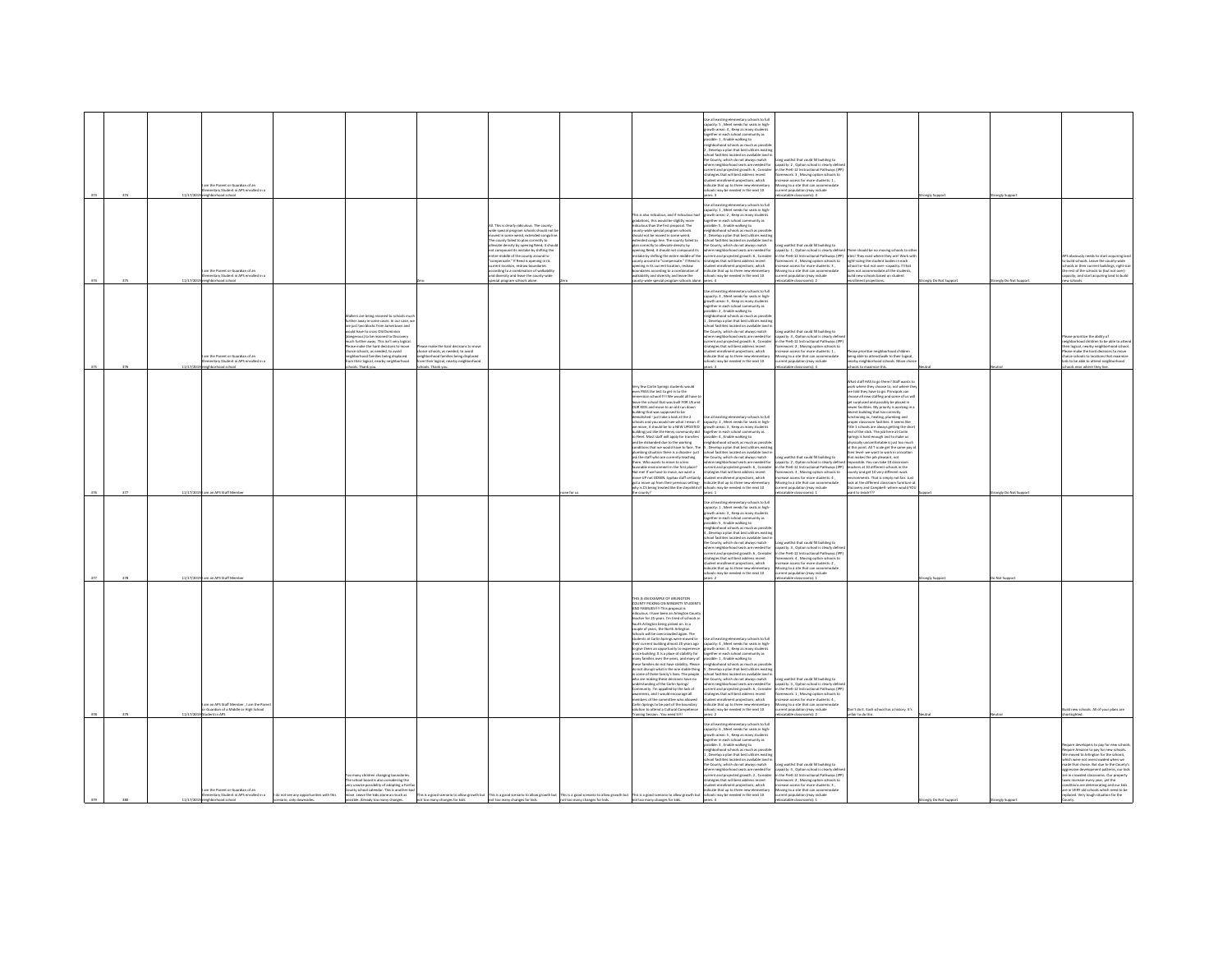|  |        | m the Parent or Guardian of an<br>entary Student in APS enrolled in a<br>loorlas noit                                                                                                                                                                                                                                                                                                                                                                            |                                                                                                                     |                                                                                                                                                                                                                                                                                                 |                                                                                                                                                                                                                                                                                                                                                           |                                                  |                                                                                                                                                                                                                                                                             |                                                                                                                                                                                                                                                                                                                                                                                                                                                                                                                                                                                                  | Use all existing elementary schools to full<br>capacity: 6 , Meet needs for seats in high-<br>owth areas: 5, Keep as many student<br>ether in each school community as<br>ible: 1, Enable walking to<br>eighborhood schools as much as possibl<br>, Develop a plan that best utilizes existir<br>hool facilities located on available land i<br>e County, which do not always match<br>nere neighborhood seats are needed for<br>rent and projected growth: 4, Consider<br>atesies that will best address recent<br>dent enrollment projections, which<br>icate that up to three new elem<br>may be needed in the next 10                                                                                                      | Long waitlist that could fill building to<br>capacity: 2 , Option school is clearly define<br>in the PreK-12 Instructional Pathways (IPP<br>framework: 1 . Moving option schools to<br>rease access for more students: 4.<br>loving to a site that can accomm<br>arrent population (may include<br>catable classrooms): 3                                           |                                                                                                                                   | aly Do Not Suppo |              |                                                                                                                                                                                                                                                                                                                                                                                                                                                                                                                                                                                                           |
|--|--------|------------------------------------------------------------------------------------------------------------------------------------------------------------------------------------------------------------------------------------------------------------------------------------------------------------------------------------------------------------------------------------------------------------------------------------------------------------------|---------------------------------------------------------------------------------------------------------------------|-------------------------------------------------------------------------------------------------------------------------------------------------------------------------------------------------------------------------------------------------------------------------------------------------|-----------------------------------------------------------------------------------------------------------------------------------------------------------------------------------------------------------------------------------------------------------------------------------------------------------------------------------------------------------|--------------------------------------------------|-----------------------------------------------------------------------------------------------------------------------------------------------------------------------------------------------------------------------------------------------------------------------------|--------------------------------------------------------------------------------------------------------------------------------------------------------------------------------------------------------------------------------------------------------------------------------------------------------------------------------------------------------------------------------------------------------------------------------------------------------------------------------------------------------------------------------------------------------------------------------------------------|--------------------------------------------------------------------------------------------------------------------------------------------------------------------------------------------------------------------------------------------------------------------------------------------------------------------------------------------------------------------------------------------------------------------------------------------------------------------------------------------------------------------------------------------------------------------------------------------------------------------------------------------------------------------------------------------------------------------------------|---------------------------------------------------------------------------------------------------------------------------------------------------------------------------------------------------------------------------------------------------------------------------------------------------------------------------------------------------------------------|-----------------------------------------------------------------------------------------------------------------------------------|------------------|--------------|-----------------------------------------------------------------------------------------------------------------------------------------------------------------------------------------------------------------------------------------------------------------------------------------------------------------------------------------------------------------------------------------------------------------------------------------------------------------------------------------------------------------------------------------------------------------------------------------------------------|
|  | 117777 | am the Parent or Guardian of an<br>nentary Student in APS enrolled in a<br><b>Internet school</b>                                                                                                                                                                                                                                                                                                                                                                |                                                                                                                     |                                                                                                                                                                                                                                                                                                 |                                                                                                                                                                                                                                                                                                                                                           |                                                  |                                                                                                                                                                                                                                                                             |                                                                                                                                                                                                                                                                                                                                                                                                                                                                                                                                                                                                  | the all existing elementary schools to full<br>e as excelling electronical y schools to the<br>pacity: 6 , Meet needs for seats in high<br>parth areas: 3 , Keep as many students<br>gether in each school community as<br>ssible: 2 . Enable walking to<br>shheeheed schools as much as no<br>gnoomood schools as much as possible<br>Develop a plan that best utilizes existir<br>hool facilities located on available land<br>the County, which do not always match<br>there neighborhood seats are needed for<br>erent and projected growth: 4 , Consider<br>rategies that will best address recent<br>udent enrollment projections, which<br>indicate that up to three new elementary<br>ols may be needed in the next 10 | Long waitlist that could fill building to<br>pacity: 4 . Option school is clearly defi-<br>in the Dreft.12 Instructional Dathways (ID)<br>se view-az instructional vatriways (<br>sework: 3 , Moving option schools t<br>ease access for more students: 1 ,<br>Aoving to a site that can accommodat<br>rrent oopulation (may include<br>C-famonyssin airlan         |                                                                                                                                   |                  |              |                                                                                                                                                                                                                                                                                                                                                                                                                                                                                                                                                                                                           |
|  |        | m the Parent or Guardian of an<br>imentary Student in APS enrolled in<br>loorhood school                                                                                                                                                                                                                                                                                                                                                                         |                                                                                                                     |                                                                                                                                                                                                                                                                                                 |                                                                                                                                                                                                                                                                                                                                                           | reassigning of students The decrease<br>alk olan |                                                                                                                                                                                                                                                                             | ssigning of students                                                                                                                                                                                                                                                                                                                                                                                                                                                                                                                                                                             | ie all existing elementary schools to full<br>apacity: 6, Meet needs for seats in high-<br>wth areas: 4, Keep as many students<br>other in each orbor<br>inity as<br>wover in each school community as<br>isible: 1 , Enable walking to<br>ghborhood schools as much as possib<br>, Develop a plan that best utilizes existin<br>pol facilities located on available land is<br>County which do not always match<br>here neighborhood seats are needed for<br>current and projected growth: S , Consider<br>strategies that will best address recent<br>udent enrollment projections, which<br>dicate that up to three new element<br>chools may be needed in the next 10<br>ers: 3                                            | ong waitlist that could fill building to<br>cong www.nt that could no building to<br>capacity: 4 , Option school is clearly definite<br>in the PreK-12 Instructional Pathways (IP)<br>framework: 3, Moving option schools to<br>screase access for more students: 2.<br>loving to a site that can accome<br>arrent population (may include<br>atable classrooms): 1 |                                                                                                                                   |                  | ongly Suppor | ffer the extra seats in schools to childre<br>at apply from waitlisted schools but do<br>ove kids that have been assigned to the<br>dochs boorhoch                                                                                                                                                                                                                                                                                                                                                                                                                                                        |
|  |        | im the Parent or Guardian of an<br>nentary Student in APS enrolled in a<br>hborhood school                                                                                                                                                                                                                                                                                                                                                                       |                                                                                                                     | for the path of least resistance and<br>ose Proposal 1 or 2. Any scenario that<br>olves moving 38% of the highly involved<br>mely vocal parent population is a<br>sing proposition. This proposal adds more<br>les and more consestion to the Arlineton Ashlawn's unique boundary will still eo | This is the best option as I see it. It keep<br>.<br>Key in a relatively central location and<br>moves ATS to a close by location, so the<br>.<br>people who go to ATS because they wou<br>otherwise be zoned to Ashlawn berainse                                                                                                                         | here will always be unhappy people.              |                                                                                                                                                                                                                                                                             | think the number of people selecting<br>mersion will drop if both immersio<br>elementary schools are in South Arlington<br>There are a lot of north Arlington parents<br>ho are interested in immersion but who<br>hight not want their kids on a longer bus<br>ide or who don't want to travel farther for<br>ifter care pickup or for after school events<br>addition, are there that many walkers at<br>Carlin Springs? It is on a busy road, so doe<br>naking that a neighborhood school actually<br>State of the gridpan no show all so                                                     | se all existing elementary schools to full<br>scity: 3 , Meet needs for seats in high-<br>wth areas: 4 , Keep as many students<br>ether in each school community as<br>ssible: 1 . Enable walking to<br>ehborhood schools as much as possib<br>registeries of a plan that best utilizes existing<br>chool facilities located on available land is<br>the County, which do not always match<br>here neighborhood seats are needed for<br>chools may be needed in the next 10                                                                                                                                                                                                                                                    | Long waitlist that could fill building to<br>capacity: 2. Option school is clearly defi-<br>in the PreK-12 Instructional Pathways (IP<br>framework: 4, Moving option schools to<br>crease access for more students: 1,<br>Aoving to a site that can accom<br>rrent population (may include<br>catable classrooms): 3                                                |                                                                                                                                   |                  | ongly Supp   |                                                                                                                                                                                                                                                                                                                                                                                                                                                                                                                                                                                                           |
|  |        | m the Darent or Guardian of an<br>entary Student in APS enrolled in a<br>ption school                                                                                                                                                                                                                                                                                                                                                                            |                                                                                                                     |                                                                                                                                                                                                                                                                                                 |                                                                                                                                                                                                                                                                                                                                                           |                                                  |                                                                                                                                                                                                                                                                             |                                                                                                                                                                                                                                                                                                                                                                                                                                                                                                                                                                                                  | Use all existing elementary schools to full<br>capacity: 2 . Meet needs for seats in high-<br>growth areas: 3 . Keep as many student<br>ogether in each school community as<br>ossible: 4 , Enable walking to<br>eighborhood schools as much as possib<br>, Develop a plan that best utilizes existin<br>.<br>hool facilities located on available land is<br>e County, which do not always match<br>ere neighborhood seats are needed for<br>rrent and projected growth: 6 , Consider<br>ategies that will best address recent<br>.<br>dent enrollment projections, which<br>icate that up to three new elementar<br>Is may be needed in the next 10<br>ers: 1                                                                | ne waitlist that could fill buildine to<br>capacity: 3, Option school is clearly definition and the PreK-12 Instructional Pathways (IP)<br>framework: 4, Moving option schools to<br>asia arress for more students-2<br>wing to a site that can accome<br>rrent population (may include<br>ocatable classrooms): 1                                                  | ther a rounts wide school like ATS is<br>a attended by a diverse student body if<br>wed to the far western edge of the<br>ntythe. |                  |              | is questionnaire is poorly worded, unle<br>e intent is to dissuade cor<br>w intent is to assuage community<br>redback. My child is at Arlington<br>raditional School and we are happy there<br>his questionnaire, in conjunction with the<br><b>IPP, seem designed to minimize and delegitimize Arlington Traditional. If</b><br>Arlington Public Schools had the best interest of students in mind, it would be<br>trying to replicate ATS' success. Not<br>ting surveys to justify<br>ermined conclusions. I am very<br>inted that county resources funde<br>y my tax dollars are wasted on this farce. |
|  |        | am the Parent or Guardian of an<br>nentary Student in APS enrolled in a<br>barhood schoo                                                                                                                                                                                                                                                                                                                                                                         | lon't know - something needs to give to<br>alor this work better. I do not see any<br>d opportunities with that map | ing 700 students that walk to school<br>busing them to another school just isn't if think that making a fewer number of<br>ing to work. I understand that a lot of<br>nent may need to take place but<br>ents like that would be foolish                                                        | at that ATS would take more stude<br>o need to keep that program small whe<br>all of the other schools are burstine at the<br>is and now they will have the space<br>sion in a central location is great to<br>walker to being bused is an improvement<br>lathough ideally walkers would walk to the Still has some walkers becoming bus<br>sest school). |                                                  | wis the least amount of students in<br>stricting. Prefer plan 2.                                                                                                                                                                                                            | es a lot of programs which could be<br>costly but if the end result works - then by<br>eans lets do it.                                                                                                                                                                                                                                                                                                                                                                                                                                                                                          | se all existing elementary schools to full<br>pacity: 4 , Meet needs for seats in high-<br>pacity: 4 , Meet needs for seats in high-<br>path areas: 6 , Keep as many students<br>together in each school community as<br>possible: S , Enable walking to<br>ighborhood schools as much as possib<br>Develop a plan that best utilizes existi<br>hool facilities located on available land<br>the County, which do not always match<br>here neighborhood seats are needed for<br>rrent and projected erowth: 3 . Conside<br>legies that will best address recent<br>dent enrollment projections, which<br>Scate that up to three new elementary<br>ools may be needed in the next 10                                            | Long waitlist that could fill building to<br>capacity: 2, Option school is clearly define<br>in the PreK-12 Instructional Pathways (IPP<br>nework: 4, Moving option schools to<br>rease access for more students: 1,<br>oving to a site that can accome<br>rent population (may include<br>table classrooms): 3                                                     |                                                                                                                                   |                  |              |                                                                                                                                                                                                                                                                                                                                                                                                                                                                                                                                                                                                           |
|  |        | 11/18/2019   am an APS Staff Membe                                                                                                                                                                                                                                                                                                                                                                                                                               |                                                                                                                     |                                                                                                                                                                                                                                                                                                 |                                                                                                                                                                                                                                                                                                                                                           |                                                  | thorhood school makes sense But not<br>he fact that the school has seware issues<br>the building and construction and that<br>timer staff from Campbell are reluctant t<br>ing back.                                                                                        | .<br>Campbell elem is in bad shape Way too old<br>Has sewage issues The idea of it being a<br>reighborhood school is great but giving the<br>un down school to the lowest income<br>milles and children with most needs is a<br>the concerning. Fix Campbell Tear it down<br>wke it new and most importantly fix the<br>wage issues and concerns. The concern<br>among staff is fitting all that we have built<br>at our school into and older smaller school<br>in our sundormed and user animals sunder<br>ind feeling adequate as a teacher as the<br>lamilies bring us their children for an | .<br>Use all existing elementary schools to full<br>capacity: 5 , Meet needs for seats in high-<br>owth areas: 4 . Keep as many students<br>gether in each school commi<br>ssible: 1 , Enable walking to<br>unity as<br>eighborhood schools as much as possi<br>. Develop a plan that best utilizes existin<br>hool facilities located on available land in<br>e County, which do not always match<br>there neighborhood seats are needed for<br>urrent and projected growth: 6 , Consider<br>strategies that will best address recent<br>dent enrollment projections, which<br>dicate that up to three new elements<br>hook may be needed in the next 10                                                                      | ong waitlist that could fill building to<br>capacity: 4, Option school is clearly defin<br>in the PreK-12 Instructional Pathways (IPI<br>framework: 2 . Moving option schools to<br>crease access for more students: 3.<br>wing to a site that can accom<br>ion (may include<br>itable classrooms): 1                                                               | building history and construction                                                                                                 | tot Suppo        |              | ear down Campbell elem Build it new Fix<br>rage concerns                                                                                                                                                                                                                                                                                                                                                                                                                                                                                                                                                  |
|  |        | in the Parent or Guardian of an<br>entary Student in APS enrolled in<br>righborhood school, I am the Parent or<br>rdian of an Elementary Student in AP!<br>diart in an notion school 1 am the<br>iroise in an opoon scrioor , i am the<br>leent or Guardian of a Child(ren) in PreK<br>APS , I am the Parent or Guardian of a<br>Child(ren) not yet in PreK, I am the Parent children long amounts to their<br>Guardian of a Middle or High School<br>int in APS | o not like this scenario. It is unfair to bu<br>eighborhood school. You do not have a<br>a about www                |                                                                                                                                                                                                                                                                                                 | his proposal allows the Mckinley                                                                                                                                                                                                                                                                                                                          |                                                  | munity to stay together. It also grows<br>roposal allows the Mckinley ido not like that it leaves campbell at a<br>unity of strying the structure in the structure in the structure in the structure in the second which means it will be unoppolar indicate that up to thr | There are lots of changes with this                                                                                                                                                                                                                                                                                                                                                                                                                                                                                                                                                              | se all existing elementary schools to full<br>Use all existing elementary schools to ful<br>capacity: 3 , Meet needs for seats in high<br>growth areas: 2 , Keep as many students<br>together in each school community as<br>ossible: 1, Enable walking to<br>abbashood schools as much as nossil<br>Develop a plan that best utili<br>I facilities located on available land<br>the County, which do not always match<br>tere neighborhood seats are needed for<br>rrent and projected growth: S , Consider<br>rategies that will best address recent<br>udent enrollment projections, which<br>indicate that up to three new elementary                                                                                      | Long waitlist that could fill building to<br>capacity: 1, Option school is clearly defin<br>in the Dreft, 12 Instructional Dathways (ID)<br>Nework: 3, Moving option schools to<br>ease access for more students: 2,<br>Moving to a site that can accommodate<br>strent population (may include                                                                     |                                                                                                                                   |                  |              |                                                                                                                                                                                                                                                                                                                                                                                                                                                                                                                                                                                                           |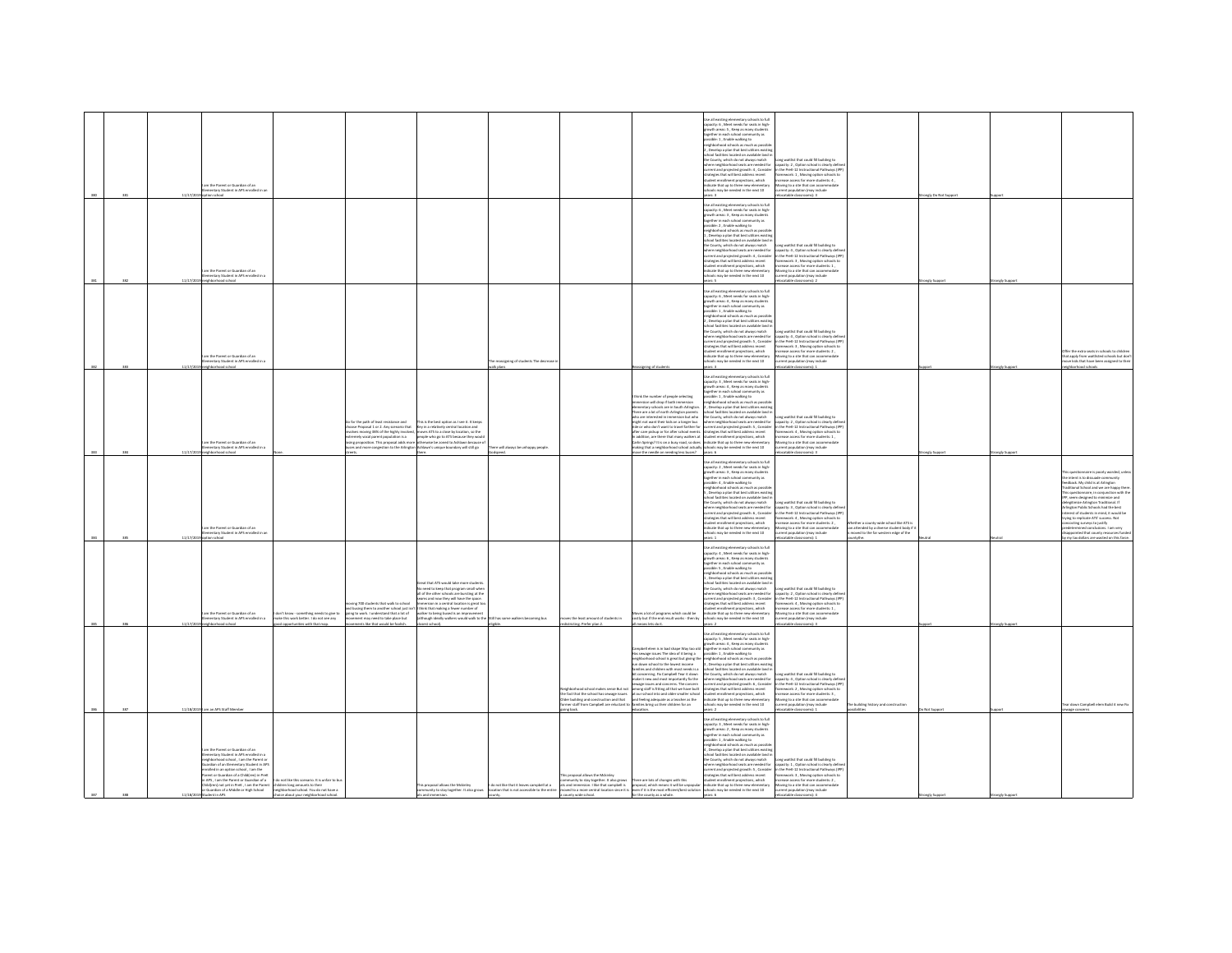| 989        | 11/18/20   | m an APS Staff Mombar 1 am an<br>ington resident without school-age                         |                                                                                                                                                                                                                                                                                                                                                                                                      | A lot of students will change schools.<br>ost half of schools lose walkable<br>nning units, adding 12 buses to our<br>ready large fleet. Some school boundari<br>v long and split and one school is locate<br>ide its boundary                                                                                                                                                                                                                                                                                                               | with 23% of students being reassi<br>another school, more students will sta-<br>ther with students they already kn<br>ore students can enroll in ATS. Immer<br>centralized within Arlington<br>lyn gets more neighborhood seats.<br>es the opportunity for future efforts to<br>us on Columbia Piloe, which is also                                                                                                                                                                                                                                                                                                                                           | % of students would be reassigned<br>nother school. 18% of students who<br>currently can walk to school will be bus<br>eligible. 2 option schools will have to<br>nee buildines.                                                                                                                                                                                                                                                                                                                                                                                                                                                                                                                | e least number of students will be<br>ssigned to another school than the<br>er two proposals. The fewest percent of<br>rent walk zone students will become bu<br>liable than the other two proposals. A lot<br>McKinley students will stay together and<br><b>ATS can accept more students. Campbell</b><br>be in a more central location and<br>mersion will be in an area with a lot of<br>rrish speakers, which will help<br>enathen those students' Spanish and<br>lish. The majority of Carlin Springs<br>ints will be able to walk to school at<br>impbell. Rosslyn will get more<br>iighborhood seats and Columbia Pi<br>nore attention in the future. | intywide option schools will change<br>dings, which is the most moving of<br>hools of the 3 proposals.                                                                                                                                                                                                                                                           | Use all existing elementary schools to full<br>capacity: 5 , Meet needs for seats in high-<br>wth areas: 3, Keep as many student<br>ether in each school community as<br>sible: A. Frable walking to:<br>ghborhood schools as much as possib<br>Develop a plan that best utilizes existin<br>ol facilities located on available land<br>the County, which do not always match<br>re neighborhood seats are needed for<br>rrent and projected arowth: 6. Consider<br>legies that will best address recent<br>dent enrollment projections, which<br>dicate that up to three new elementary<br>chools may be needed in the next 10                   | one waitlist that could fill buildine to<br>city: 1, Option school is clearly defin<br>the PreK-12 Instructional Pathways (IP)<br>ework: 4, Moving option schools to<br>ease access for more students: 2,<br>ving to a site that can accommoda<br>nt population (may include<br>catable classrooms): 3                                                                                    | ow the move will affect bus routes.                                                                                                                                                                                                                                                                                                                                                                                                                                                                                                                                                                                          | analy Support | nely Suppo            |                                                                                                                                                                                                                                                                                                                                                                                              |
|------------|------------|---------------------------------------------------------------------------------------------|------------------------------------------------------------------------------------------------------------------------------------------------------------------------------------------------------------------------------------------------------------------------------------------------------------------------------------------------------------------------------------------------------|----------------------------------------------------------------------------------------------------------------------------------------------------------------------------------------------------------------------------------------------------------------------------------------------------------------------------------------------------------------------------------------------------------------------------------------------------------------------------------------------------------------------------------------------|---------------------------------------------------------------------------------------------------------------------------------------------------------------------------------------------------------------------------------------------------------------------------------------------------------------------------------------------------------------------------------------------------------------------------------------------------------------------------------------------------------------------------------------------------------------------------------------------------------------------------------------------------------------|-------------------------------------------------------------------------------------------------------------------------------------------------------------------------------------------------------------------------------------------------------------------------------------------------------------------------------------------------------------------------------------------------------------------------------------------------------------------------------------------------------------------------------------------------------------------------------------------------------------------------------------------------------------------------------------------------|---------------------------------------------------------------------------------------------------------------------------------------------------------------------------------------------------------------------------------------------------------------------------------------------------------------------------------------------------------------------------------------------------------------------------------------------------------------------------------------------------------------------------------------------------------------------------------------------------------------------------------------------------------------|------------------------------------------------------------------------------------------------------------------------------------------------------------------------------------------------------------------------------------------------------------------------------------------------------------------------------------------------------------------|---------------------------------------------------------------------------------------------------------------------------------------------------------------------------------------------------------------------------------------------------------------------------------------------------------------------------------------------------------------------------------------------------------------------------------------------------------------------------------------------------------------------------------------------------------------------------------------------------------------------------------------------------|-------------------------------------------------------------------------------------------------------------------------------------------------------------------------------------------------------------------------------------------------------------------------------------------------------------------------------------------------------------------------------------------|------------------------------------------------------------------------------------------------------------------------------------------------------------------------------------------------------------------------------------------------------------------------------------------------------------------------------------------------------------------------------------------------------------------------------------------------------------------------------------------------------------------------------------------------------------------------------------------------------------------------------|---------------|-----------------------|----------------------------------------------------------------------------------------------------------------------------------------------------------------------------------------------------------------------------------------------------------------------------------------------------------------------------------------------------------------------------------------------|
|            | 11/18/2    | m the Darant or Guardian of an<br>ventary Student in APS enrolled in a                      | to opportunities here other than<br>wing neighborhood school, at the cost of<br>nded boundaries where the<br>ighborhood school" isn't technically i<br>heighborhood                                                                                                                                                                                                                                  | ed neighborhood school bound<br>he shiztuo sil zloothachtoditsian bns<br>tual neighborhoods (i.e. they aren't<br>essarily the closest elementary school<br>ich also adds to transport cost                                                                                                                                                                                                                                                                                                                                                   | is is the proposal I like the best. ATS is<br>nding and needs space to expand. T<br>kinley building provides that space.<br>kinley is a large school - so moving to<br>ed will eliminate the need for trailers.<br>he current ATS building would be a good<br>cation for a Spanish immersion school. I<br>add ha nice to keen Key FS in north<br>ington so N Arl students who want<br>ish immersion do not have long bus<br>es. I would mention here - maybe you<br>ould go on record and commit to callin<br>e new school "Mckinky ES" - so the<br>ople moving over feel a sense of<br>nging and makes the change easie<br>est (not for the students but for | .<br>You will face opposition from families in<br>walking distance to Mckinley - those with<br>the "Save Mckinley" signs in their<br>ntyard. We live within a mile of<br>dckinkey and I can assure you that it's only<br>alf the Mckinley population or less than<br>ally wants to stay in the Mckinley<br>ting. Personally don't understand the<br>oblem with moving to a nicer, newer<br>ilding but as I've said above - maybe<br>th considering moving not just the<br>ool, but also the name over to Reed                                                                                                                                                                                   | s is this proposal too. I like that you're<br>ving the expanding ATS to the Mckink<br>ding. Mckinley is a large school - so<br>ing to Reed will eliminate the need for<br>ilers. I also like that the Campbell option<br>cated in a central location like the<br>rent ATS building. Will add here again<br>ase consider committing to calling the<br>w school "Mokinley ES" to pacify the<br>ents who've started the "Save Mckin                                                                                                                                                                                                                              | oving the Spanish immersion program<br>gram will become more accessible to all (Key ES) to South Arlington makes both<br>aanish immersion programs far and<br>cessible for North Arlington families<br>re already have one immersion program<br>South Arlington. Perhaps consider a<br>re central location for the other Spanis<br>sion program?                 | ie all existing elementary schools to full<br>apacity: S. Meet needs for seats in high-<br>wth areas: 1, Keep as many student<br>gether in each school community as<br>.<br>sible: 6 , Enable walking to<br>ghborhood schools as much as possib<br>Develop a nian that hest utilizes existin<br>pol facilities located on available land i<br>e County, which do not always match<br>re neighborhood seats are needed for<br>rent and projected growth: 4, Consider<br>regies that will best address recent<br>dent enrollment projections, which<br>finate that un to three new elementary<br>ols may be needed in the next 10                   | one waitlist that could fill building to<br>ecity: 4, Option school is clearly define<br>the PreK-12 Instructional Pathways (IPP)<br>sework: 3, Moving option schools to<br>rease access for more students: 1.<br>wing to a site that can accomm<br>ent population (may include<br>stable classrooms): 2                                                                                  | ortant to have a lone-term view. From<br>insport perspective, ensure that each<br>neighborhood has a school which is<br>alkable for at least 30-40% of the<br>ulation. Avoid moving "neighbor<br>choos" outside the neighborhood.<br>Consider locating all option schools in<br>pentral locations - around route 50 so<br>there's equitable access to option progra<br>across the county (good locations are flee<br>Barrett, ATS). For Soanish immersion, sinc<br>there is already another school towards th<br>outhern end of the county, perhaps<br>dering placing Key ES further north<br>ybe at Nottingham or Tuckahoe? |               |                       | sider making ATS a neighborhood<br>hool (as in - consider eliminating the AT!<br>odel - similar to what you're doing with<br>SFS). It does not offer anything different<br>sems of curriculum other than being<br>y "traditional" and rigid. If you think th<br>odel works, maybe consider<br>Inditional parts of the "traditional<br>odel" in all neighborhood schools so all<br>can benefi |
|            | 11/18/7    | n the Parent or Guardian of an<br>mentary Student in APS enrolled in a<br>Iehborhood school | is scenario creates an opportunity for<br>other boundary adjustment in a few<br>ars. Do away with option schools and<br>york with parks department to find ways to<br>tional schools. Rather than doing<br>other \$50-\$60 million community center<br>county should figure out a way to use<br>ose properties for a school with<br>nity center features that can be<br>ized on nights and weekends. | itting schools into separate boundarie<br>and having neighborhood schools that<br>aren't even in the neighborhood is not<br>ideal. The problem can only be solved with<br>more schools; changing boundaries, and<br>wapping schools will only create<br>seen issues and lead to further                                                                                                                                                                                                                                                      | vloz t'nesob litta tud ancitoo sett to t<br>e issue which is we need more schools<br>iven its central location you could make<br>arrent ATS building the only Spanish<br>rsion school and convert Claremont<br>neighborhood school.                                                                                                                                                                                                                                                                                                                                                                                                                           | Still doesn't salve issue of needing more                                                                                                                                                                                                                                                                                                                                                                                                                                                                                                                                                                                                                                                       | I fail to see an opportunity with this                                                                                                                                                                                                                                                                                                                                                                                                                                                                                                                                                                                                                        | rible configuration, you would have<br>oth immersion schools south of Rte 50<br>nd very close to each other. Isn't the poin<br>f the immersion schools so kids can learn<br>e opposite language not just be catered<br>Seasoned eviter risels                                                                                                                    | se all existing elementary schools to full<br>capacity: 4, Meet needs for seats in high-<br>rowth areas: 3 . Keep as many student<br>gether in each school community as<br>ssible: 5 , Enable walking to<br>ehborhood schools as much as possib<br>, Develop a plan that best utilizes exist<br>ool facilities located on available land i<br>e County, which do not always match<br>ere neighborhood seats are needed for<br>rent and projected growth: 2, Consider<br>tesies that will best address recent<br>ent enrollment projections, which<br>rdicate that up to three new elementary<br>ools may be needed in the next 10<br>are 1        | ong waitlist that could fill building to<br>marity: 4 Centine school is clearly datin<br>the PreK-12 Instructional Pathways (IP<br>mework: 1 . Moving option schools to<br>ase access for more students: 3,<br>wing to a site that can accommodate<br>nt population (may include<br>catable classrooms): 2                                                                                | hese factors aren't clearly defined. Do<br>way with option schools and allow pare<br>to apply for transfers between<br>borhood schools with different<br>ning methodologies.                                                                                                                                                                                                                                                                                                                                                                                                                                                 |               | rongly Do Not Support | this support moving schools to the exter<br>here is a plan to address capacity issues<br>over the longer term (10+ years).<br>districting every few years is not a plan<br>only creates unforeseen issues.                                                                                                                                                                                   |
| 992        | 11/18/20   | n the Parent or Guardian of an<br>mentary Student in APS enrolled in a<br>and school        | same opportunities that have exis<br>or the last decade. Great schools, ereat<br>taff and great kids.                                                                                                                                                                                                                                                                                                | perceived challenges. Why changes<br>Salvey of                                                                                                                                                                                                                                                                                                                                                                                                                                                                                               | hat opportunities are there when you<br>communities apart or oil them again<br>ach other for space? This is a POORLY<br>nned process which does not seem to<br>ent many opportunities for our<br>tudents of color or lower economic<br>ins. Beally shameful                                                                                                                                                                                                                                                                                                                                                                                                   | w move Immersion? Why does McKinley<br>get the Reed building - is there something<br>yrone with that school building? There are Ridiculous, Opportunities? A lot of silly<br>uts in Rosslyn at Key and ASF. Leave ATS moves to accomplish little. Furthermore,<br>alone - its smaller enrollment benefits from thurts students of color and those with                                                                                                                                                                                                                                                                                                                                          | ted incomes Beally emba                                                                                                                                                                                                                                                                                                                                                                                                                                                                                                                                                                                                                                       | Put Key and Claremont in the same<br>eighborhood, basically? Idiotic. Again-<br>ahy was the Reed school "promised" to<br>ckinley. Move Key there if anywhere<br>we ATS where it is. Stop kowtowing to<br>e desires of the minority of rich north<br>ngtonians. This is embarrassing and<br>shameful on so many levels. It is classist                            | .<br>Use all existing elementary schools to full<br>capacity: 1 , Meet needs for seats in high-<br>wth areas: 6, Keep as many students<br>seether in each school community as<br>sible: 5, Enable walking to<br>eighborhood schools as much as possib<br>.<br>Nevelop a plan that best utilizes exi<br>ol facilities located on available land i<br>County, which do not always match<br>tere neighborhood seats are needed for<br>rent and projected erowth: 3. Consider<br>tegies that will best address recent<br>dent enrollment projections, which<br>cate that up to three new elementary<br>ools may be needed in the next 10              | ng waitlist that could fill building to<br>apacity: 2, Option school is clearly defin<br>the PreK-12 Instructional Pathways (IPP)<br>ework: 1, Moving option schools to<br>ease access for more students: 4.<br>ing to a site that can accommodate<br>sbuloni vami noisiuogo tner<br>$k$ -duals                                                                                           | Why aren't there any other "choices"? I as<br>orced to pick between the "choices" APS<br>wants to consider? Embarrassine, NOT the<br>ton Way, Who wrote this? Shameful                                                                                                                                                                                                                                                                                                                                                                                                                                                       |               |                       | edraw ALL boundaries, not just your set<br>w. Stop kowtowing to the loudest<br>inority - rich North Arlinaton parents.<br>sting schools also                                                                                                                                                                                                                                                 |
|            | 11/18/     | m the Parent or Guardian of an<br>ventary Student in APS enrolled in<br>legitized school    |                                                                                                                                                                                                                                                                                                                                                                                                      | hile the APS website does not note un<br>t's observations (as it notes "Ashlawn and<br>ckinley have long & extended<br>undaries"), it looks like under such a<br>sarin Barrett would also have a long<br>d extended boundaries - almost looks<br>like it's been "gerrymandered". What is<br>APS' justification for such a map, other ti<br>that it "would be required if APS uses<br>isting schools efficiently"? What is the<br>tew demographic breakdown (including<br>nglish Learners and Economically<br>santazed) under such a scenario |                                                                                                                                                                                                                                                                                                                                                                                                                                                                                                                                                                                                                                                               | der such a scenario. 57 Barrett studen<br>yould go to Ashlawm while 59 current<br>lawn students would go to Barrett.<br>What's the purpose in swapping and SD-<br>dents between Barrett and Ashlawn?<br>Also, where are the maps associated with<br>ese proposals so neighborhood schools<br>can see the implications to their school?<br>thile marall numbers seem small such a<br>nove of 50 or so students have huge<br>mplication for the Barrett School<br>munity - particularly if the Arlingto<br>orest neighborhood is carved off and sen<br>Ashlawn. Again, what is the new<br>lemographic breakdown (including English<br>mers and Economically Disadvantaged)<br>Sersenso a dous set | s seems to be the best option - least<br>uptive - for our school community                                                                                                                                                                                                                                                                                                                                                                                                                                                                                                                                                                                    | We remain skeptical of APS' goal and inten<br>in this entire school boundary review. APS<br>should make it a priority to keep students<br>at the current neighborhood schools<br>gether as much as possible. Again, what<br>suld the school boundaries map look like<br>nder such a scenario - if it's available on<br>Shrift of relates make it easier to find? | se all existing elementary schools to full<br>apacity: 4, Meet needs for seats in high-<br>wth areas: 3 . Keep as many student<br>ether in each school community as<br>ssible: 1 . Enable walking to<br>borhood schools as much as possib<br>Develop a plan that best utilizes existin<br>ed farilities lerated on available land i<br>he County, which do not always match<br>.<br>where neighborhood seats are needed for<br>urrent and projected growth: S , Consider<br>atesies that will best address recent<br>dent enrollment projections, which<br>indicate that up to three new elementary<br>cols may be needed in the next 10<br>are 6 | ong waitlist that could fill building to<br>s<br>pacity: 3, Option school is clearly defined enighborhood boundary schools. For<br>the PreK-12 Instructional Pathways (IPP) adjustment to any neighborhood bou<br>mework: 4 . Moving option schools to<br>ase access for more students: 2,<br>oving to a site that can accommodate<br>nt population (may include<br>atable classrooms): 1 | minnfrhnira srbools should ha<br>noved/adjusted before changing<br>adjustment to any neighborhood bour<br>schools. APS should consider making it<br>ective for 2/3rd graders or younger,<br>while leaving older, elementary students i<br>place with their current neighborhood<br>pols after the adjustment                                                                                                                                                                                                                                                                                                                 |               |                       |                                                                                                                                                                                                                                                                                                                                                                                              |
| <b>Via</b> | 11/18/2019 | man 405 Staff Mar                                                                           |                                                                                                                                                                                                                                                                                                                                                                                                      |                                                                                                                                                                                                                                                                                                                                                                                                                                                                                                                                              |                                                                                                                                                                                                                                                                                                                                                                                                                                                                                                                                                                                                                                                               |                                                                                                                                                                                                                                                                                                                                                                                                                                                                                                                                                                                                                                                                                                 |                                                                                                                                                                                                                                                                                                                                                                                                                                                                                                                                                                                                                                                               |                                                                                                                                                                                                                                                                                                                                                                  | all existing elementary schools to full<br>apacity: S. Meet needs for seats in high<br>wth areas: 4, Keep as many students<br>rether in each school community as<br>sible: 2, Enable walking to<br>eighborhood schools as much as possibl<br>Develop a plan that best utilizes existin<br>ool facilities located on available land is<br>County, which do not always match<br>there neighborhood seats are needed for<br>rrent and projected growth: 6, Consider<br>tegies that will best address recent<br>,<br>dent enrollment projections, which<br>dicate that up to three new elementary<br>och may be needed in the next 10                 | org waitlist that could fill building to<br>apacity: 4 . Option school is clearly defin<br>the Dreft, 12 Instructional Dathways (ID)<br>nework: 3, Moving option schools to<br>ase access for more students: 1.<br>ving to a site that can accom<br>rent population (may include                                                                                                          |                                                                                                                                                                                                                                                                                                                                                                                                                                                                                                                                                                                                                              |               | rongly Suppo          |                                                                                                                                                                                                                                                                                                                                                                                              |
|            | 11/18/2019 | am an APS Staff Member                                                                      | enertunidades con el Forenario son<br>algunas buenas y otras malas. Ustedes                                                                                                                                                                                                                                                                                                                          | e va haver muchos problemas con los<br>padres para encontrar quien les ponga o<br>leve los ninos a la escuela.Y otra cosa el<br>rario de empezar la escuela??????                                                                                                                                                                                                                                                                                                                                                                            | e que hava mas estudiantes que<br>correspondan en cada escuela. Que<br><b>Itudiantes tendrian transporte</b>                                                                                                                                                                                                                                                                                                                                                                                                                                                                                                                                                  |                                                                                                                                                                                                                                                                                                                                                                                                                                                                                                                                                                                                                                                                                                 | arbias u mulacitor                                                                                                                                                                                                                                                                                                                                                                                                                                                                                                                                                                                                                                            | Que algunos edificios estan viejos y<br>que seria mucho problema tanto para los pequeços. Y seria incomodo para maestros                                                                                                                                                                                                                                         | all existing elementary schools to full<br>apacity: 1, Meet needs for seats in high-<br>wth areas: 5, Keep as many student<br>arether in each school community as<br>sible: 4 . Enable walking to<br>eighborhood schools as much as possibl<br>. Develop a plan that best utilizes existin<br>I facilities located on available land<br>the County, which do not always match<br>rhood seats are needed for<br>urrent and projected erowth: 6. Consider<br>segies that will best address recent<br>dent enrollment projections, which<br>indicate that up to three new elementary<br>schools may be needed in the next 10<br>wars: 2              | ng waitlist that could fill building to<br>city: 4, Option school is clearly defi<br>the PreK-12 Instructional Pathways (IP)<br>ework: 1, Moving option schools to<br>hase access for more students: 2,<br>wing to a site that can accommodate<br>rrent population (may include<br>atable classrooms): 3                                                                                  |                                                                                                                                                                                                                                                                                                                                                                                                                                                                                                                                                                                                                              |               |                       |                                                                                                                                                                                                                                                                                                                                                                                              |